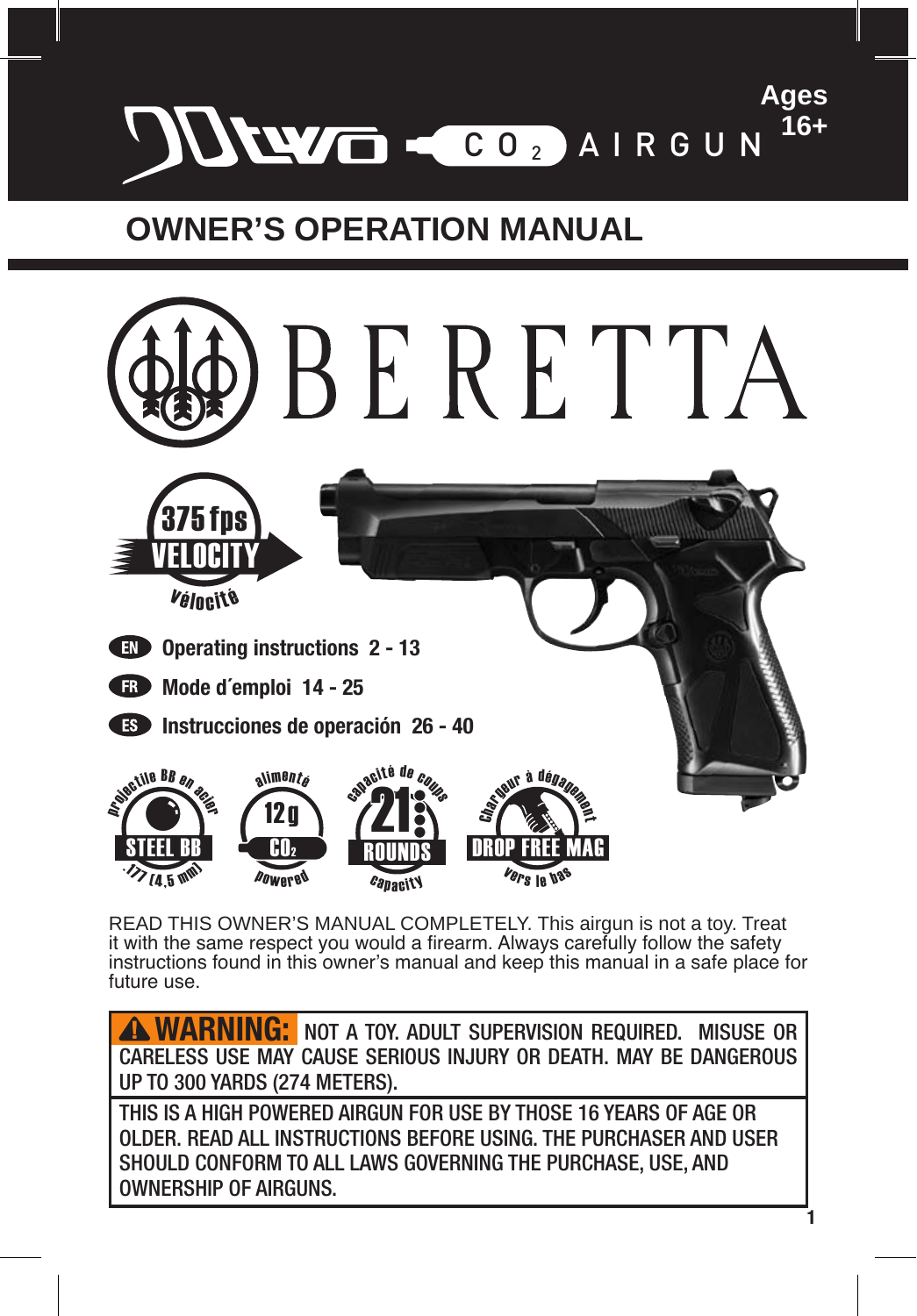







**CARE**



**SAFETY INSTRUCTIONS**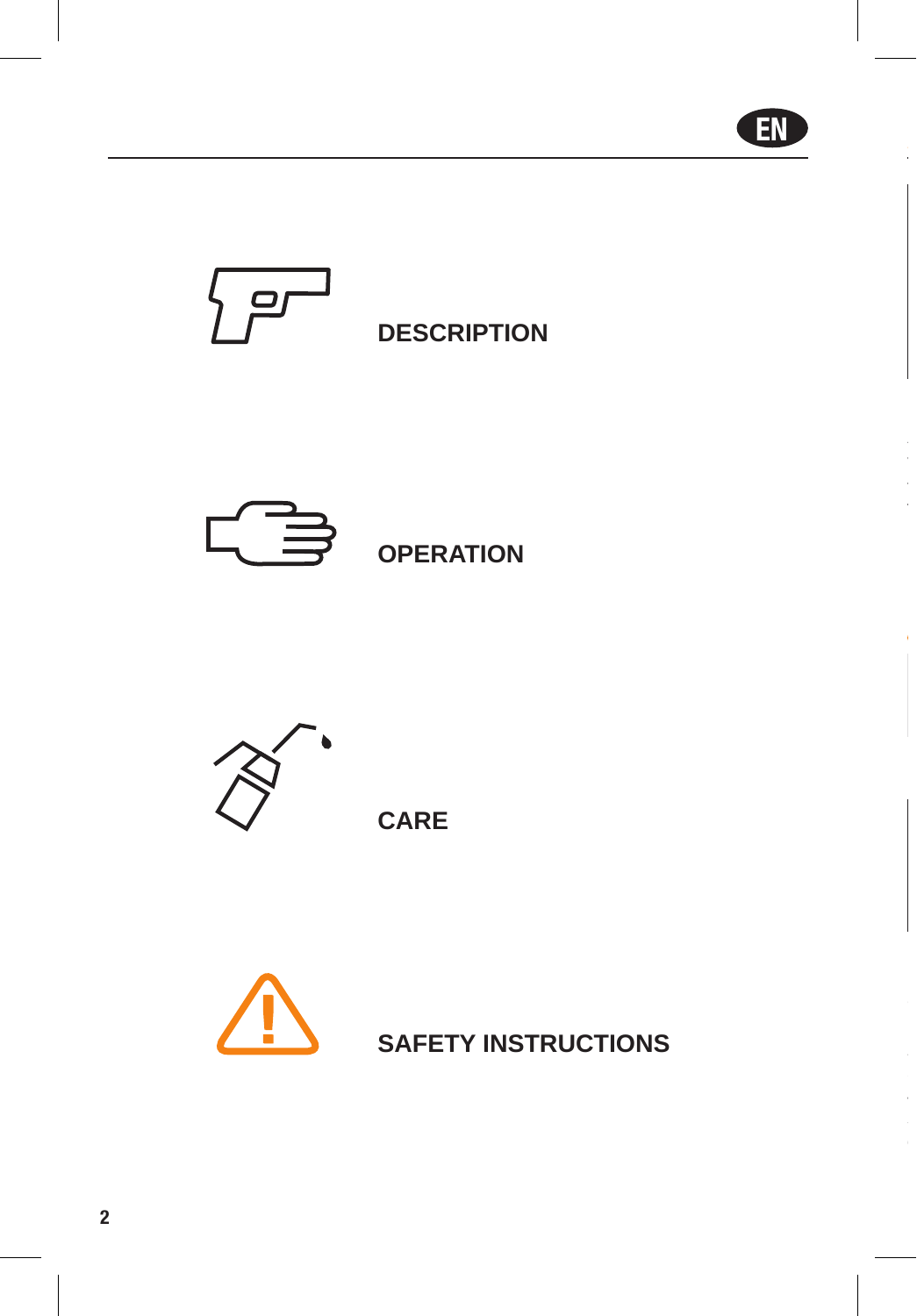

**WARNING:** This airgun can cause serious injury or death. READ AND FOLLOW THE INSTRUCTIONS CAREFULLY. DO NOT LOAD A PROJECTILE INTO THE AIRGUN UNTIL YOU ARE READY TO SHOOT. IF YOU DO LOAD A PRO-JECTILE AND THEN DECIDE NOT TO SHOOT, REMOVE IT EITHER MANUALLY OR BY SHOOTING THE AIRGUN AT A SAFE TARGET. AN UNLOADED AIRGUN WHICH IS "ON SAFE" IS SAFEST. ACCIDENTS HAPPEN FAST, PLEASE HANDLE THE AIRGUN SAFELY.

Airguns differ in their operation and you are never ready to fire any gun until you are thoroughly familiar with it. Read the following operating instructions thoroughly prior to operating.

These symbols,  $\bigwedge$ , mark warnings and cautions in this operation manual. Carefully follow them for your own safety and the safety of others.



FAILURE TO FOLLOW THE INSTRUCTIONS AND RECOMMENDATIONS IN THIS OWNER'S MANUAL MAY RESULT IN BODILY INJURY INCLUDING FACE, EYE, AND EAR INJURY, BLINDNESS, OR DEAFNESS.



## **Operating Procedures**

- 1. Learning the Parts of Your Air Pistol
- 2. Operating the Safety
- 3. Installing and Removing CO2 Capsules
- 4. Loading and Unloading Projectiles
- 5. Aiming and Firing Safely
- 6. Use and Handling of CO<sub>2</sub> Capsules
- 7. Maintenance, Cleaning, and Storage
- 8. Trouble Shooting
- 9. Reviewing Safety
- 10. Repair / Service / Warranty

EN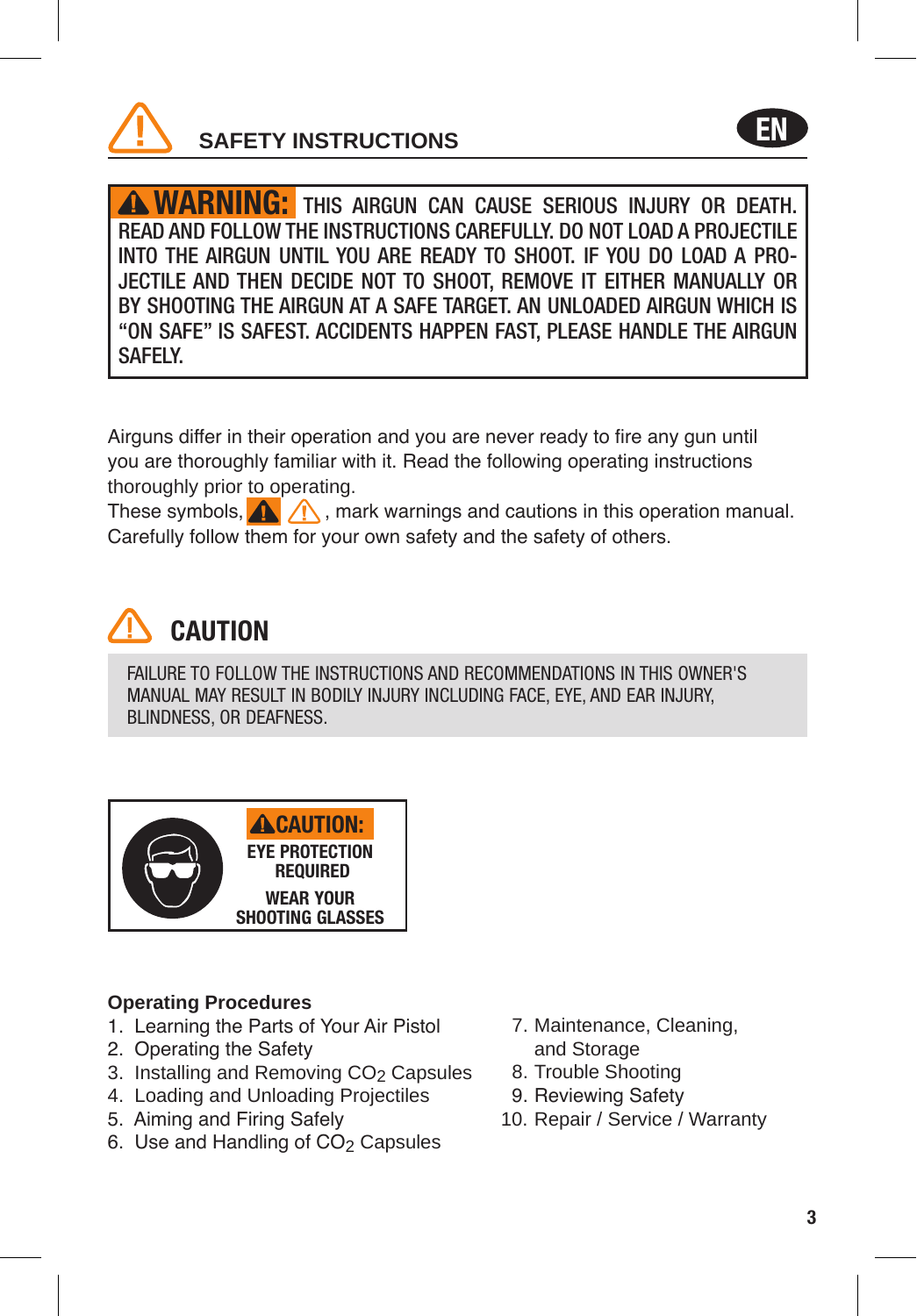EN

## **1. Learning the Parts of Your Air Pistol**



illustration 1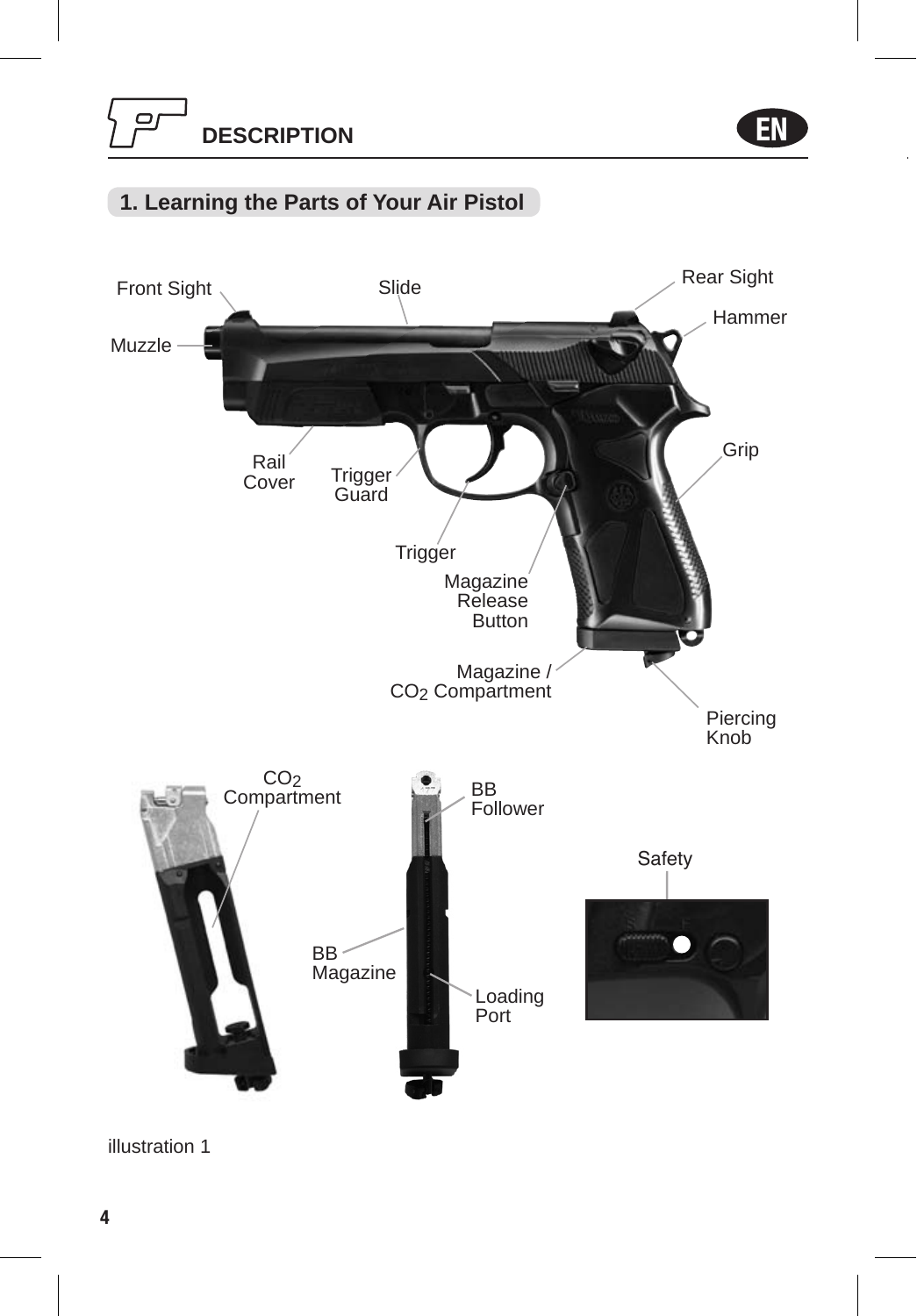

**WARNING:** BE SURE THE AIRGUN IS ALWAYS POINTED IN A SAFE DIRECTION. NEVER POINT THE AIRGUN AT ANY PET OR PERSON EVEN IF IT IS UNLOADED. ALWAYS ASSUME AND HANDLE THE AIRGUN AS IF IT WERE LOADED AND READY TO FIRE.

## CAUTION

- ONLY HANDLE THE AIRGUN WHEN IT IS ON SAFE.
- ALWAYS MAKE SURE THAT THE MUZZLE POINTS INTO A SAFE DIRECTION.

## **2. Operating the Safety**

## **2A. To Put the Beretta 90-TWO "ON SAFE"**

- Locate the safety on the right side of the airgun above the trigger.
- Pull the safety rearward (toward "S") until no red is showing **(illustration 2a).**



EN

Illustration 2a

#### **2B. To Take the Beretta 90-TWO "OFF SAFE"**

- Locate the safety on the right side of the airgun above the trigger.
- Push the safety forward (toward "F") **(illustration 2b)**.



Illustration 2b

## CAUTION

LIKE ALL MECHANICAL DEVICES, AN AIRGUN SAFETY CAN FAIL. EVEN WHEN THE SAFETY IS "ON SAFE", YOU SHOULD CONTINUE TO HANDLE THE AIRGUN SAFELY. NEVER POINT THE AIRGUN AT ANYTHING YOU DO NOT INTEND TO SHOOT.

NEVER INSERT THE MAGAZINE UNTIL YOU HAVE VERIFIED THE AIRGUN WILL DISCHARGE CO2 PROPERLY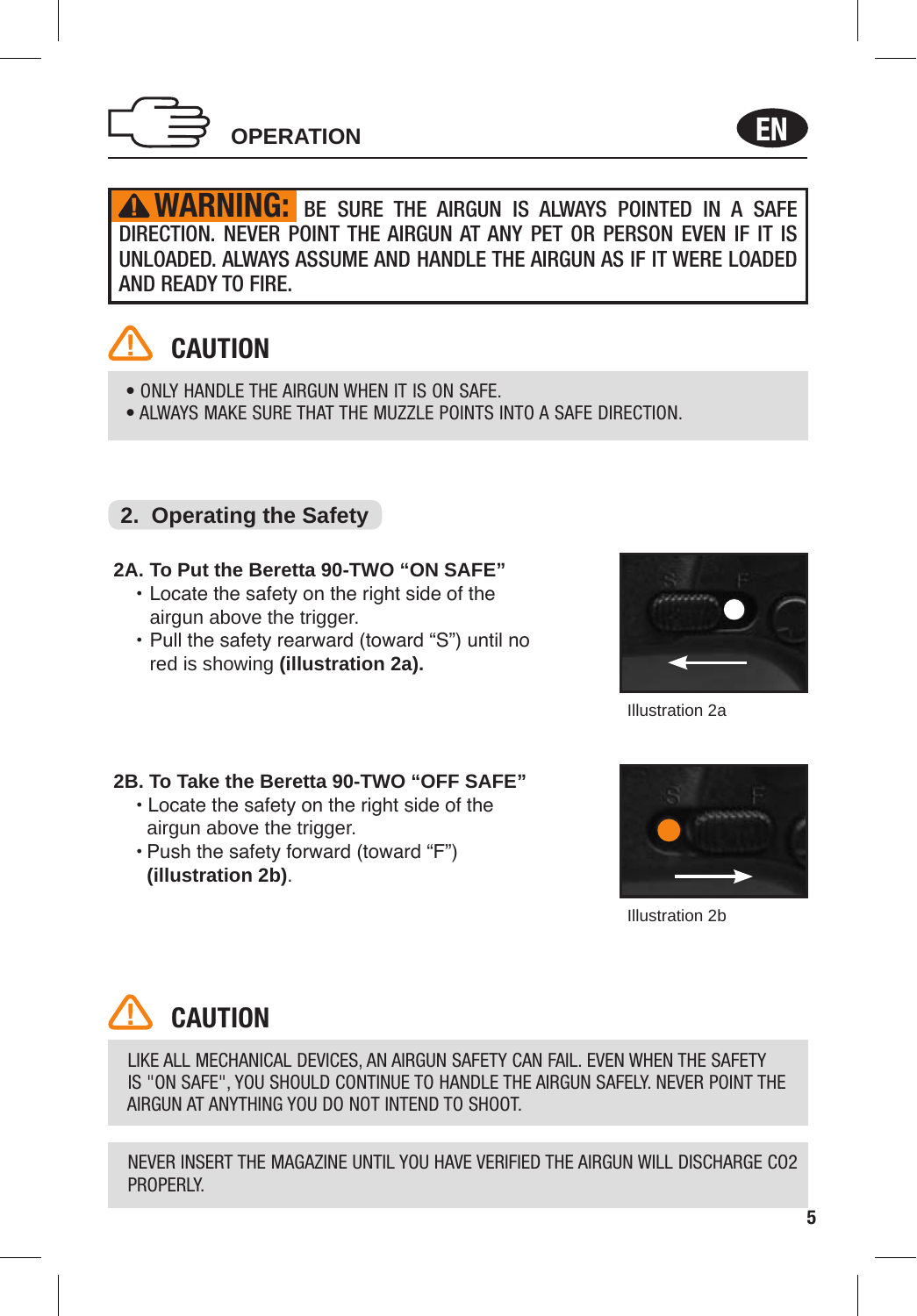

## **3. Installing and Removing CO2 Capsules**

**The Beretta 90-TWO air pistol is powered by one 12 gram CO2 capsule. We recommend the use of Umarex CO2 capsules for a proper seal.** 

## 3A. Installing a New CO<sub>2</sub> Capsule

- Put the air pistol "ON SAFE" (see **Step 2)**
- Remove the magazine. (**illustration 3**)
- Make sure a projectile is not loaded (see **Step 4**)
- If it contains CO<sub>2</sub> (see Step 3B)
- Before installing a 12g CO<sub>2</sub> capsule, place one drop of RWS Chamber lube on the top of the small end of the  $12a CO<sub>2</sub>$  capsule.
- $\cdot$  Insert the 12g CO<sub>2</sub> capsule, with the small neck of the capsule pointing upward into the magazine, and turn the piercing knob clockwise until it pierces the  $CO<sub>2</sub>$ capsule. (**illustration 4**)
- Make sure the capsule has been punctured. With the air pistol and magazine unloaded, point in a SAFE DIRECTION, insert the magazine, take "OFF SAFE" (see **Step 2B**) and pull the trigger to fire. If it does not fire, tighten the piercing knob some more and repeat this step.



Illustration 3

EN



Illustration 4

**NOTE:** A slight seepage of CO<sub>2</sub> may occur until piercing screw is tight.

**NOTE:** Never try to force any CO<sub>2</sub> capsule into or out of place. Do not store your airgun with a  $CO<sub>2</sub>$  capsule in it. If you know you will not be using your airgun for an extended period of time, empty the  $CO<sub>2</sub>$  capsule and remove it from the airgun. (See **Step 3B**). This is very important to remember, as it will prolong the longevity of your airgun seals.

**WARNING:** USE ONLY 12g CO<sub>2</sub> CAPSULES. ANY ATTEMPT TO USE OTHER TYPES OF GAS CAPSULES COULD BE EXTREMELY DANGEROUS AND COULD RESULT IN SERIOUS INJURY OR DEATH. GASES OTHER THAN CO2 COULD RESULT IN AN EXPLOSION OR RUPTURE OF THE AIRGUN.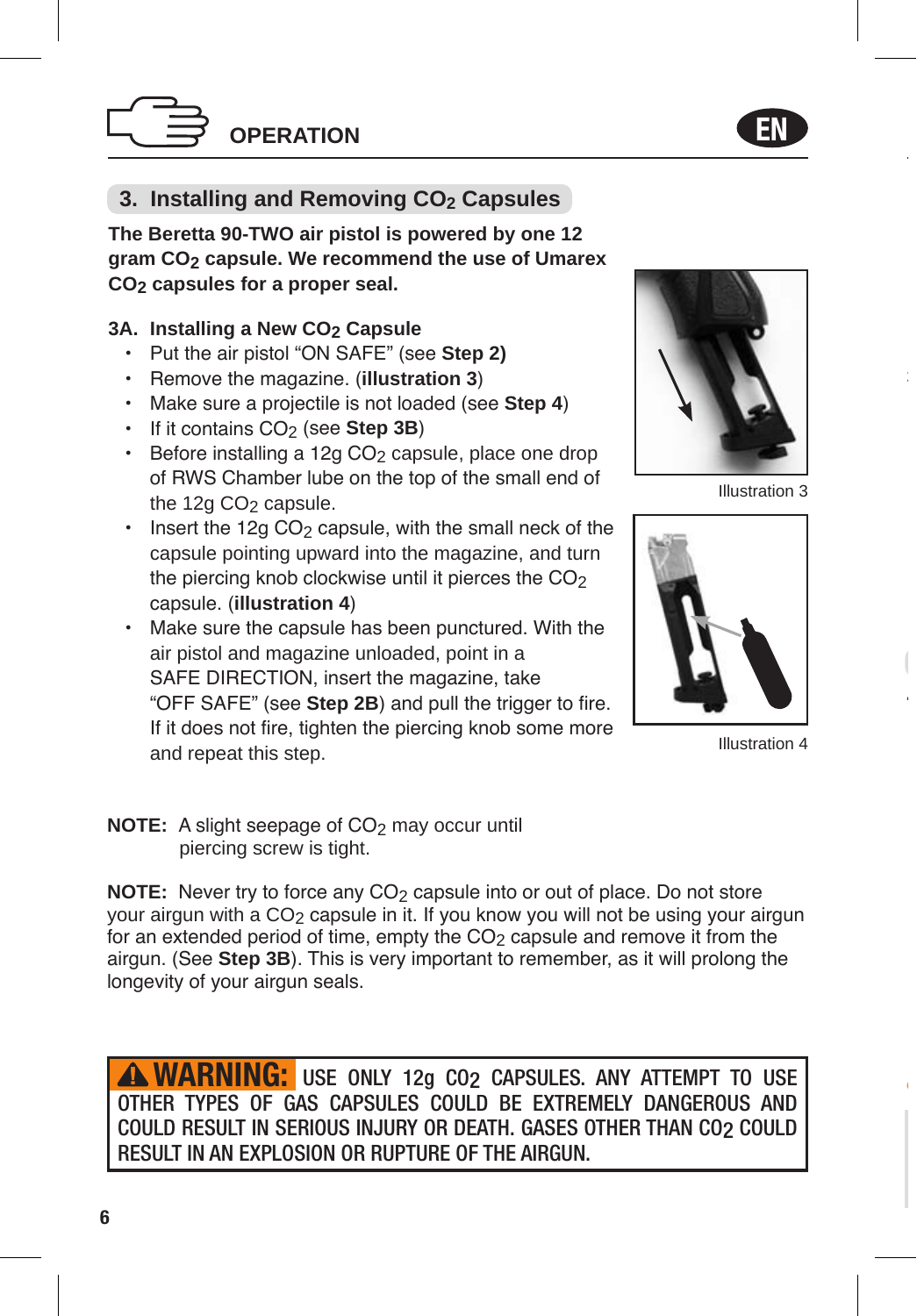

WARNING: KEEP HANDS AND FACE AWAY FROM ESCAPING CO2 GAS. IT CAN CAUSE FROSTBITE IF ALLOWED TO COME IN CONTACT WITH SKIN. ALWAYS MAKE SURE THE CO2 CAPSULE IS EMPTY BEFORE ATTEMPTING TO REMOVE IT FROM THE AIRGUN BY SLOWLY TURNING THE GAS CAPSULE PUNCTURE SCREW COUNTER-CLOCKWISE ALL THE WAY UNTIL YOU NO LONGER HEAR THE ESCAPE OF CO2 GAS.

#### **3B. Removing a CO2 Capsule**

- Put the air pistol "ON SAFE" (see **Step 2A**).
- Remove the magazine.
- Remove projectiles from magazine. (see **Step 4C**).
- Insert the unloaded magazine.
- Point the airgun in a SAFE DIRECTION.
- Put the air pistol "OFF SAFE" (see **Step 2**).
- $\cdot$  Fire the air pistol until it will not fire, indicating the CO<sub>2</sub> capsule is empty.
- Put the air pistol "ON SAFE".
- Remove the magazine.
- Slowly turn the piercing knob counterclockwise (down) until it stops turning; allowing any remaining CO<sub>2</sub> gas to escape.
- Remove the empty  $CO<sub>2</sub>$  capsule and discard.

## **4. Loading and Unloading Projectiles**

#### **4A. Loading BBs**

- Put the air pistol "ON SAFE" (see **Step 2A**)
- Always point the air pistol in a SAFE DIRECTION.
- Hold the air pistol upright.
- Remove the magazine by pressing the magazine release button (**illustration 5a**) and pulling the magazine from the bottom of the grip frame.
- Pull the BB follower down and lock it. (**illustration 5b**).
- Load up to 21 (.177 caliber) steel BBs through the magazine loading port (**illustration 5b**). We recommend Umarex Premium BBs.
- Gently release the follower.
- Insert the loaded magazine back into the bottom of the grip frame until it locks in place.
- Your gun is now loaded and ready to fire only after reading the entire manual, including section 9 on reviewing safety.



EN

Illustration 5a





Illustration 5b

USE ONLY .177 CALIBER (4,5 MM) STEEL BBS. DO NOT ATTEMPT TO REUSE BBS THAT HAVE BEEN FIRED OR ARE DEFORMED. DO NOT USE BUCK SHOT, DARTS, BALL BEARINGS, OR OTHER FOREIGN OBJECTS BECAUSE THEY CAN CAUSE INJURY TO YOU OR SOMEONE ELSE OR MAY DAMAGE AND/OR JAM THE AIRGUN.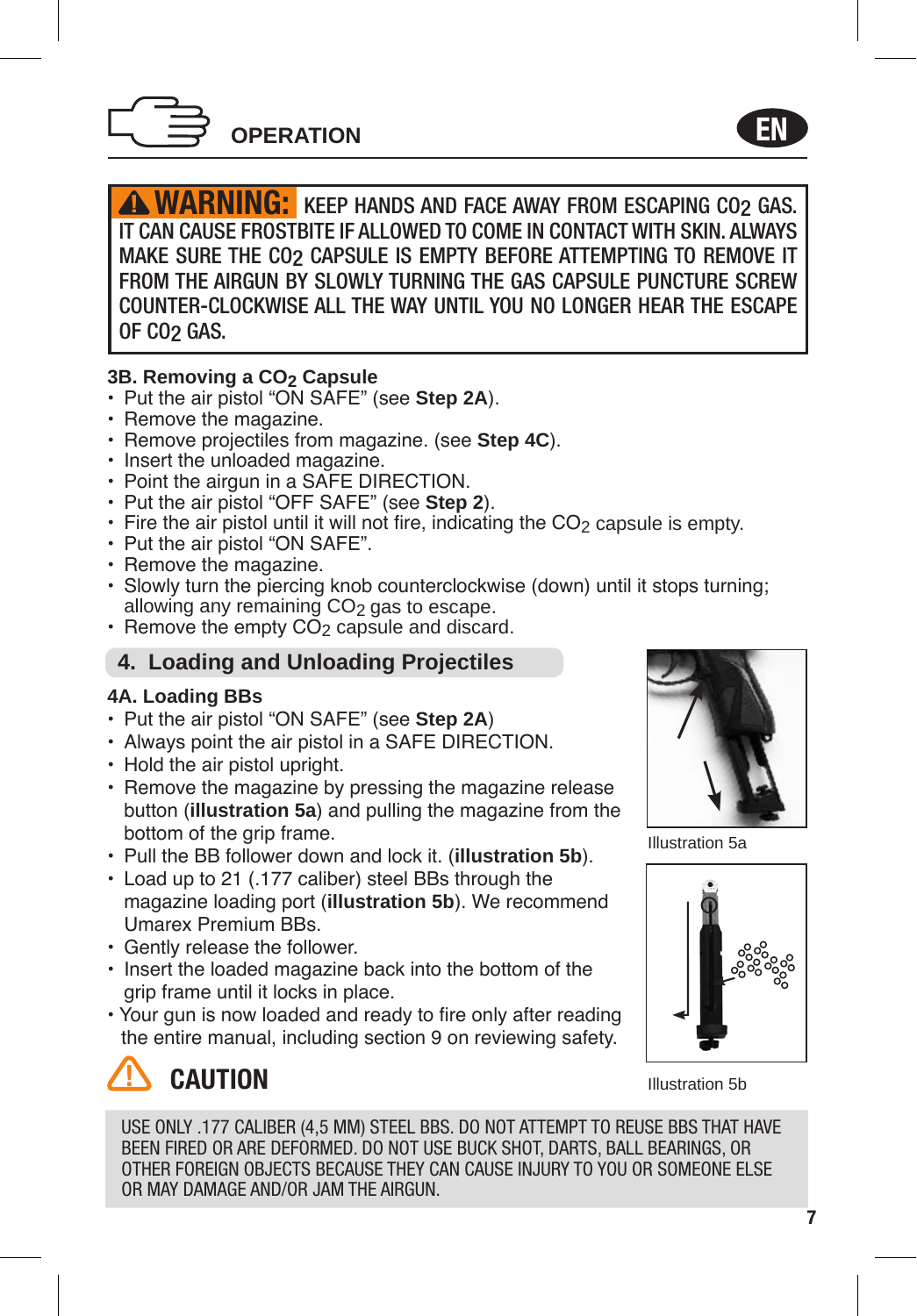

**WARNING:** NEVER ASSUME THAT BECAUSE THE AIRGUN NO LONGER FIRES A PROJECTILE AND/OR THE MAGAZINE IS REMOVED FROM THE GRIP FRAME THAT A PROJECTILE IS NOT LODGED IN THE BARREL. ALWAYS TREAT THE AIRGUN AS THOUGH IT IS LOADED AND WITH THE SAME RESPECT YOU WOULD A FIREARM.

EN



SHOOTS STEEL BBS ONLYL

#### **4B. Unloading BBs**

- Always point the air pistol in a SAFE DIRECTION.
- Make sure the air pistol is "ON SAFE" (see **Step 2**).
- Remove the magazine by pressing the magazine release button (**illustration 5a**) and pulling the magazine from the bottom of the grip frame.
- Remove projectiles from magazine. (see **Step 4C**).
- Point the air pistol in a SAFE DIRECTION.
- Insert the unloaded magazine.
- Put the air pistol "OFF SAFE" (see **Step 2**).
- Pull the trigger to fire until the air pistol no longer fires.
- Put the air pistol "ON SAFE".
- Remove the magazine.

**NOTE:** The airgun must be charged with CO<sub>2</sub> when following these steps but remember, do not store your airgun with a CO<sub>2</sub> capsule in it (See **Step 3**).

**IMPORTANT:** Firing the airgun with too little gas pressure left may cause a BB to get stuck in the barrel.

#### **4C. Unloading Projectiles from the Magazine**

- Always point the air pistol in a SAFE DIRECTION.
- Make sure the air pistol is "ON SAFE" (see **Step 2**).
- Remove the magazine by pressing the magazine release button (**illustration 5a**) and pulling the magazine from the bottom of the grip frame.
- Locate the BB release button on the magazine.
- Hold magazine so that the top (opening) is pointed away from your face. Always wear shooting glasses to protect your eyes and place it over a trash can or other container.
- Press down on the BB release button until all of the BBs have been ejected from the magazine. Do not have magazine pointed towards the face.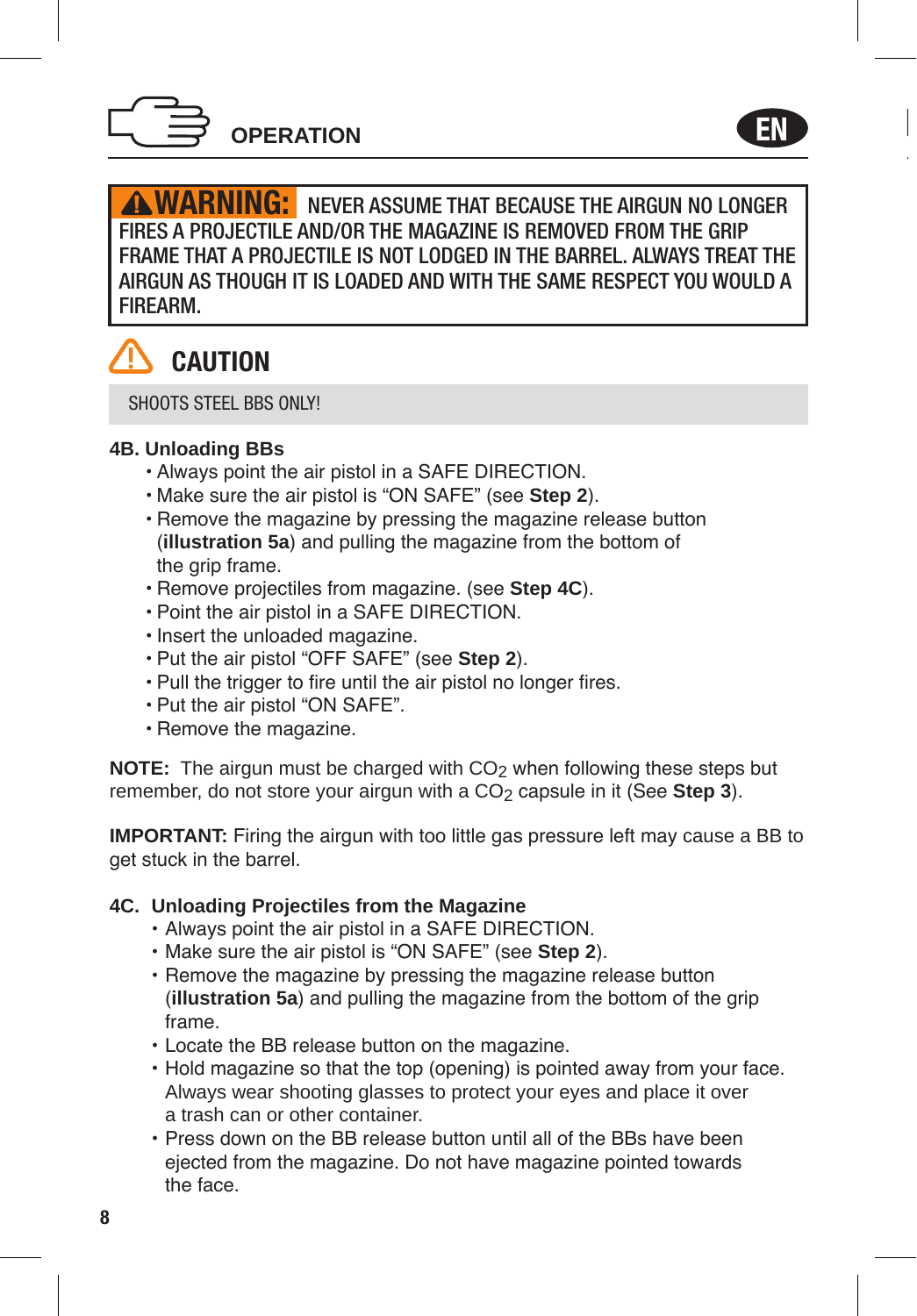# **OPERATION**



**NOTE:** Many factors affect airgun performance and velocity, including brand of projectile, lubrication, barrel condition and temperature.

## **5. Aiming and Firing Safely**

- You and others with you should always wear shooting glasses to protect your eyes.
- Always aim your air pistol in a SAFE DIRECTION. When you are sure of your target and backstop, and the area around the target is clear, take "OFF SAFE" (See **Step 2B**) and squeeze the trigger to fire.
- Do not shoot at hard surfaces or the surface of water. Projectiles may bounce off or ricochet and hit someone or something you had not intended to hit.
- Do not shoot at fragile surfaces such as glass or mirrors.
- Always choose your target carefully. Only targets which cannot be completely penetrated or which will not cause ricochets should be used.
- Your backstop should be checked for wear before and after each use. Replace your backstop if the surface is worn or damaged, or if a ricochet occurs.
- The air pistol is correctly aimed when the white dot on the front sight blade is positioned exactly in the notch of the rear sight. The top of the front sight blade should be even with the top of the notch in the rear sight. The bullseye should appear to rest on the top of the front sight (See **illustration 6**).



# **CAUTION**

YOUR BACKSTOP SHOULD BE INSPECTED FOR WEAR BEFORE AND AFTER FACH USE. DISCONTINUE USE IF THE BACKSTOP SURFACE SHOWS SIGNS OF FAILURE. ALWAYS PLACE THE BACKSTOP IN A LOCATION THAT WILL BE SAFE SHOULD THE BACKSTOP FAIL. DISCONTINUE THE USE OF A BACKSTOP IF THE PROJECTILE REBOUNDS OR RICOCHETS.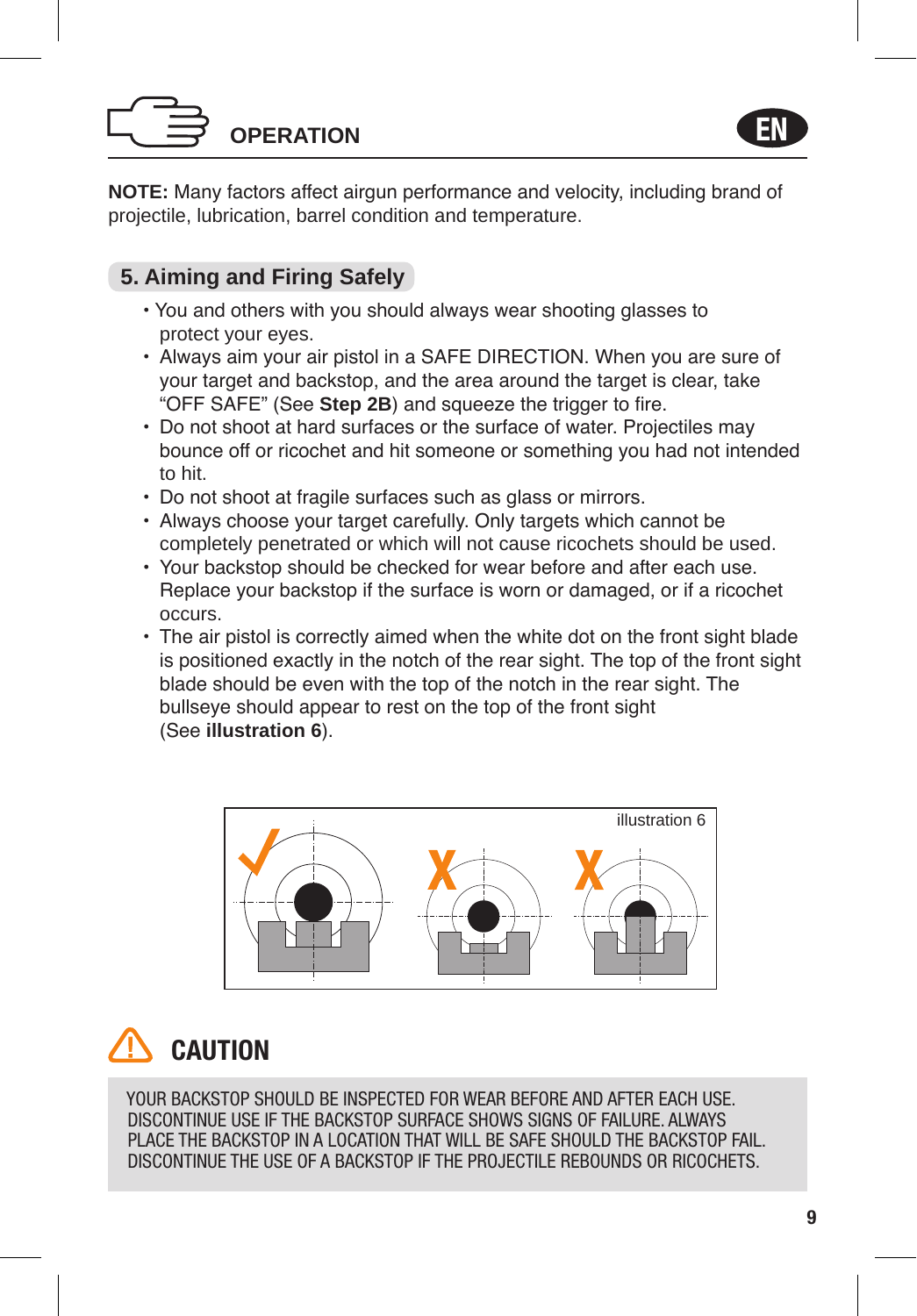

## **6. Use and Handling of CO2 Capsules**

**OPERATION**

It is possible that certain conditions may affect a  $CO<sub>2</sub>$  capsule, which can impact its proper performance. These conditions include the usage, maintenance and storage at temperatures that are higher or lower than normal outdoors temperatures (60º-80º F/16º-27º C). Another condition may be when the gun is fired rapidly.

1. High temperatures can increase pressure in the  $CO<sub>2</sub>$  capsule and also within the gun, leading to higher than standard operating pressure. This excess pressure could cause the gun to malfunction or be permanently damaged. Maximum storage or operation temperature should never exceed 122°F (50°C). This temperature can be reached if you leave the gun under direct sunlight on a bright day. Thus, to ensure proper gun operation, do not expose it to high temperatures or direct sunlight for long periods of time. Otherwise, the CO<sub>2</sub> capsule could overheat and explode, which could damage the airgun and cause injuries or death to people around it.

2. Fast consecutive shooting may produce a decrease of temperature in the gun, as well as the CO<sub>2</sub> capsule. This could result in lower projectile velocities and may even lower gas pressure enough so that the pistol will not fire. This condition can be especially apparent when shooting in cold weather and can be avoided by allowing more time between shots. This permits the gas to increase in temperature and pressure and produce normal velocities.

3. During rapid fire, the muzzle velocity of each shot will diminish. This can affect shooting accuracy and you will get fewer shots per CO<sub>2</sub> capsule.

4. Care should be exercised to insure that the gun is not shot with a  $CO<sub>2</sub>$ capsule that is low in pressure. Here are some indicators of insufficient pressure:

- A) The sound of the shot is not as loud as when the capsule is full.
- B) The projectile hits the target, but in a lower position than it would with a full CO<sub>2</sub> capsule (that is, the shooting speed has dropped).

## CAUTION

NEVER ATTEMPT TO REUSE A CO<sub>2</sub> CAPSULE FOR ANY PURPOSE.

## **CAUTION**

ALWAYS CHECK TO MAKE SURE THE AIRGUN IS UNLOADED WHEN GETTING FROM STORAGE OR FROM ANOTHER PERSON.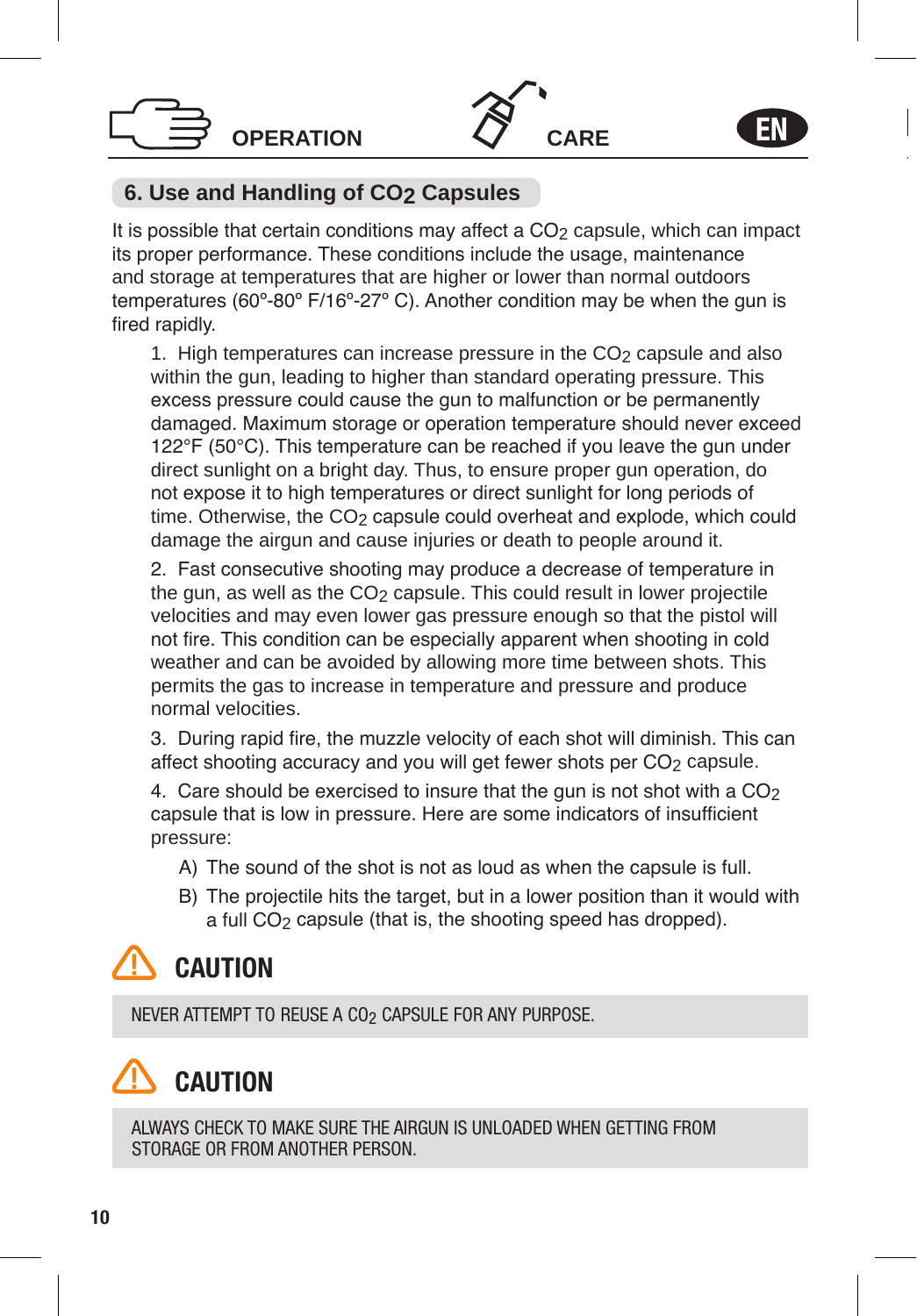

EN

**WARNING:** CO2 CAPSULES MAY EXPLODE AT TEMPERATURES ABOVE 122° F. DO NOT MUTILATE OR INCINERATE THEM. DO NOT EXPOSE THEM TO HEAT OR STORE CO2 CAPSULES AT TEMPERATURES ABOVE 122°F.

## **7. Maintaining Your Airgun**

With care and routine inspections your airgun will provide many sessions of shooting enjoyment. Abuse, neglect and continued exposure to the elements will impair the performance of any airgun. To ensure continued proper function, apply 1 to 2 drops of RWS Spring Cylinder oil onto all moving parts such as the BB follower, gas capsule piercing knob and the trigger hinge (1000 shots).

## CAUTION

BEFORE ANY CARE, CLEANING OR MAINTENANCE, ALWAYS BE SURE YOUR AIRGUN IS UNLOADED. KEEP POINTED IN A SAFE DIRECTION. IT IS IMPORTANT TO PERFORM ROUTINE INSPECTIONS AND MAINTAIN YOUR AIRGUN PROPERLY.

## CAUTION

OILS THAT CONTAIN ACID OR RESIN CAN DAMAGE SEALS AND POSSIBLY THE FINISH OF THE AIRGUN.

**WARNING:** AN AIRGUN THAT IS NOT OPERATING PROPERLY MAY BE DANGEROUS. IT SHOULD BE KEPT SAFELY FROM USE BY ANYONE UNTIL REPAIRED OR DESTROYED. DO NOT TRY TO TAKE THE AIRGUN APART. IT IS DIFFICULT TO REASSEMBLE AND IMPROPER DISASSEMBLY OR REASSEMBLY CAN CAUSE SERIOUS INJURY OR DEATH.

| 8. Trouble<br><b>Shooting</b>        | Poor firing<br>performance | Airgun does<br>not function | Low velocity |
|--------------------------------------|----------------------------|-----------------------------|--------------|
| CO <sub>2</sub> capsule is empty     |                            |                             |              |
| CO <sub>2</sub> capsule is defective |                            |                             |              |
| Extreme temperature                  |                            |                             |              |
| Incorrect projectiles                |                            |                             |              |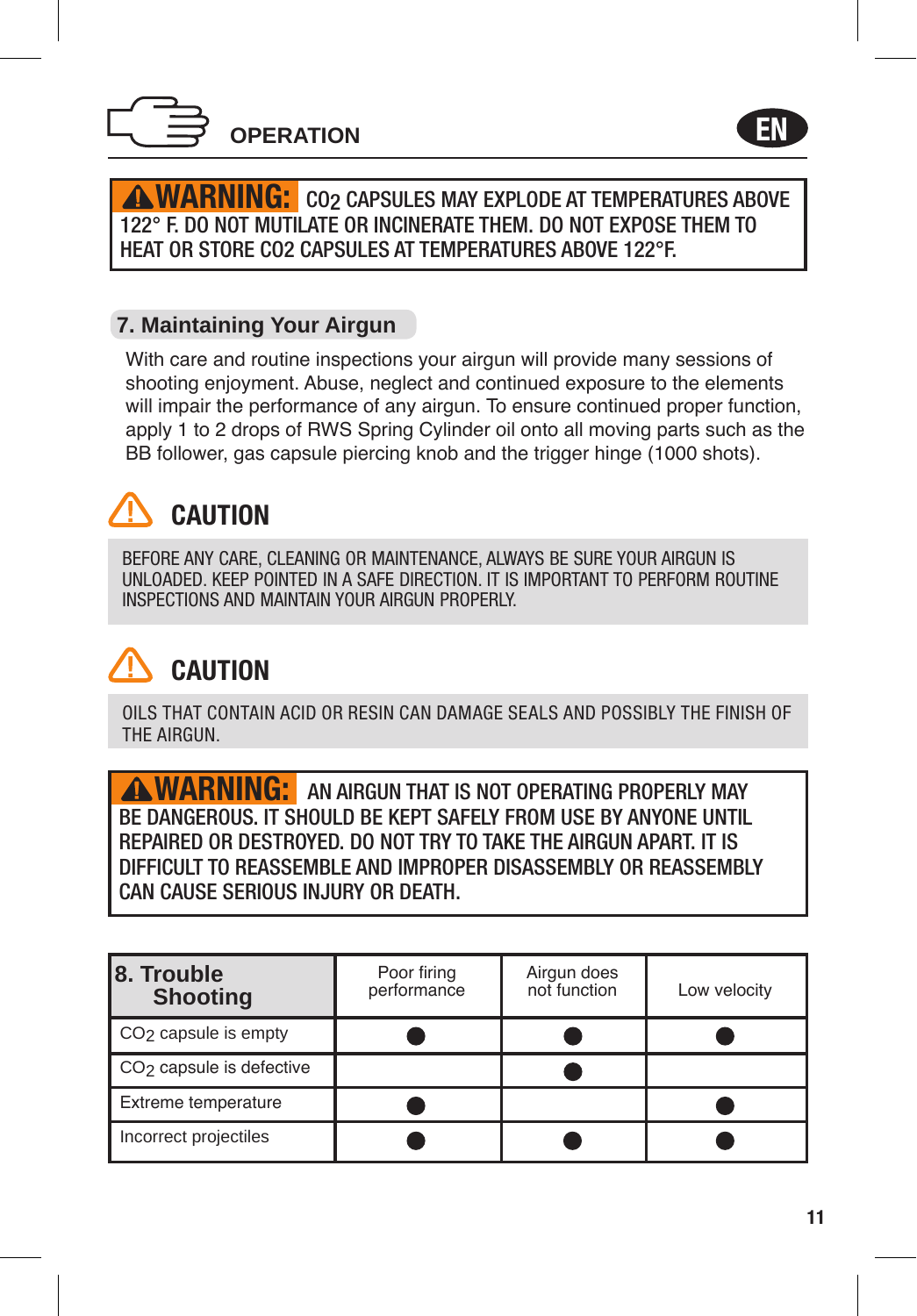**SAFETY INSTRUCTIONS**



## **9. Reviewing Safety**

- Always aim in a SAFE DIRECTION. Always keep the muzzle of the airgun pointed in a SAFE DIRECTION.
- Always keep your finger off the trigger and out of the trigger guard until ready to shoot.
- Never point the airgun at anything you do not intend to shoot.
- Always treat the airgun as though it is loaded and with the same respect you would a firearm.
- Never look down the barrel of an airgun.
- Always keep the airgun "ON SAFE" until you are ready to shoot.
- Always check to see if the airgun is "ON SAFE" and unloaded when getting it from another person or from storage.
- Use only the proper size and type of projectile as it is marked on the airgun.
- Never reuse ammunition.
- Do not shoot at hard surfaces or at the surface of water. The BB may bounce off or ricochet and hit someone or something you had not intended to hit.
- Do not shoot at fragile objects such as windows.
- Place the backstop in a location that will be safe should the backstop fail.
- Your backstop should be checked for wear before and after each use. All backstops are subject to wear and will eventually fail. Replace your backstop if the surface is worn or damaged or if a ricochet occurs.
- Do not attempt to disassemble or tamper with your airgun. Unauthorized repairs or modifying the function of your airgun in any way may be unsafe and will void your warranty.
- Before you store your airgun, make sure it is unloaded, the  $CO<sub>2</sub>$  capsule is removed, and is "ON SAFE."
- Always store your airgun in a secure location away from unauthorized users and separate from ammunition.

## **10. Repair / Service / Warranty**

Do not return defective or damaged product to the dealer. If your airgun needs repair, call Umarex USA (479) 646-4210 and ask for the Service Department or visit www.umarexusa.com. DO NOT ATTEMPT TO DISASSEMBLE IT! Your airgun requires special tools and fixtures to repair it. Any disassembly or modification not performed by Umarex USA will void the warranty.

WARNING: DO NOT BRANDISH OR DISPLAY THIS AIRGUN IN PUBLIC – IT MAY CONFUSE PEOPLE AND MAY BE A CRIME. POLICE AND OTHERS MAY K IT IS A FIREARM. DO NOT CHANGE THE COLORATION AND MARKINGS TO MAKE IT LOOK MORE LIKE A FIREARM. THAT IS DANGEROUS AND MAY BE A CRIME.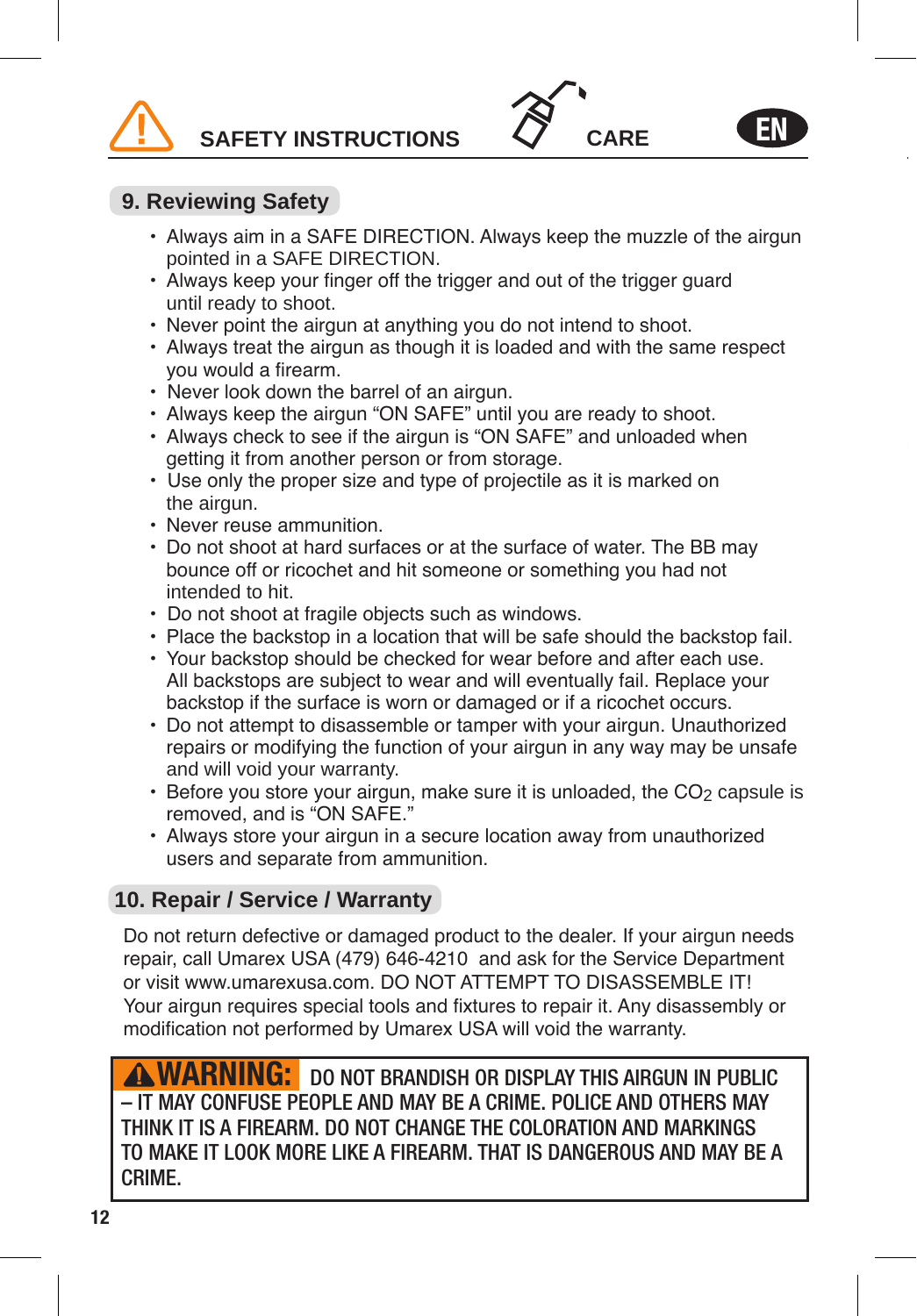**CARE**



## CAUTION

THE COMPONENTS OF THIS AIRGUN WERE ENGINEERED AND MANUFACTURED TO DELIVER OPTIMUM PERFORMANCE. ANY MODIFICATION OR TAMPERING WITH AN AIR PISTOL MAY CAUSE A MALFUNCTION, VOID YOUR WARRANTY AND MAY MAKE IT UNSAFE TO USE. ANY CHANGE IN PERFORMANCE (SUCH AS A LOWERED TRIGGER PULL FORCE AND SHORTENED TRIGGER TRAVEL) INDICATES POSSIBLE MODIFICATION, TAMPERING AND/OR WEAR. SUCH AIR PISTOL SHOULD BE INSPECTED, REPLACED, OR PROPERLY REPAIRED BY ONLY QUALIFIED UMAREX USA PERSONNEL. ANY AIR PISTOL THAT HAS BEEN DROPPED SHOULD BE CHECKED BY QUALIFIED PERSONNEL TO ENSURE THAT ITS FUNCTION HAS NOT BEEN AFFECTED.

#### **90 DAY LIMITED WARRANTY**

This product is warranted to the retail consumer for 90 days from date of purchase against defects in material and workmanship and is not transferable.

#### **WHAT IS COVERED**

Replacement parts and labor.

#### **WHAT IS NOT COVERED**

Shipping charges to Umarex USA for defective product and damages caused by abuse or failure to perform normal maintenance as well as any other expense. Consequential damages, or incidental expenses, including damage to property. Some states do not allow the exclusion or limitation of incidental or consequential damages, so the above limitation or exclusion may not apply to you.

#### **WARRANTY CLAIMS**

Warranty Claims and Repair for U.S. and Canadian customers only. Call Umarex USA (479)-646-4210 and ask for the Service Department. If it is determined a return is necessary, you will be issued a Return Authorization Number. Write this number boldly on the box and return the product prepaid to Umarex USA (Canadian customers will be provided with the address of an authroized Canadian Repair Facility). Your name, address, phone number and a note explaining the defect found must be included in the package. A copy of the original purchase receipt must accompany the return. U.S. customers, include a check made to Umarex USA in the amount provided by Umarex USA's service department to cover shipping and handling.

#### **IMPLIED WARRANTIES**

Any implied warranties, including the implied warranties of merchantability and fitness for a particular purpose, are limited in duration to 90 days from date of retail purchase. SOME STATES DO NOT ALLOW LIMITATIONS ON HOW LONG AN IMPLIED WARRANTY LASTS, SO THE ABOVE LIMITATIONS MAY NOT APPLY TO YOU. TO THE EXTENT ANY PROVISION OF THIS WARRANTY IS PROHIBITED BY FEDERAL, STATE, OR MUNICIPAL LAW WHICH CANNOT BE PREEMPTED, IT SHALL NOT BE APPLICABLE. THIS WARRANTY GIVES YOU SPECIFIC LEGAL RIGHTS, AND YOU MAY ALSO HAVE OTHER RIGHTS WHICH VARY FROM STATE TO STATE AND COUNTRY TO COUNTRY.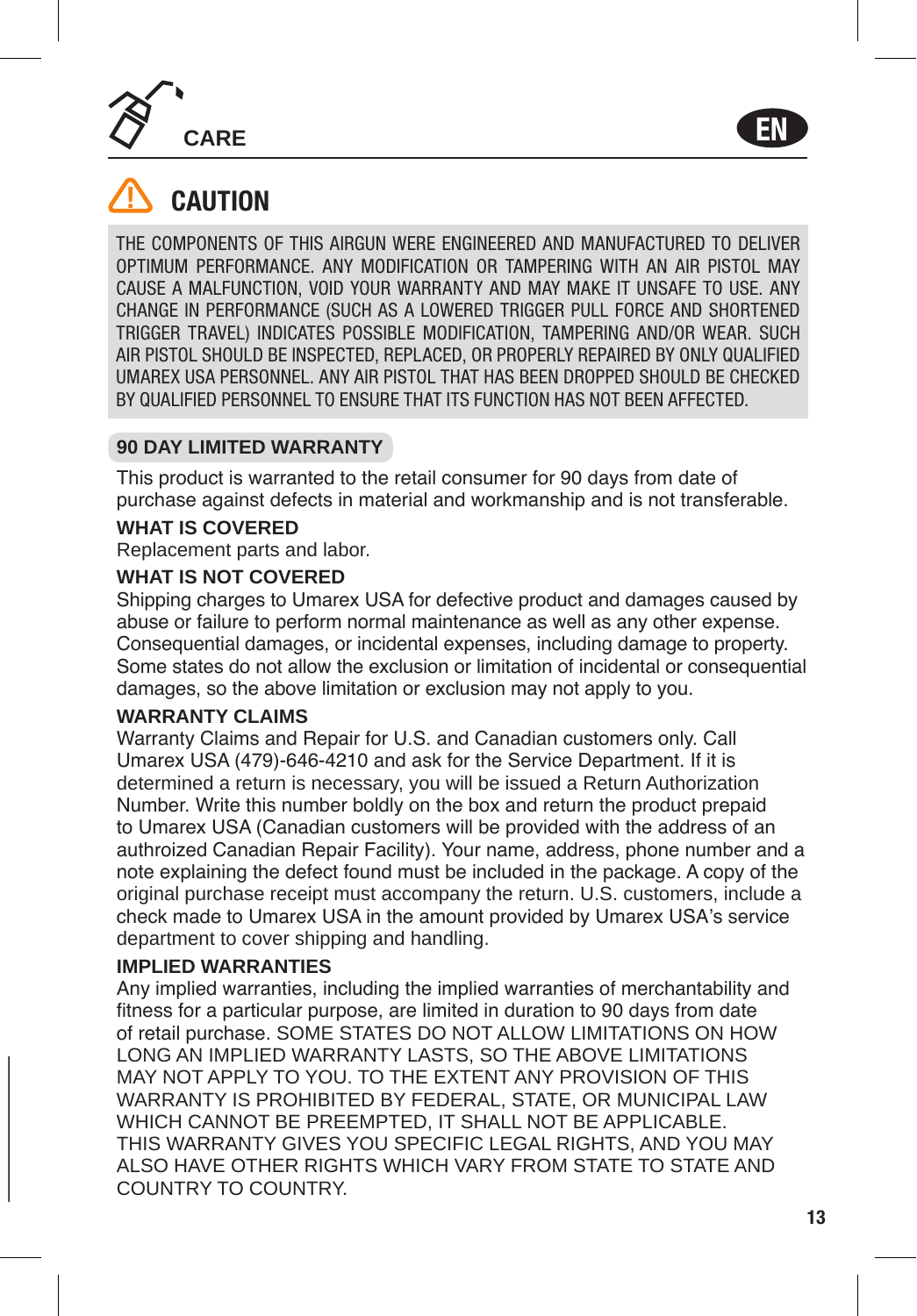FR



## **INSTRUCTIONS DE SÉCURITÉ**

LISEZ COMPLÈTEMENT CE MANUEL DU PROPRIÉTAIRE. Traitez-le avec le même respect que celui attribué à une arme à feu. Suivez toujours avec soin les instructions concernant la sécurité contenues dans le manuel du propriétaire et conservez ce manuel dans un endroit sûr pour vous y référer dans l'avenir.

AVERTISSEMENT: PAS UN JOUET. LA SUPERVISION D'UN ADULTE EST NÉCESSAIRE. UN MAUVAIS USAGE OU UN USAGE IMPRUDENT PEUVENT CAUSER DES BLESSURES GRAVES OU LA MORT. PEUT ÊTRE DANGEREUX JUSQU'À 274 MÈTRES (300 VERGES).

DES PERSONNES ÂGÉES DE 16 ANS OU PLUS. LISEZ TOUTES LES INSTRUCTIONS AVANT D'UTILISER CETTE ARME. L'ACHETEUR ET L'UTILISATEUR DEVRAIENT SE CONFORMER À TOUTES LES LOIS CONCERNANT L'ACHAT, L'UTILISATION ET LA POSSESSION D'ARMES À AIR.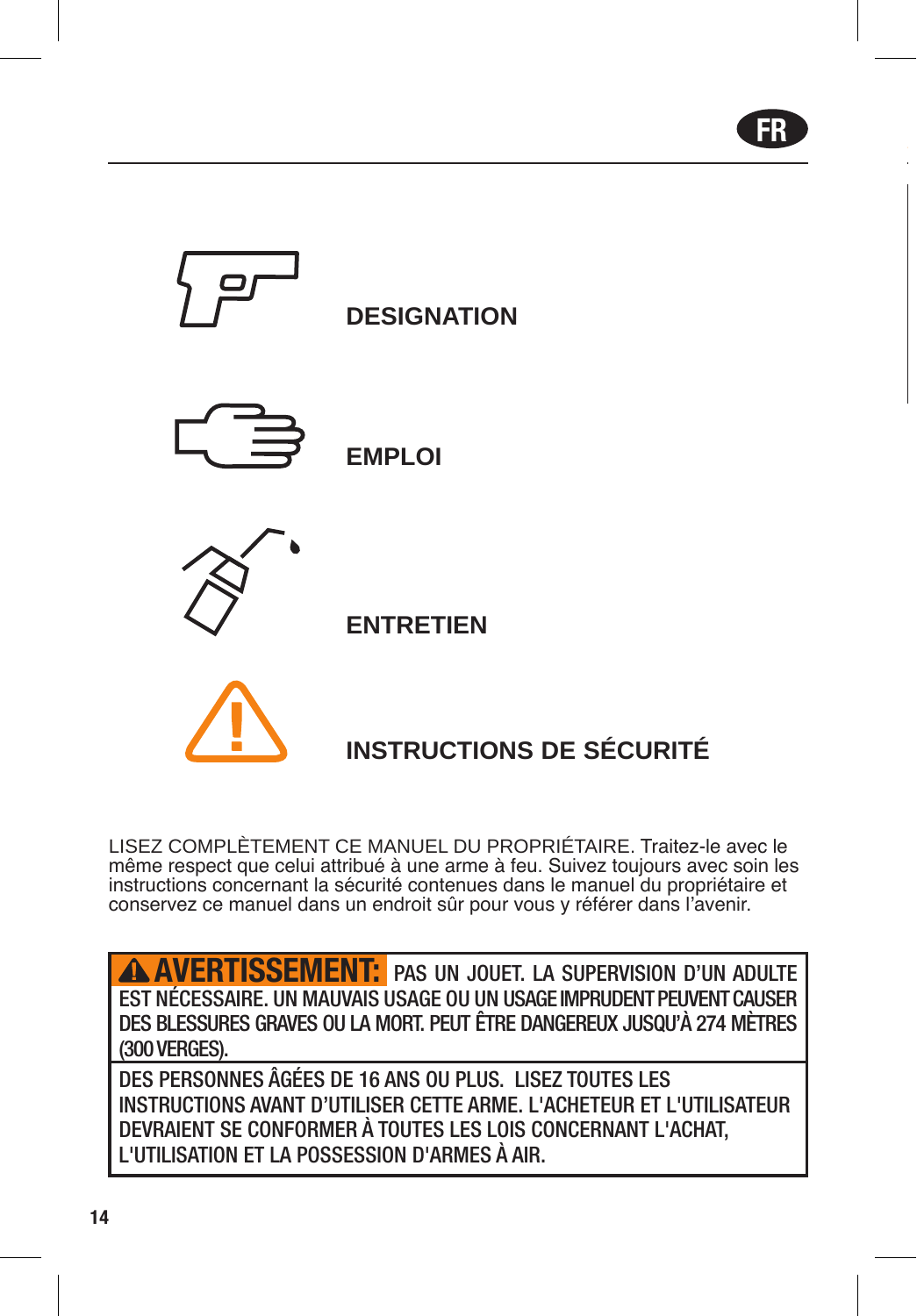

AVERTISSEMENT: CE PISTOLET À AIR PEUT CAUSER DES BLES-SURES GRAVES OU LA MORT. LISEZ ET SUIVEZ BIEN LES INSTRUCTIONS. NE CHARGEZ PAS L'ARME AVANT D'ÊTRE PRÊT À TIRER. SI VOUS PLACEZ UN PRO-JECTILE DANS L'ARME PUIS DÉCIDEZ DE NE PAS TIRER, ENLEVEZ-LE DE L'ARME MANUELLEMENT OU EN TIRANT VERS UNE CIBLE SÉCURITAIRE. UN PISTOLET À AIR DÉCHARGÉ ET NON ARMÉ, EN POSITION "ON SAFE", EST LE PLUS SÉCURI-TAIRE. LES ACCIDENTS SE PRODUISENT RAPIDEMENT ET BLESSER MORTELLE-MENT UNE PERSONNE EST TERRIBLE. S.V.P.,TIREZ AVEC PRUDENCE.

Le fonctionnement de chaque type de pistolets est différent et vous n'êtes jamais prêt à faire feu si vous n'êtes pas familier avec le fonctionnement de l'arme utilisée. Lisez bien les instructions qui suivent concernant l'utilisation de cette arme avant de vous en servir.

Ces symboles **indiquent des avertissements et des mises en garde** dans le manuel du propriétaire. Tenez-en bien compte pour votre propre sécurité et celle des autres.



## ATTENTION :

SI VOUS NE SUIVEZ PAS LES INSTRUCTIONS ET LES RECOMMANDATIONS DE CE MANUEL DU PROPRIÉTAIRE, IL POURRAIT EN RÉSULTER DES DOMMAGES CORPORELS INCLUANT DES BLESSURES AU VISAGE, AUX YEUX ET AUX OREILLES, LA CÉCITÉ ET LA SURDITÉ.



## **Consignes d'utilisation**

- 1. Connaître les pièces de votre pistolet à air
- 2. Utiliser le cran de sûreté
- 3. Insérer et enlever les bouteilles de CO<sub>2</sub>
- 4. Charger et décharger les projectiles
- 5. Viser et tirer en toute sécurité
- 6. Utiliser et manipuler les bouteilles de CO<sub>2</sub>
- 7. Entretien, Nettoyage et Remisage
- 8. Dépannage
- 9. Révision des règles de sécurité
- 10. Réparation / Service / Garantie

FR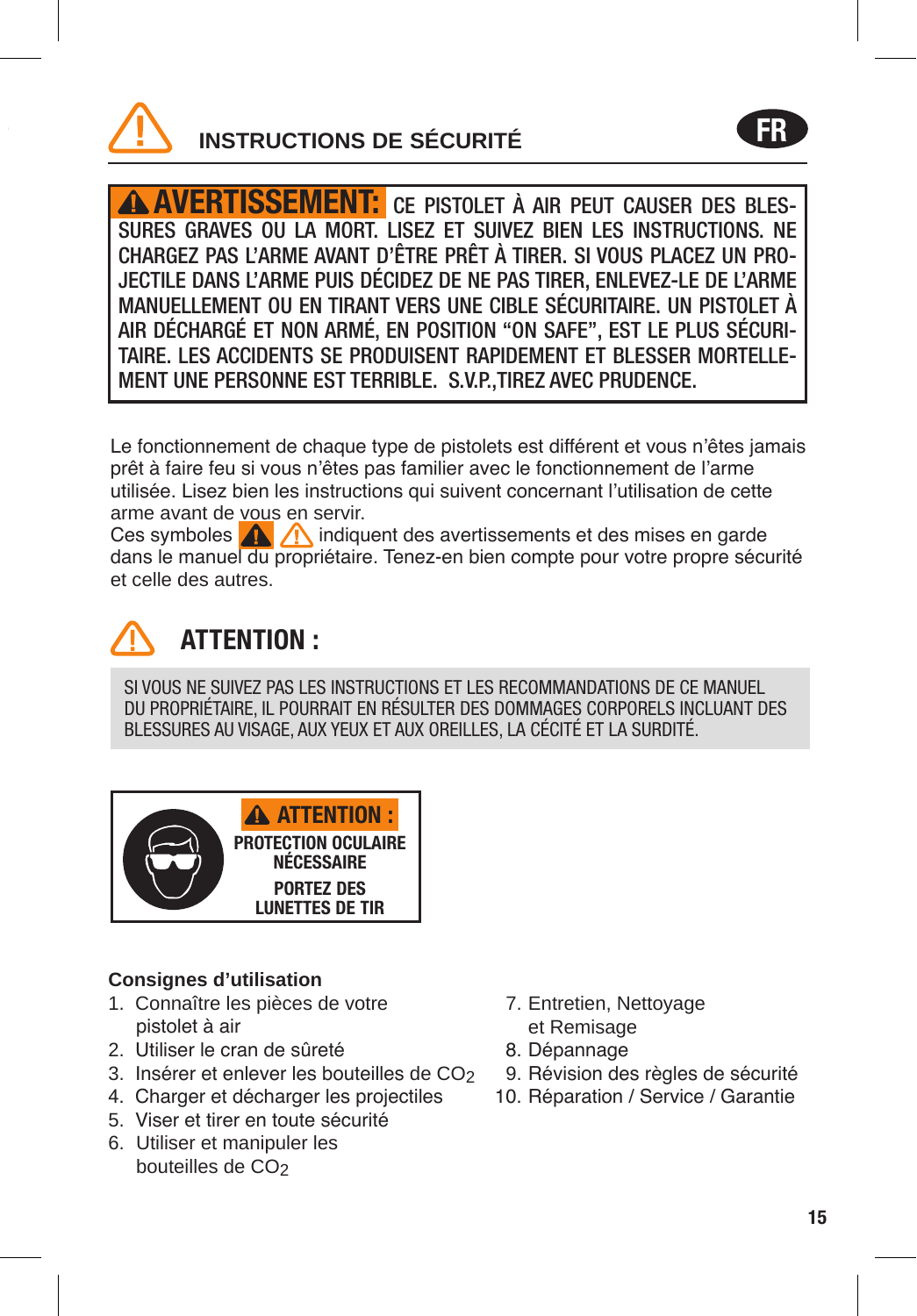FR

## **1. Connaître Les Pièces De Votre Pistolet À Air**



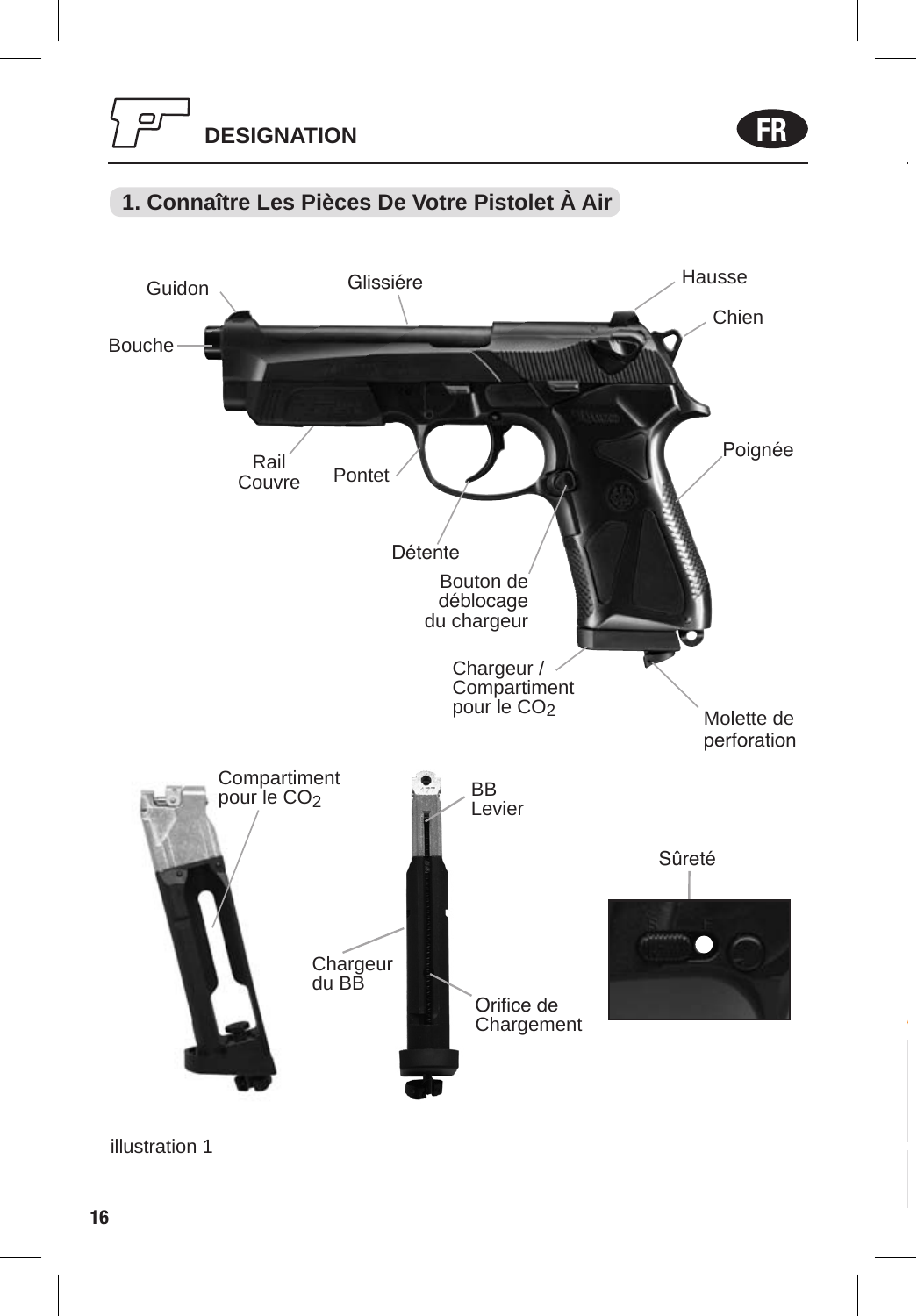

AVERTISSEMENT: ASSUREZ-VOUS QUE L'ARME À AIR EST TOUJOURS POINTÉE DANS UNE DIRECTION SÉCURITAIRE. NE POINTEZ JAMAIS L'ARME À AIR EN DIRECTION D'UN ANIMAL DE COMPAGNIE OU D'UNE PERSONNE MÊME SI ELLE N'EST PAS CHARGÉE. PRÉSUMEZ TOUJOURS QUE L'ARME À AIR EST CHARGÉE, PRÊTE À FAIRE FEU ET MANIPULEZ-LA EN CON-SÉQUENCE.



## ATTENTION :

POINTEZ TOUJOURS LE CANON DANS UNE DIRECTION SÉCURITAIRE. NE PLACEZ JAMAIS VOTRE MAIN DEVANT LE CANON.

## **2. Utiliser le cran de sûreté**

- **2A. Pour placer le Beretta 90-TWO dans la position "ON SAFE"**
	- Trouvez le cran de sûreté sur le côté droit de l'arme à air au-dessus de la détente.
	- Poussez le cran vers l'arrière (vers le "S") jusqu'à ce que vous ne voyez plus de couleur rouge **(illustration 2a).**
- **2B. Pour placer le Beretta 90-TWO dans la position "OFF SAFE"**
	- Trouvez le cran de sûreté sur le côté droit de l'arme à air au-dessus de la détente.
	- Poussez le cran vers l'avant (vers le "F") **(illustration 2b)**.



FR

Illustration 2a



Illustration 2b

## ATTENTION :

COMME TOUS LES MÉCANISMES, LE CRAN DE SÛRETÉ D'UN PISTOLET À AIR PEUT FAIRE DÉFAUT. MÊME LORSQUE LE CRAN DE SÛRETÉ EST DANS LA POSITION "ON SAFE", VOUS DEVRIEZ CONTINUER À MANIPULER LE PISTOLET À AIR DE FAÇON SÉCURITAIRE. NE POINTEZ JAMAIS LE PISTOLET À AIR VERS UN OBJET SUR LEQUEL VOUS NE VOULEZ PAS TIRER.

CHARGE JAMAIS LE CHARGEUR AVANT D'AVOIR VÉRIFIÉ QUE LE PISTOLET À AIR PEUT DÉCHARGER LE CO2 DE LA BONNE FAÇON.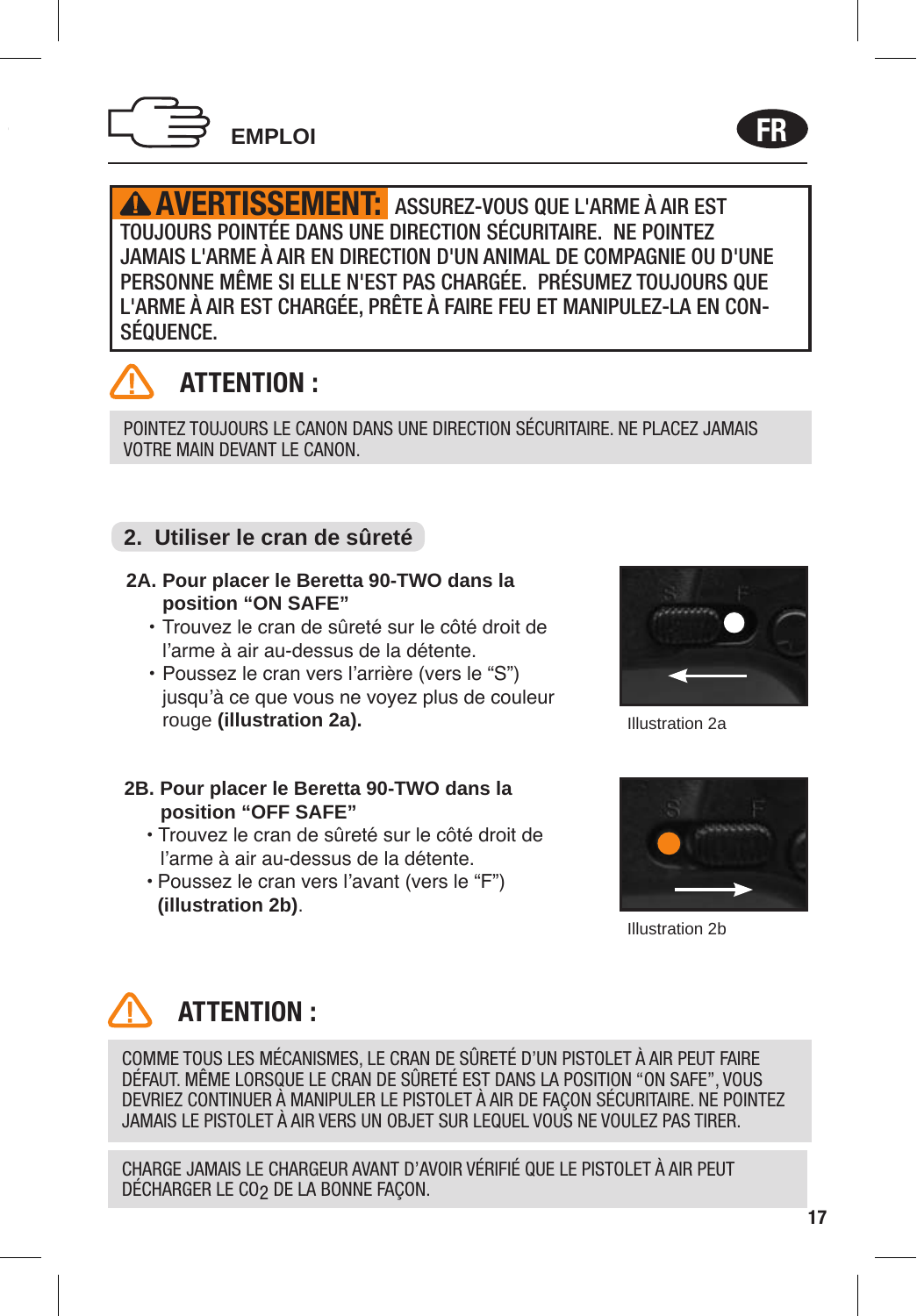## **3. Enlever Et Insérer Les Bouteilles De CO2**

**Le pistolet à air Beretta 90-TWO utilise une bouteille de 12 grammes de CO2. Nous vous suggérons d'utiliser les bouteilles de CO2 Walther pour obtenir un joint étanche.** 

#### **3A. Insérer une nouvelle bouteille de CO2**

- Placez le pistolet à air à la position "ON SAFE" (voir **étape 2**).
- Enlevez le chargeur. (**illustration 3**)
- Assurez-vous qu'un projectile n'est pas chargé (voir **étape 4**).
- S'il contient du CO2 (voir **étape 3B**).
- Avant de mettre en place une bouteille de CO<sub>2</sub>, mettez une goutte de lubrifiant "RWS Chamber Lube" sur le dessus de la partie étroite de la bouteille de CO<sub>2</sub>.
- Insérez la bouteille de 12g de CO2, avec le col de la bouteille pointant vers le haut, dans le chargeur et tournez la vis de perforation dans le sens des aiguilles d'une montre jusqu'à ce qu'elle transperce la bouteille de CO2. (**illustration 4**)
- Assurez-vous que la bouteille a été perforée. Avec le pistolet à air et le chargeur déchargés, pointez l'arme dans une DIRECTION SÉCURITAIRE, insérez le chargeur, placez l'arme dans la position "OFF SAFE" (voir **étape 2B**) et pressez la détente pour faire feu. Si l'arme ne fait pas feu, serrez la vis de perforation un peu plus et répétez cette étape.

**NOTEZ BIEN:** Un faible écoulement de gaz CO<sub>2</sub> peut survenir jusqu'à ce que la molette de perforation soit serrée.

**NOTEZ BIEN:** Ne tentez jamais d'insérer ou d'enlever la bouteille de CO<sub>2</sub> en la forcant. Ne rangez pas votre pistolet à air avec une bouteille de CO<sub>2</sub> à l'intérieur de celui-ci. Si vous savez que vous n'utiliserez pas votre pistolet à air durant une longue période, videz la bouteille de CO2 et enlevez-la du pistolet à air (voir **étape 3B**). Il est important de vous en souvenir, car cela prolongera la durée des joints d'étanchéité de votre pistolet à air.

**AVERTISSEMENT:** TOUTE TENTATIVE D'UTILISER D'AUTRES SORTES DE BOUTEILLES DE GAZ PEUT ÊTRE EXTRÊMEMENT DANGEREUSE ET POURRAIT AVOIR COMME RÉSULTAT DES BLESSURES GRAVES OU LA MORT. LES GAZ AUTRES QUE LE CO2 PEUVENT CAUSER UNE EXPLOSION OU UN BRIS DU PISTOLET.



Illustration 3



Illustration 4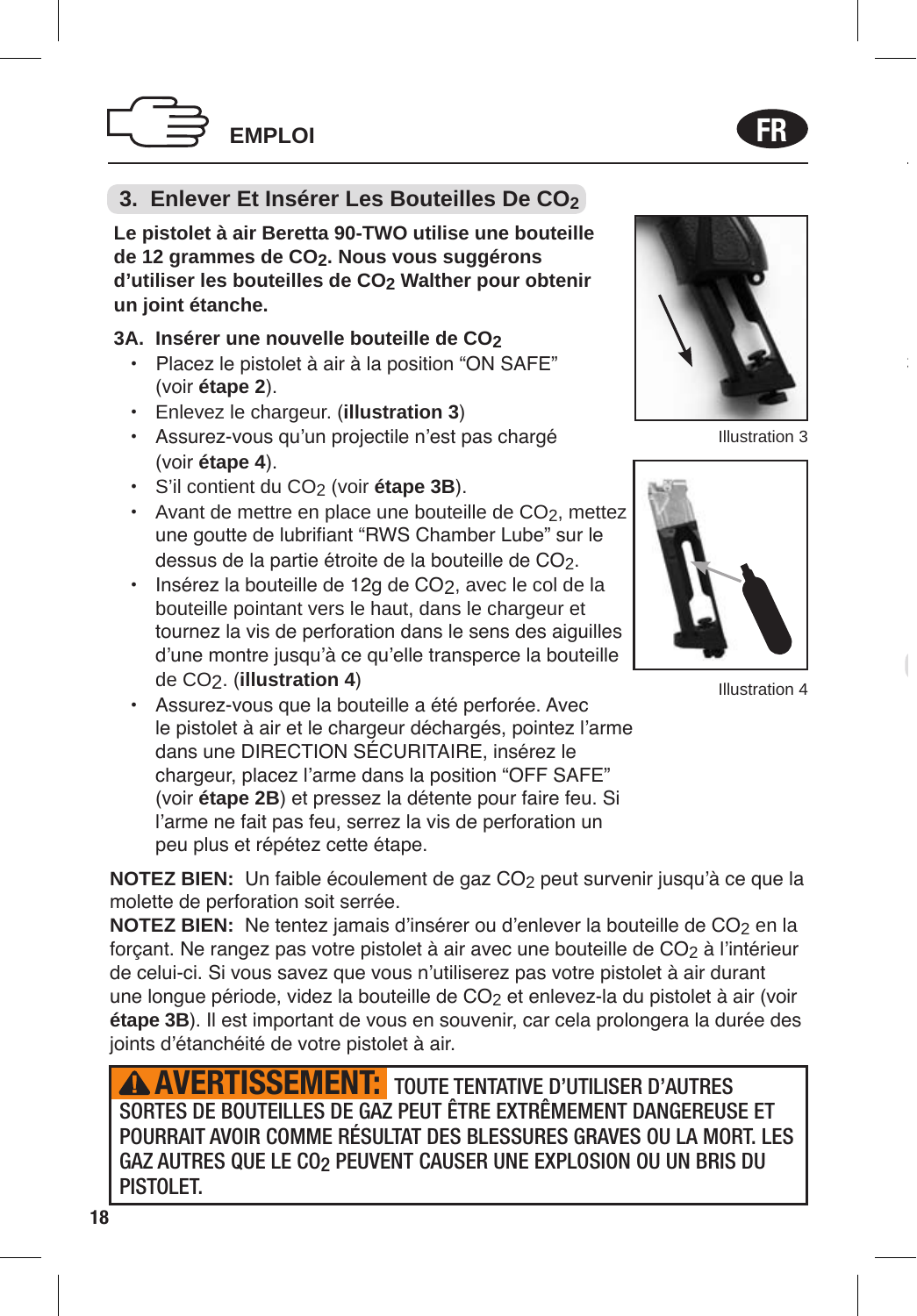

AVERTISSEMENT: GARDEZ LES MAINS ET LE VISAGE LOIN DU GAZ CO2 QUI S'ÉCHAPPE. CE GAZ PEUT CAUSER DES ENGELURES S'IL VIENT EN CONTACT AVEC LA PEAU. ASSUREZ-VOUS TOUJOURS QUE LA BOUTEILLE DE CO2 EST VIDE AVANT DE TENTER DE L'ENLEVER DU PISTOLET À AIR EN TOURNANT LENTEMENT, JUSQU'AU BOUT, LA MOLETTE SERVANT À PERCER LA BOUTEILLE, JUSQU'À CE QUE VOUS N'ENTENDIEZ PLUS LE GAZ CO2 S'ÉCHAPPER.

#### **3B. Removing a CO2 Capsule**

- Placez le pistolet à air dans la position "ON SAFE" (voir **étape 2A**).
- Enlever le chargeur.
- Enlevez les projectiles du chargeur. (voir **étape 4C**).
- Insérez le chargeur déchargé.
- Pointez l'arme à air dans UNE DIRECTION SÉCURITAIRE.
- Placez le pistolet à air dans la position "OFF SAFE" (voir **étape 2**).
- Tirez à l'aide du pistolet à air jusqu'à ce qu'il ne fasse plus feu indiquant que la bouteille de CO<sub>2</sub> est vide.
- Placez le pistolet à air dans la position "ON SAFE".
- Enlevez le chargeur.
- Tournez le bouton de perforation lentement dans le sens contraire des aiguilles d'une montre (vers le bas) jusqu'à ce qu'il ne puisse plus tourner et ainsi permettre au CO2 restant d'être évacué.
- Enlevez la bouteille de CO<sub>2</sub> vide et jetez-la.

## **4. Charger et Décharger les Projectiles**

#### **4A. Charger des Projectiles**

- Placez le cran de sûreté du pistolet à air est dans la position "ON SAFE" (voir **étape 2A**)
- Pointez toujours le pistolet à air dans UNE DIRECTION SÉCURITAIRE.
- Tenez le pistolet à air en position verticale.
- Enlevez le chargeur en enfonçant le bouton de déblocage du chargeur (**illustration 5a**) et en tirant le chargeur vers le bas de la structure de la crosse.
- Tirez le chargeur de projectiles vers le bas et tenez-le en position. (**illustration 5b**).
- Chargez jusqu'à 21 (calibre 0,177) projectiles BB en acier dans l'orifice de chargement (illustration 5b). Nous vous suggérons des projectiles Umarex Premium BBs.
- Relâchez le chargeur doucement.
- Réinsérez le chargeur rempli de projectiles dans le bas de la structure de la crosse jusqu'à ce qu'il se bloque en position.
- Votre arme est maintenant chargée et prête à faire feu seulement après avoir lu tout le manuel, incluant la partie 9 qui revoit l'aspect sécuritaire. Illustration 5b

## ATTENTION :

UTILISEZ SEULEMENT DES PROJECTILES D'ACIER DE CALIBRE .177 (4,5 MM). NE FAITES AUCUNE TENTATIVE DE RÉUTILISER DES PROJECTILES DÉJÀ UTILISÉS OU DÉFORMÉS. N'UTILISEZ PAS DES PROJECTILES DE PLOMB, DE LA CHEVROTINE, DES DARDS, DES ROULEMENTS À BILLES OU D'AUTRES OBJETS, CAR ILS PEUVENT VOUS CAUSER OU CAUSER À D'AUTRES PERSONNES DES BLESSURES OU ENDOMMAGER/ENRAYER L'ARME.



Illustration 5a



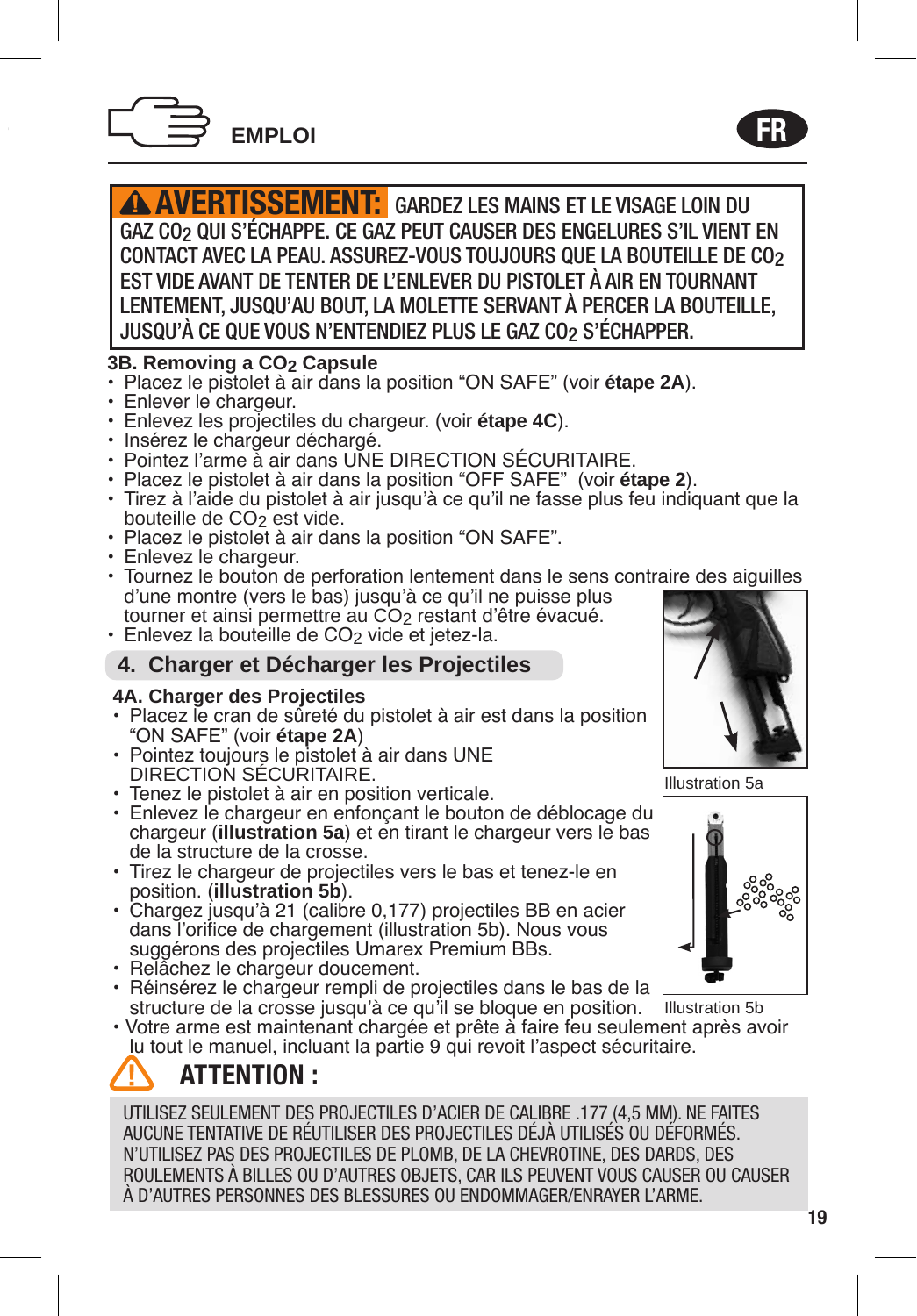

**AVERTISSEMENT:** PARCE QUE LE PISTOLET À AIR NE TIRE PLUS DE PROJECTILE, NE PRÉSUMEZ JAMAIS QU'UN PROJECTILE NE PEUT ÊTRE COINCÉ DANS LE CANON. CONSIDÉREZ TOUJOURS LE PISTOLET À AIR COMME CHARGÉ ET TRAITEZ-LE AVEC LE MÊME RESPECT QUE VOUS ACCORDERIEZ À UNE ARME À FEU.

FR



## ATTENTION :

TIRE SEULEMENT DES PROJECTILES SPHÉRIQUES EN ACIER!

#### **4B. Décharger des Projectiles du Pistolet à Air**

- Pointez toujours le pistolet à air dans une DIRECTION SÉCURITAIRE.
- Assurez-vous que le pistolet à air est dans la position "ON SAFE". (voir **étape 2**)
- Enlevez le chargeur en enfonçant le bouton de déblocage du chargeur (illustration 5a) et en tirant le chargeur vers le bas de la structure de la crosse.
- Enlevez les projectiles du chargeur. (voir **étape 4C**)
- Pointez le pistolet à air dans une DIRECTION SÉCURITAIRE.
- Insérez le chargeur déchargé.
- Placez le pistolet à air dans la position "OFF SAFE". (voir **étape 2**)
- Tirez la détente pour faire feu jusqu'à ce que le pistolet ne tire plus de projectiles.
- Placez le pistolet à air est dans la position "ON SAFE".
- Enlever le chargeur.

**NOTEZ BIEN:** Le pistolet à air doit contenir une bouteille de CO<sub>2</sub> lorsque vous suivez ces étapes, mais souvenez-vous bien de ne pas ranger votre pistolet à air avec une bouteille de CO2 à l'intérieur de l'arme (voir **étape 3A**).

**IMPORTANT:** Il est possible qu'un projectile se coince dans le canon si vous tirez à l'aide du pistolet avec trop peu de pression dans la bouteille.

**NOTEZ BIEN:** Utilisez seulement des projectiles sphériques sans défauts: 4,5mm. Notez bien: La garantie s'annule si des projectiles sphériques non recommandés sont utilisés.

## **4C. Décharger des Projectiles du Chargeur**

- Pointez toujours le pistolet à air dans une DIRECTION SÉCURITAIRE.
- Assurez-vous que le pistolet à air est dans la position "ON SAFE". (voir **étape 2**)
- Enlevez le chargeur en enfonçant le bouton de déblocage du chargeur
- (**illustration 5a**) et en tirant le chargeur vers le bas de la structure de la crosse. • Trouvez le bouton de déblocage des projectiles BB sur le chargeur.

• Tenez le chargeur pour que la partie supérieure (l'ouverture) pointe dans une autre direction que votre visage. Il est préférable de porter des lunettes de tir pour protéger vos yeux et de le placer au-dessus d'une poubelle ou d'un autre contenant.

• Enfoncez le bouton de déblocage des projectiles BB jusqu'à ce que tous les projectiles aient été éjectés du chargeur. Ne pointez pas le chargeur en direction de votre visage.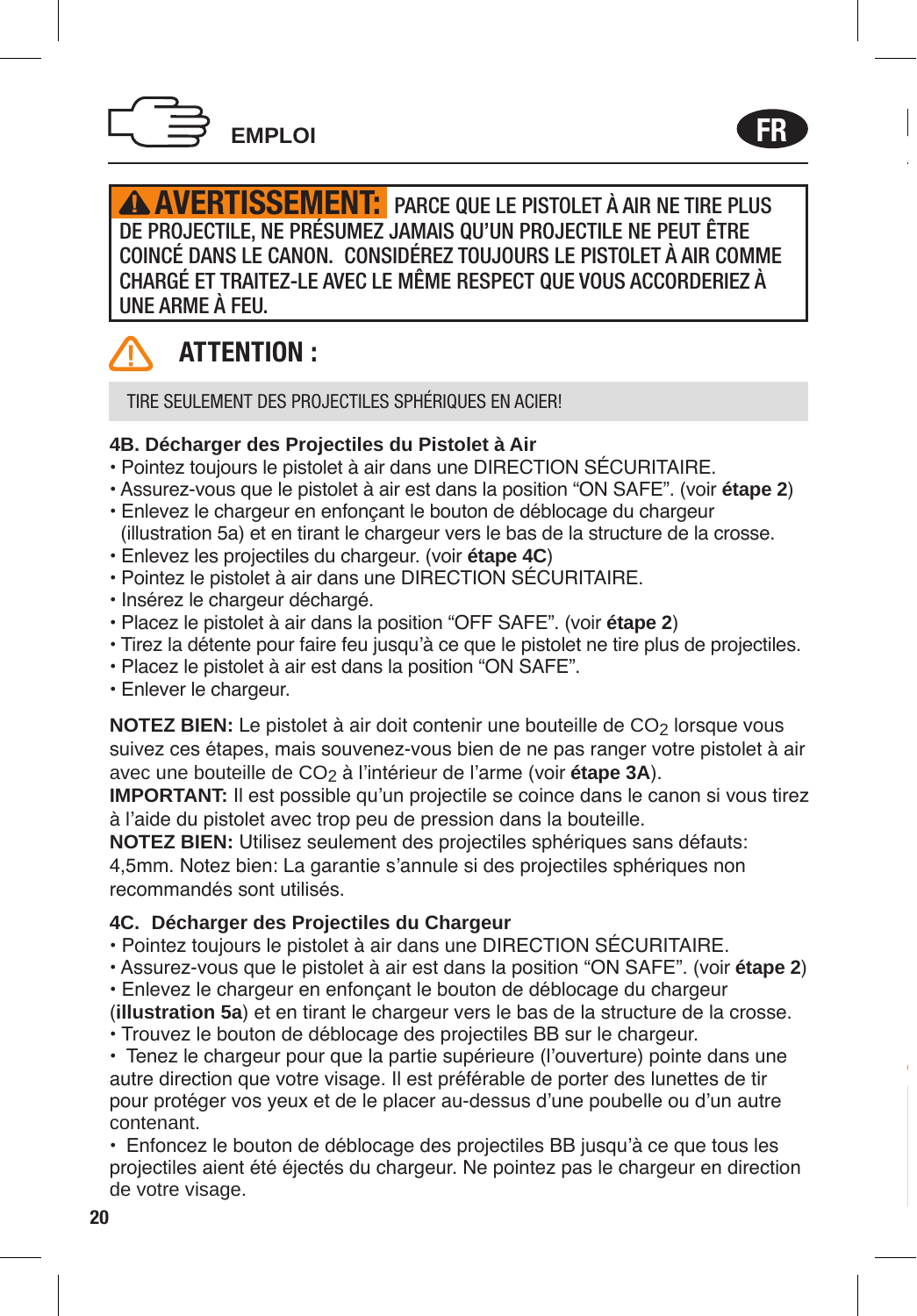# **EMPLOI**

**NOTEZ BIEN:** Plusieurs facteurs peuvent influencer les performances d'une arme et la vélocité des projectiles, incluant la marque des projectiles, le type de projectiles, la lubrification, l'état du canon et la température.

## **5. Viser et Tirer en Toute Sécurité**

- Vous et les autres tireurs devriez toujours porter des lunettes de tir lorsque vous utilisez le pistolet.
- Pointez toujours votre pistolet à air dans UNE DIRECTION SÉCURITAIRE. Lorsque vous êtes certain de votre cible et de votre pare-balles et que la zone entourant la cible est libre, placez l'arme "OFF SAFE" et pressez la détente pour tirer.
- Ne tirez pas vers des surfaces dures ou vers la surface de l'eau. Le projectile peut rebondir ou effectuer un ricochet et frapper une personne ou quelque chose que vous ne vouliez pas atteindre.
- Ni tirez pas vers les surfaces fragiles comme le verre ou les miroirs.
- Choisissez toujours votre cible avec précaution. Vous devriez utiliser seulement des cibles qui ne peuvent être transpercées complètement ou qui ne peuvent causer de ricochets.
- Votre pare-balles devrait être inspecté pour y déceler de l'usure avant et après chaque session de tir. Remplacez votre pare-balles si sa surface est usée ou endommagée ou s'il se produit un ricochet.
- Vous visez correctement avec votre pistolet à air lorsque la lame du quidon est exactement au centre du cran de mire. La partie supérieure de la lame du guidon devrait être égale à la partie supérieure de l'encoche du cran de mire. La cible devrait sembler reposer sur le dessus du guidon (voir **illustration 6**).



## ATTENTION :

VOTRE PARE-BALLES DEVRAIT ÊTRE INSPECTÉ POUR Y DÉTECTER DES SIGNES D'USURE AVANT ET APRÈS CHAQUE UTILISATION. N'UTILISEZ PLUS VOTRE PARE-BALLES SI SA SURFACE MONTRE DES SIGNES DE FAIBLESSE. PLACEZ TOUJOURS LE PARE-BALLES DANS UN ENDROIT QUI SERA SÉCURITAIRE SI CELUI-CI VIENT QU'À ÊTRE DÉFECTUEUX. N'UTILISEZ PLUS VOTRE PARE-BALLES SI UN PROJECTILE REBONDIT OU S'IL SE PRODUIT UN RICOCHET.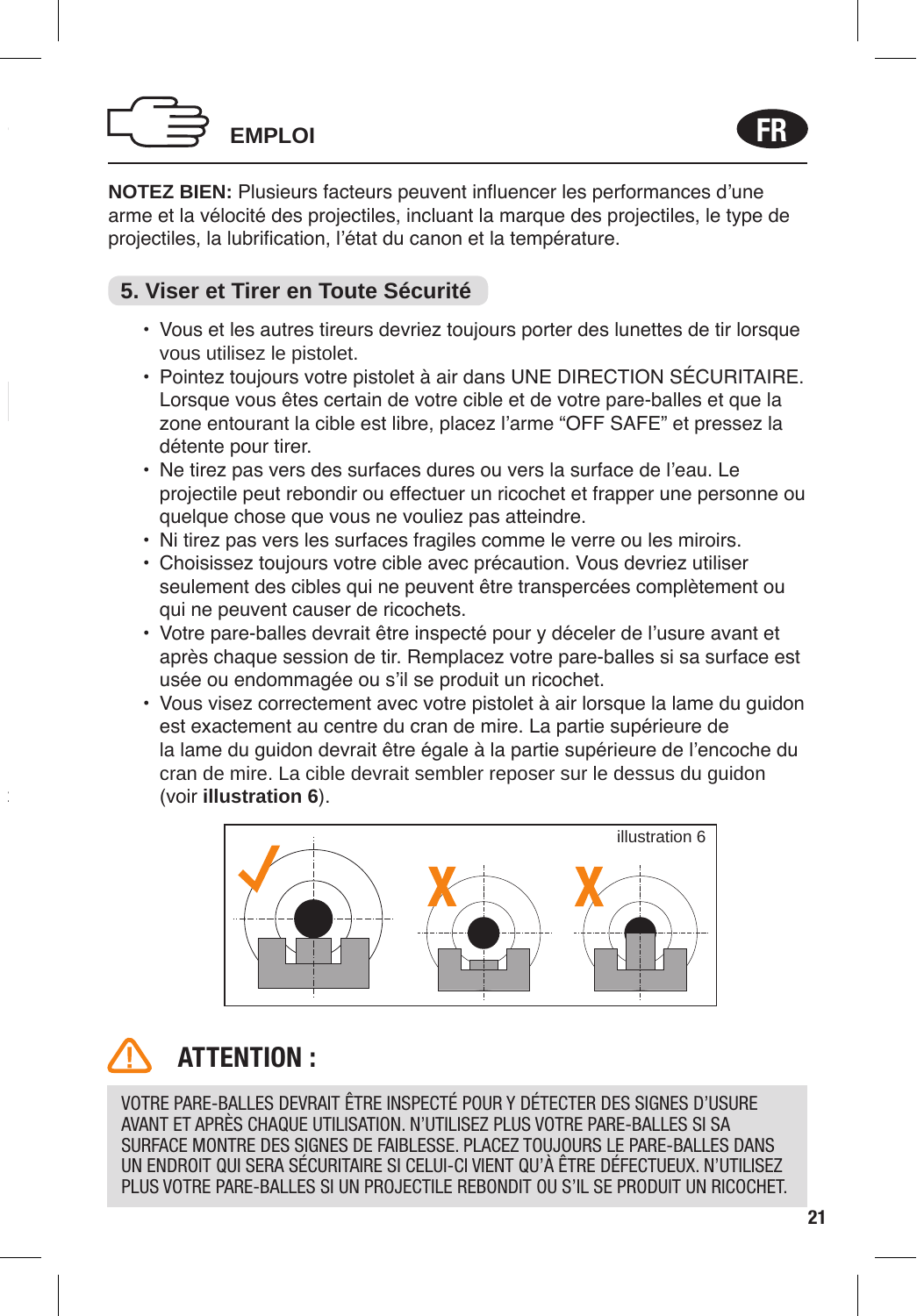



FR

## **6. Utiliser et Manipuler les Bouteilles de CO2**

Tenez toujours compte des avertissements inscrits sur les bouteilles de gaz propulseur lors de la manutention et du remisage. Il est possible que certaines  $\frac{1}{2}$ conditions affectent une bouteille de CO<sub>2</sub>, ce qui peut avoir un impact sur le rendement de celle-ci. Ces conditions comprennent CO<sub>2</sub>, l'entretien et le remisage à des températures plus élevées ou plus basses que les températures normales que l'on retrouve en plein air (de 60o F/16o C à 80o F/27o C). Une autre de ces conditions survient lorsque le pistolet est déchargé rapidement.

1. Une très haute température peut faire augmenter la pression à l'intérieur de la bouteille de CO<sub>2</sub> et aussi dans le pistolet, ce qui a comme résultat une pression d'utilisation trop élevée. Cet excès de pression pourrait causer un mauvais fonctionnement ou des dommages permanents. La température maximale durant le remisage ou l'utilisation ne devrait jamais dépasser 122º F (50ºC). Cette température peut être atteinte si vous laissez le pistolet au soleil durant une journée ensoleillée. Alors, pour être certain que le pistolet fonctionne bien, ne l'exposez pas à des températures élevées ou au soleil durant de longues périodes de temps. Sinon, la bouteille de CO<sub>2</sub> peut surchauffer et exploser, ce qui pourrait endommager le pistolet à air et blesser ou causer la mort des personnes à proximité.

2. Un tir nourri peut provoquer une diminution de température à l'intérieur de l'arme comme dans la bouteille de CO2. Cela pourrait avoir comme conséquence une diminution de vélocité du projectile et peut même diminuer la pression du gaz suffisamment pour que le pistolet ne fasse pas feu. Cette condition se présente surtout lorsque vous utilisez le pistolet par temps froid et elle peut être évitée en laissant plus de temps entre chaque tir. Cela permet au gaz d'augmenter de température et de pression et permet une vélocité normale.

3. Lors d'un tir nourri, la vélocité du projectile au niveau de la bouche de l'arme diminuera. Cela peut affecter la précision de l'arme et vous pourrez tirer moins de projectiles avec chaque bouteille de CO<sub>2</sub>.

4. Il faut vous efforcer de ne pas tirer avec le pistolet si la pression de la bouteille de CO<sub>2</sub> est basse. Voici quelques indices d'une pression insuffisante:

A) Le son produit lorsque vous tirez n'est pas aussi fort que lorsque la bouteille est pleine.

B) Le projectile frappe la cible, mais plus bas qu'il ne le ferait si la bouteille de CO2 était pleine (donc, la vitesse du projectile a diminué).

## ATTENTION :

NE TENTEZ JAMAIS DE RÉUTILISER UNE BOUTEILLE DE CO2 POUR AUCUNE RAISON.

EFFECTUEZ TOUJOURS UNE VÉRIFICATION POUR VOUS ASSURER QUE LE PISTOLET À AIR EST DÉCHARGÉ LORSQUE VOUS LE SORTEZ DU REMISAGE OU LORSQU'UNE AUTRE PERSONNE VOUS LE DONNE.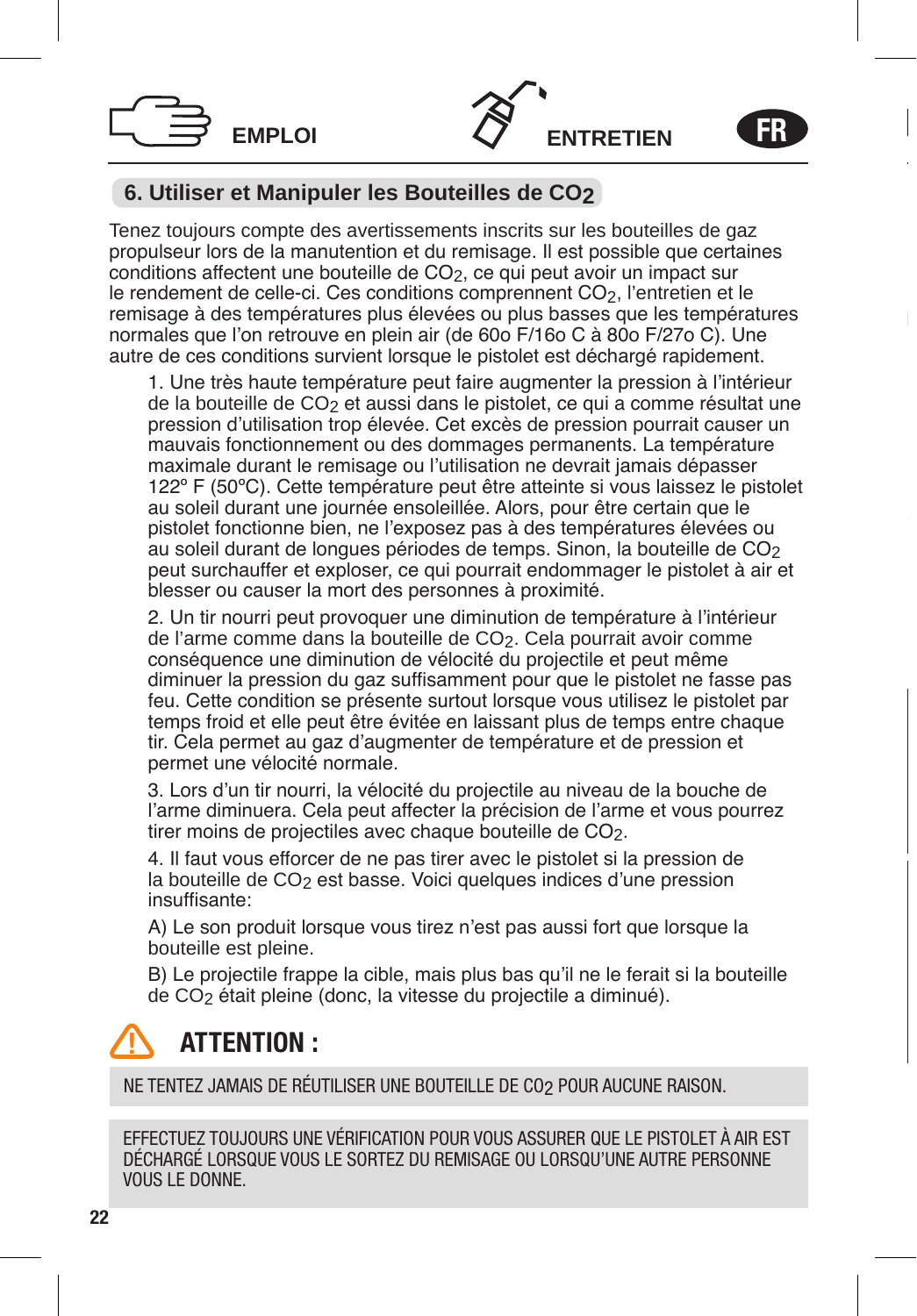

**AVERTISSEMENT:** LES BOUTEILLES DE CO2 PEUVENT EXPLOSER À DES TEMPÉRATURES SUPÉRIEURES A 122o F. NE LES BRISEZ PAS ET NE LES INCINÉREZ PAS. NE LES EXPOSEZ PAS À LA CHALEUR OU NE RANGEZ PAS LES BOUTEILLES DE CO2 À DES TEMPÉRATURES SUPÉRIEURES À 122o F.

## **7. Entretien, Nettoyage et Remisage**

Grâce à un bon entretien et à des inspections régulières, votre pistolet à air vous fournira de nombreuses heures de tir remplies de plaisir. Un usage abusif, de la négligence et une exposition au soleil et à la pluie affecteront la performance de tout pistolet à air. Pour vous assurer d'un bon fonctionnement, appliquez 1 ou 2 gouttes d'huile "RWS Spring Cylinder Oil" sur toutes les pièces mobiles comme le levier et la vis servant à transpercer la bouteille de gaz et la charnière de la détente. (1000 coups).

## ATTENTION :

AVANT DE PRODIGUER DES SOINS, D'ENTRETENIR OU DE NETTOYER VOTRE PISTOLET, ASSUREZ-VOUS TOUJOURS QU'IL N'EST PAS ARMÉ ET QU'IL EST DÉCHARGÉ. GARDEZ VOTRE ARME POINTÉE DANS UNE DIRECTION SÉCURITAIRE. IL EST IMPORTANT D'INSPECTER VOTRE ARME RÉGULIÈREMENT ET DE L'ENTRETENIR CORRECTEMENT.

LES HUILES QUI CONTIENNENT DE L'ACIDE OU DE LA RÉSINE PEUVENT ENDOMMAGER LES JOINTS ET POSSIBLEMENT LE FINI DU PISTOLET À AIR.

AVERTISSEMENT: UNE ARME À AIR QUI NE FONCTIONNE PAS BIEN PEUT ÊTRE DANGEREUSE. ELLE DEVRAIT ÊTRE RANGÉE SÉCURITAIREMENT ET NE PAS ÊTRE UTILISÉE JUSQU'À CE QU'ELLE SOIT RÉPARÉE OU DÉTRUITE. NE TENTEZ PAS DE DÉMONTER CETTE ARME À AIR. ELLE EST DIFFICILE À REMONTER ET UN DÉMONTAGE OU UN MONTAGE FAUTIF PEUVENT CAUSER DES BLESSURES GRAVES OU LA MORT.

| 8. DÉPANNAGE                             | Mauvaises<br>performances de tir | Le pistolet à air<br>ne fonctionne pas | Manque de<br>vélocité |
|------------------------------------------|----------------------------------|----------------------------------------|-----------------------|
| Bouteille de CO <sub>2</sub> vide        |                                  |                                        |                       |
| Bouteille de CO <sub>2</sub> défectueuse |                                  |                                        |                       |
| Températures extrêmes                    |                                  |                                        |                       |
| Mauvais projectiles                      |                                  |                                        |                       |

**AVERTISSEMENT:** NE BRANDISSEZ PAS ET NE MONTREZ PAS VOTRE PISTOLET À AIR EN PUBLIC. LES GENS PEUVENT SE MÉPRENDRE ET CELA PEUT ÊTRE UN CRIME. LES POLICIERS ET D'AUTRES PERSONNES PEU-VENT PENSER QUE C'EST UNE ARME À FEU. NE CHANGEZ PAS LA COULEUR ET LES PARTICULARITÉS DE VOTRE ARME POUR LA FAIRE RESSEMBLER À UNE ARME À FEU. CELA EST DANGEREUX ET PEUT ÊTRE UN CRIME.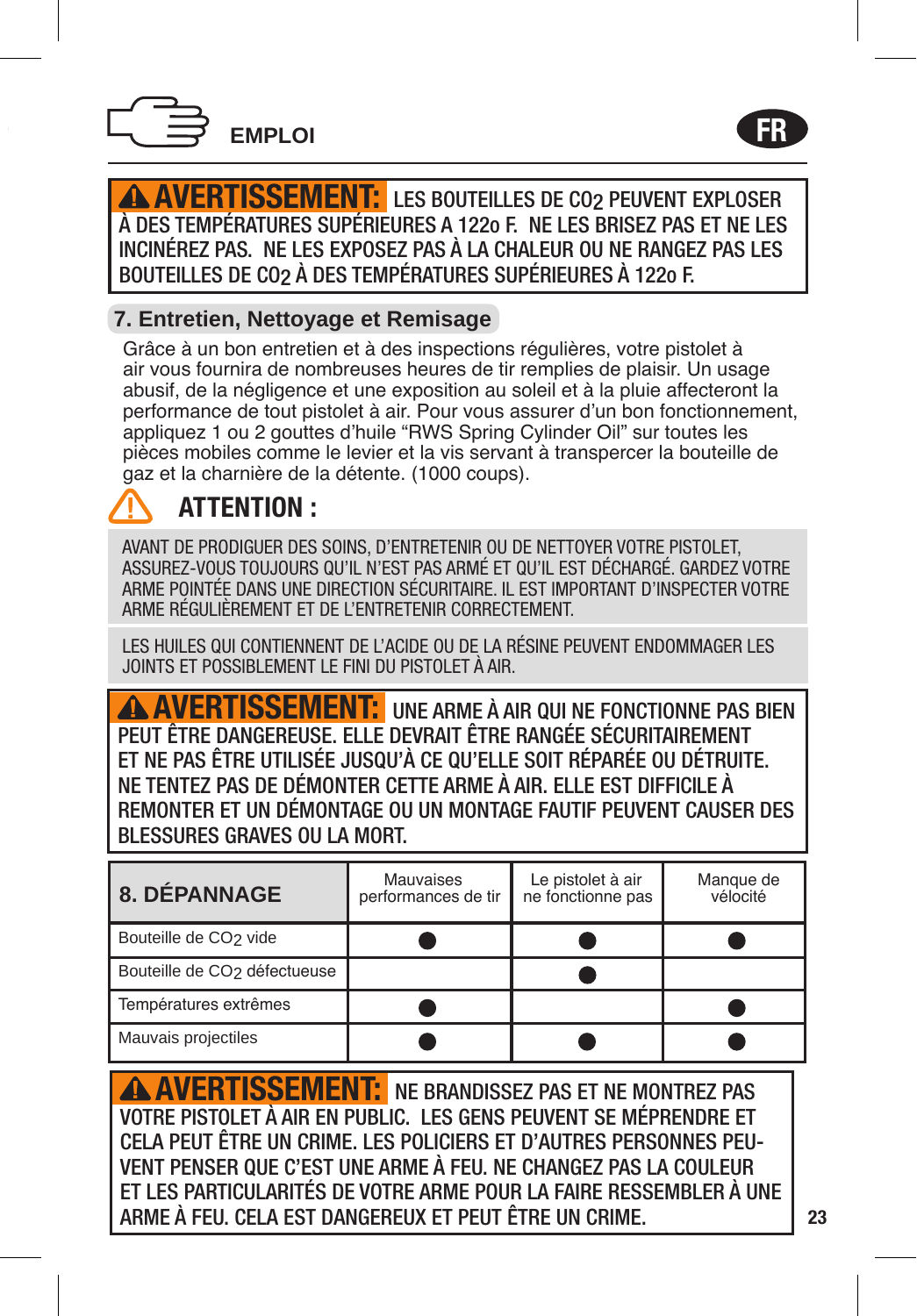# **INSTRUCTIONS DE SÉCURITÉ**



• Visez toujours dans une DIRECTION SÉCURITAIRE. Gardez le canon pointé dans une DIRECTION SÉCURITAIRE.

FR

• Ne pointez jamais votre pistolet vers une personne ou vers un objet sur lequel vous n'avez pas l'intention de tirer.

• Manipulez toujours votre pistolet à air comme s'il était chargé et avec le même respect pour la sécurité que si c'était une arme à feu.

• Ne regardez jamais dans le canon d'un pistolet à air.

• Maintenez toujours le cran de sûreté dans la position "ON SAFE" jusqu'à ce que vous soyez prêt à tirer.

• Vérifiez toujours si le cran de sûreté du pistolet est dans la position "ON SAFE" et déchargé lorsque vous le recevez d'une autre personne ou le sortez du remisage.

• Utilisez des projectiles du bon format convenant à votre pistolet à air.

• Ne réutilisez jamais des munitions.

• Ne tirez pas vers des surfaces dures ou vers la surface de l'eau. Le projectile peut rebondir ou effectuer un ricochet et frapper une personne ou quelque chose que vous ne vouliez pas atteindre.

• Ni tirez pas vers les surfaces fragiles comme des fenêtres.

• Placez toujours votre pare-balles dans une zone qui sera sécuritaire si le pare-balles est défectueux.

• Votre pare-balles devrait être inspecté pour y déceler de l'usure avant et après chaque session de tir. Tous les pare-balles peuvent s'user et éventuellement devenir défectueux. Remplacez votre pare-balles si sa surface est usée ou endommagée ou s'il se produit un ricochet.

• Ne tentez pas de démonter ou de faire des altérations à votre pistolet à air. Des réparations non autorisées ou des modifications quelles qu'elles soient au fonctionnement de votre pistolet à air peuvent être non sécuritaires et annulent la garantie.

• Avant de remiser votre pistolet à air, assurez-vous qu'il est déchargé, que la bouteille de CO<sub>2</sub> est retirée et que le cran de sûreté est à la position "ON SAFE".

• Rangez toujours votre arme à air dans un endroit sécuritaire loin des personnes non- autorisées à l'utiliser et à l'écart des munitions.

## **10. Réparation / Service / Garantie**

Ne retournez pas un produit défectueux ou endommagé chez le détaillant. Si votre pistolet à air a besoin d'être réparé, appelez Umarex USA au (479) 646-4210 et demandez le service ou visitez le site: www.UmarexUSA.com. NE TENTEZ PAS DE DÉMONTER VOTRE PISTOLET! Des outils et des accessoires particuliers sont nécessaires pour réparer votre pistolet à air. Tout démontage ou toute modification qui n'est pas entrepris par Umarex USA annule la garantie.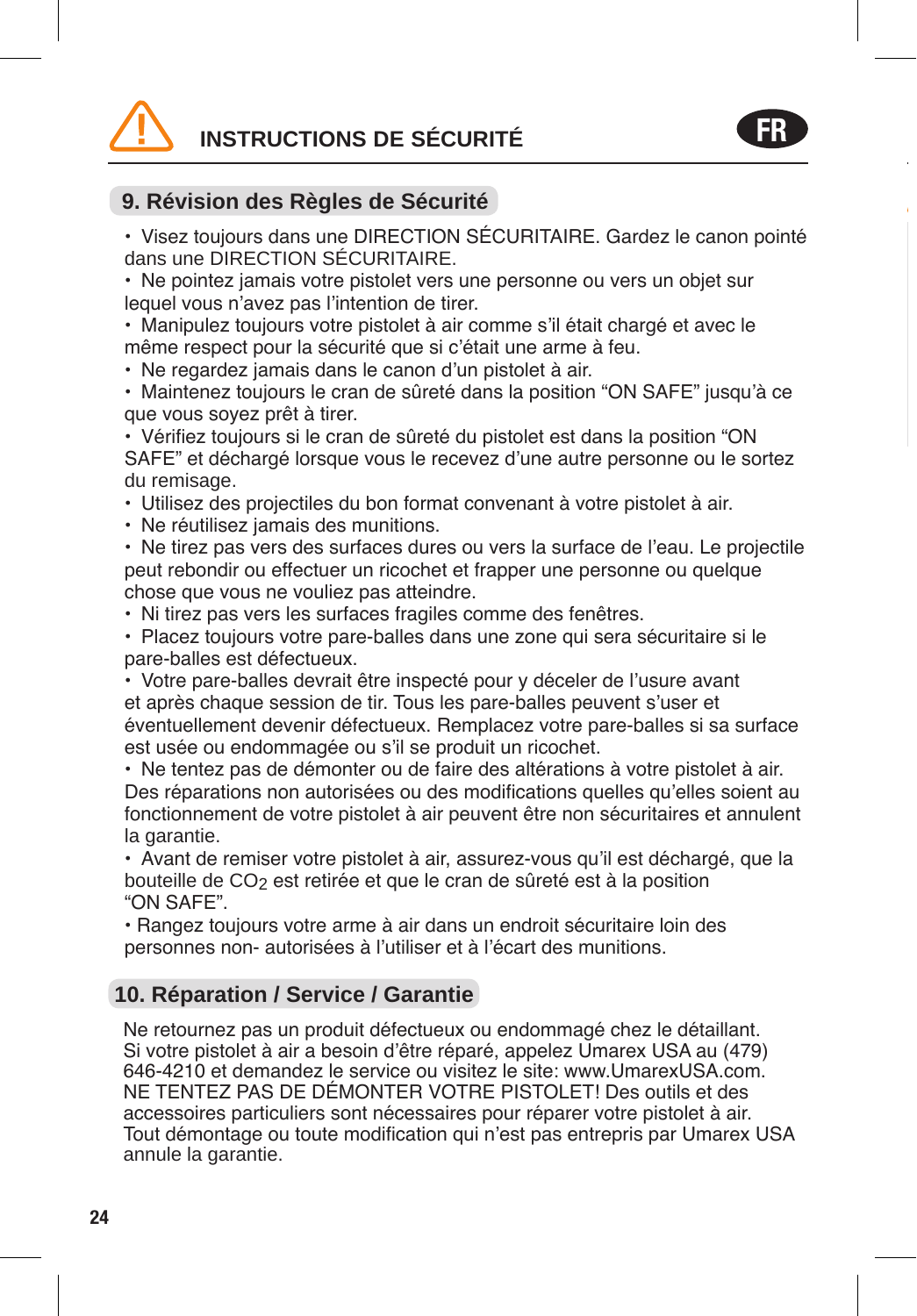



## ATTENTION :

LES COMPOSANTES DE CETTE ARME À AIR ONT ÉTÉ CONÇUES ET FABRIQUÉES POUR VOUS OFFRIR DES PERFORMANCES OPTIMALES. TOUTE MODIFICATION OU ALTÉRATION D'UNE ARME À AIR PEUT CAUSER UN MAUVAIS FONCTIONNEMENT, ANNULER LA GARANTIE ET PEUT RENDRE SON UTILISATION DANGEREUSE. TOUT CHANGEMENT DES PERFORMANCES (COMME UN POIDS DE DÉPART PLUS BAS OU UNE COURSE MOINS LONGUE DE LA DÉTENTE) INDIQUE UNE MODIFICATION POSSIBLE, UNE ALTÉRATION ET/OU DE L'USURE. UNE TELLE ARME DEVRAIT ÊTRE INSPECTÉE, REMPLACÉE OU RÉPARÉE ADÉQUATEMENT PAR LE PERSONNEL QUALIFIÉ D'UMAREX USA UNIQUEMENT. TOUTE ARME À AIR QUI A ÉTÉ ÉCHAPPÉE DEVRAIT ÊTRE INSPECTÉE PAR DU PERSONNEL QUALIFIÉ POUR VOUS ASSURER QUE SON FONCTIONNEMENT N'EST PAS ALTÉRÉ.

## **GARANTIE LIMITÉE DE 90 JOURS**

Pour l'acheteur au détail, ce produit est garanti pour une période de 90 jours à partir de la date d'achat contre tout défaut de matériau ou de fabrication. Cette garantie n'est pas transférable.

**CE QUI EST COUVERT PAR LA GARANTIE:** Les pièces de remplacement et la main-d'œuvre.

**CE QUI N'EST PAS COUVERT**: Les frais de transport pour envoyer le produit défectueux à Umarex USA et les dommages causés par un usage abusif ou par un manque d'entretien en plus de toute dépense supplémentaire ou fortuite, tout dommage indirect comprenant le dommage à la propriété. Certains états ne permettent pas ces exclusions ou ces limites pour les dommages directs et indirects, donc les exclusions et les limites mentionnées peuvent ne pas s'appliquer.

**RÉCLAMATION SOUS GARANTIE:** Demandes de réparation sous garantie et réparation pour les clients des U.S.A et du Canada seulement. Communiquez par téléphone avec Umarex USA au (479)-646-4210 et demandez le service. Si nous jugeons qu'un retour du produit est nécessaire, vous obtiendrez un numéro d'autorisation de retour. Écrivez ce numéro en gros caractères sur le colis et retournez-nous le produit port payé à Umarex USA. (On donnera aux clients canadiens l'adresse d'une centre de service canadien agréé). Incluez dans l'envoi votre nom, votre adresse, votre numéro de téléphone et une note expliquant la défectuosité. Une copie de la facture originale doit aussi accompagner l'envoi. Clients des É.-U., doivent inclure un chèque au nom d'Umarex USA au montant fourni par le service à la clientèle Umarex USA afin de couvrir les frais d'envoi et de manutention.

#### **GARANTIE TACITE**

Toute garantie tacite, comprenant la garantie tacite de qualité marchande et de convenance pour une utilisation particulière est limitée à une durée de 90 jours à partir de la date d'achat. CERTAINS ÉTATS NE PERMETTENT PAS DE LIMITER LA DURÉE DES GARANTIES TACITES, DONC LES LIMITES CI-DESSUS PEUVENT NE PAS S'APPLIQUER À VOUS. SI UNE PARTIE DE CETTE GARANTIE CONTREVIENT À UNE LOI FÉDÉRALE, PROVINCIALE OU MINICIPALE QUI NE PEUT ÊTRE PRÉEMPTÉE, ELLE NE SERA PAS APPLIQUABLE. CETTE GARANTIE VOUS DONNE DES DROITS LÉGAUX SPÉCIFIQUES ET VOUS POUVEZ AUSSI AVOIR D'AUTRES DROITS QUI PEUVENT VARIER D'UN ÉTAT À UN AUTRE ET D'UN PAYS À UN AUTRE.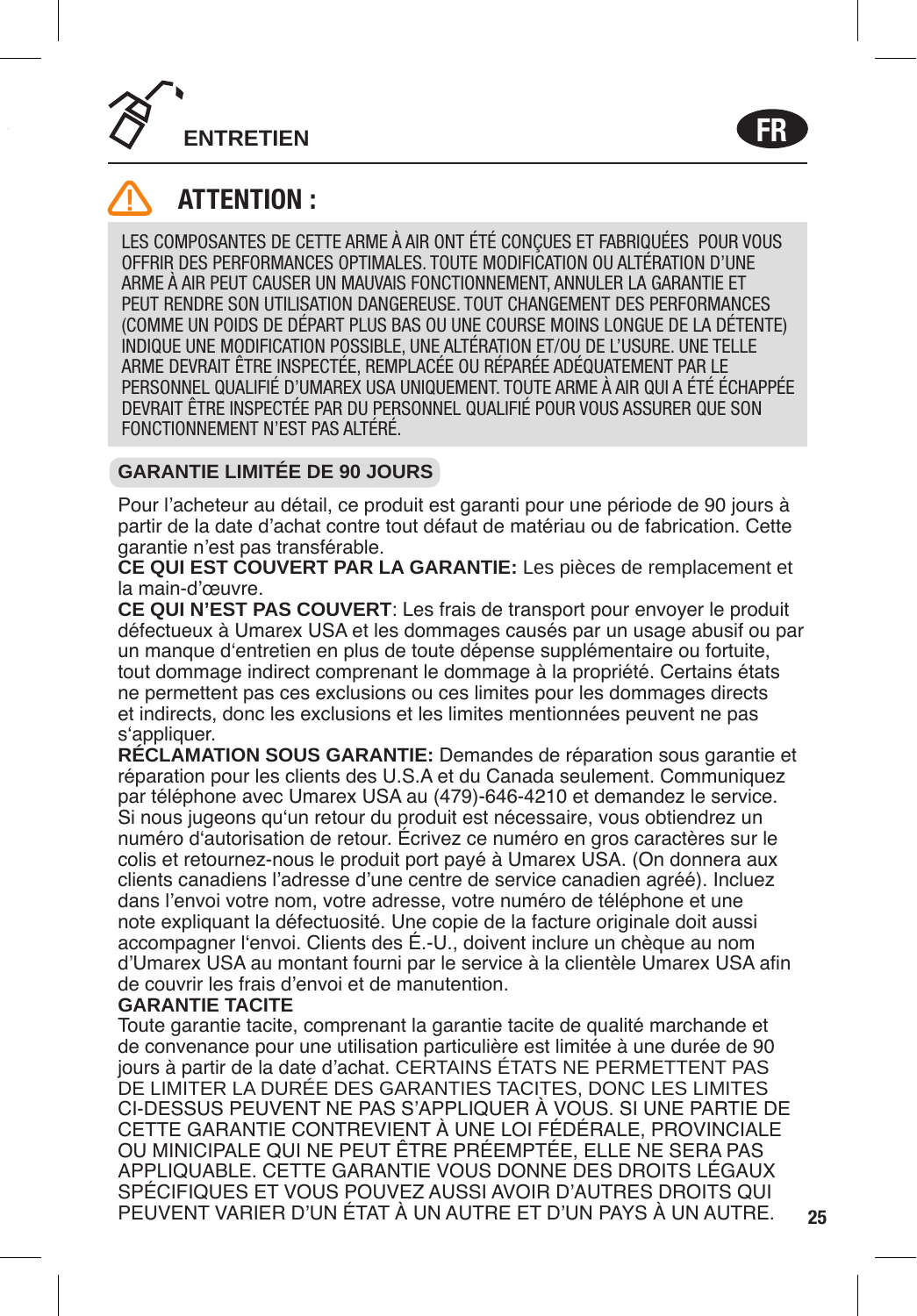ES



LEA COMPLETAMENTE ESTE MANUAL DE OPERACIÓN DEL USUARIO. Esta arma de aire comprimido no es un juguete. Trátela con el mismo respeto que trataría un arma de fuego. Siempre siga las instrucciones de seguridad encontradas en este manual del usuario y mantenga este manual en un lugar seguro para uso futuro.

NO ES UN JUGUETE. SE REQUIERE LA SUPERVISIÓN DE UN ADULTO. EL MAL USO O USO DESCUIDADO PUEDE CAUSAR SERIAS LESIO-NES O LA MUERTE. PUEDE SER PELIGROSO HASTA 300 YARDAS (274 METROS). ADVERTENCIA:

ÈSTA ES UN ARMA DE AIRE COMPRIMIDO DE ALTO PODER PARA USO DE PERSO-NAS MAYORES DE 16 AÑOS O MÁS. LEA TODAS LAS INSTRUCCIONES ANTES DE USARSE. EL COMPRADOR O USUARIO DEBE DE AJUSTARSE A TODAS LAS LEYES QUE REGULAN LA COMPRA, USO Y POSESIÓN DE ARMAS DE AIRE COMPRIMIDO.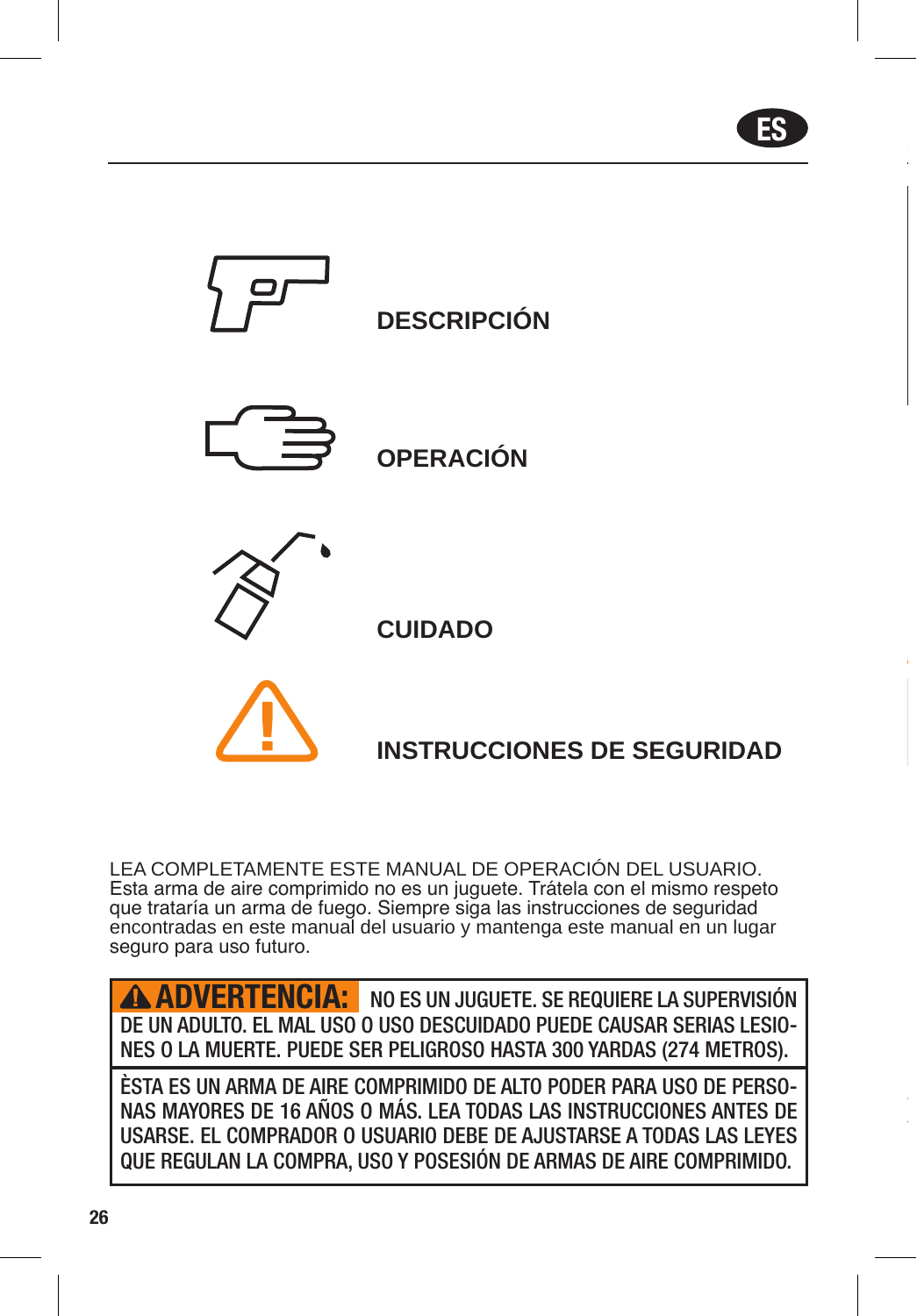

ADVERTENCIA: ESTA ARMA DE AIRE COMPRIMIDO PUEDE CAUSAR SERIAS LESIONES O LA MUERTE. LEA Y SIGA LAS INSTRUCCIONES CUIDADOSA-MENTE. NO CARGUE UN PROYECTIL EN EL ARMA DE AIRE HASTA QUE ESTÉ LISTO PARA DISPARAR. SI USTED CARGA EL PROYECTIL Y LUEGO DECIDE NO DISPARAR, QUÍTELO YA SEA MANUALMENTE O DISPARANDO EL ARMA HACIA UN BLANCO SEGURO. UN ARMA DE AIRE DESCARGADA QUE TIENE EL "SEGURO" – ON SAFE ES LA MÁS SEGURA. LOS ACCIDENTES SUCEDEN RÁPIDO, PORFAVOR MANEJE CUIDADOSAMENTE EL ARMA DE AIRE.

Las armas de aire comprimido difieren en su operación y usted nunca está listo para disparar ningún arma de aire comprimido hasta que usted esté completamente familiarizado con ella. Lea las siguientes instrucciones de operación antes de operarlas.

Estos símbolos,  $\bigwedge$ , marcan advertencias y precauciones en el manual de operación. Cuidadosamente sígalas por su propia seguridad y por la seguridad de otros.

# PRECAUCIÓN

EL FALTAR A CUMPLIR LAS INSTRUCCIONES Y RECOMENDACIONES EN EL MANUAL DEL PROPIETARIO PUEDE RESULTAR EN LESIONES CORPORALES INCLUYENDO LA CARA, OJO Y LESIONES AL OÍDO, CEGUERA O SORDERA.



## **Procedimientos de Operación**

- 1. Aprendiendo las Partes de Su Pistola de Aire
- 2. Operando bajo Seguridad
- 3. Instalando y Quitando las Cápsulas CO<sub>2</sub>
- 4. Cargando y Descargando los Proyectiles
- 5. Apuntando y Disparando con Seguridad 10. Reparación/Servicio/Garantía
- 6. Uso y Manejo de las Cápsulas de CO<sub>2</sub>
- 7. Mantenimiento, Limpieza y Almacenamiento
- 8. Solución de Problemas
- 9. Revisando la Seguridad
- 

ES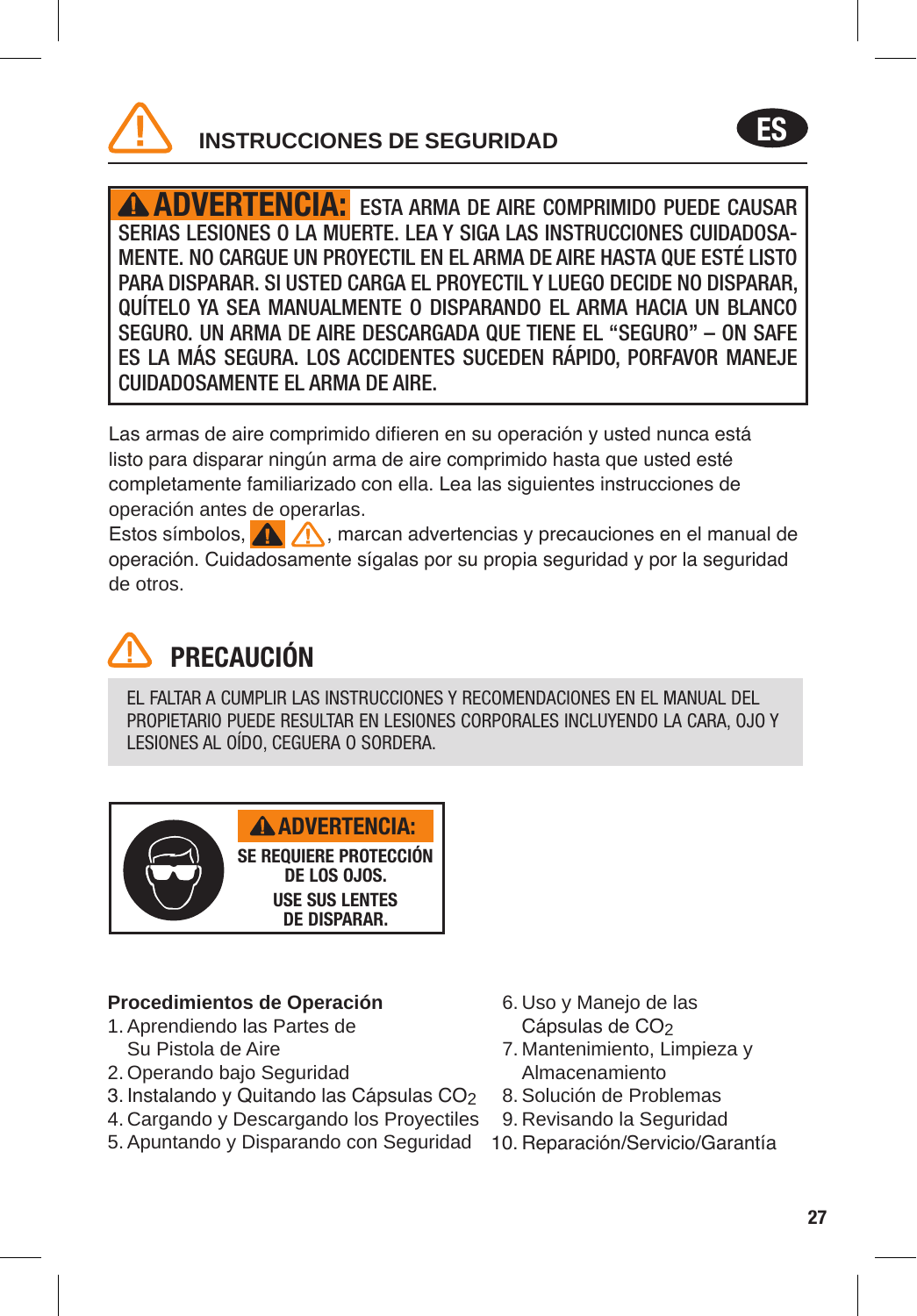ES



## **1. Aprendiendo las Partes de Su Arma de Aire**

ilustración 1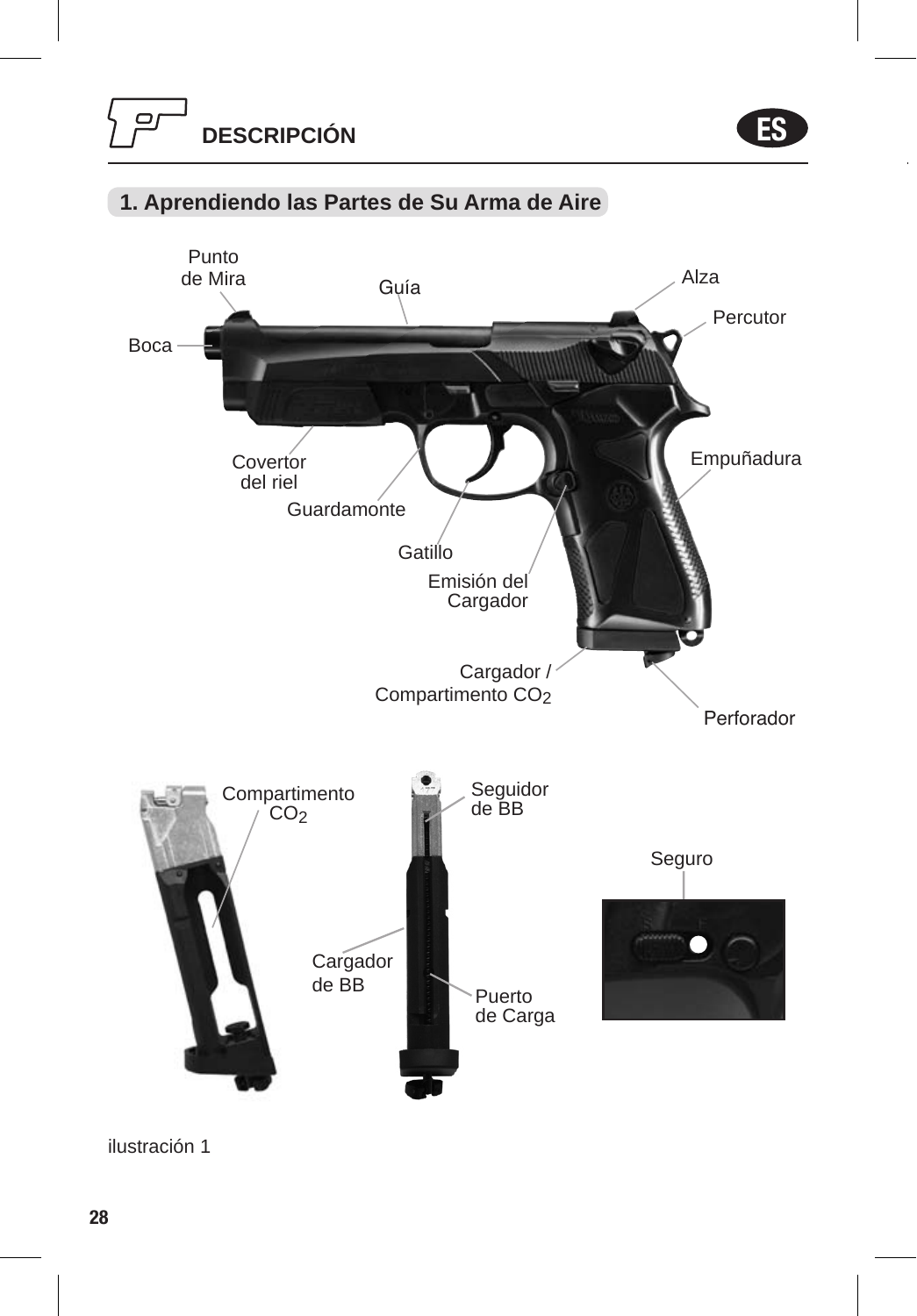

ES

ADVERTENCIA: ASEGÚRESE QUE EL ARMA DE AIRE COMPRIMIDO ESTÉ SIEMPRE APUNTANDO HACIA UNA DIRECCIÓN SEGURA. NUNCA APUNTE EL ARMA DE AIRE COMPRIMIDO HACIA NINGUNA PERSONA AÚN SI ESTÁ DESMONTADA O DESCARGADA. NUNCA APUNTE EL ARMA DE AIRE COMPRIMIDO HACIA ALGO QUE NO INTENTA DISPARAR. SIEMPRE SUPONGA Y MANEJE EL ARMA DE AIRE COMPRIMIDO COMO SI ESTUVIERA CARGADA Y LISTA PARA DISPARAR.

## PRECAUCIÓN

- SOLAMENTE MANEJE EL ARMA DE AIRE CUANDO ESTÉ CON EL SEGURO ON SAFE.
- SIEMPRE ASEGÚRESE QUE EL CAÑÓN APUNTE HACIA UNA DIRECCIÓN SEGURA.

## **2. Operando la Seguridad**

- **2A. Para Ponerle el "SEGURO" ON SAFE a Beretta 90-TWO**
	- Ubique el seguro en el lado derecho del arma de aire que está arriba del gatillo.
	- Tire del seguro hacia atrás (hacia la "S") hasta que ya no se muestre el color rojo **(Ilustración 2a).**

# ilustración 2a

- **2B. Para Quitarle el "SEGURO" OFF SAFE a Beretta 90-TWO**
	- Ubique el seguro en el lado derecho del arma de aire que está arriba del gatillo.
	- Empuje del seguro hacia adelante (hacia la "F") **(Ilustración 2b)**.



ilustración 2b

# **PRECAUCIÓN**

COMO TODOS LOS ARTEFACTOS MECÁNICOS, EL SEGURO DE UN ARMA DE AIRE PUEDE FALLAR. AÚN CUANDO EL SEGURO ESTÉ "EN SEGURO," – ON SAFE, DEBE DE CONTINUAR MANEJANDO EL ARMA DE AIRE CON SEGURIDAD. NUNCA APUNTE EL ARMA DE AIRE HACIA ALGO QUE NO INTENTE DISPARAR.

NUNCA INSERTE EL CARGADOR HASTA QUE HAYA VERIFICADO QUE EL ARMA DE AIRE DESCARGARÁ CO<sub>2</sub> APROPIAMENTE.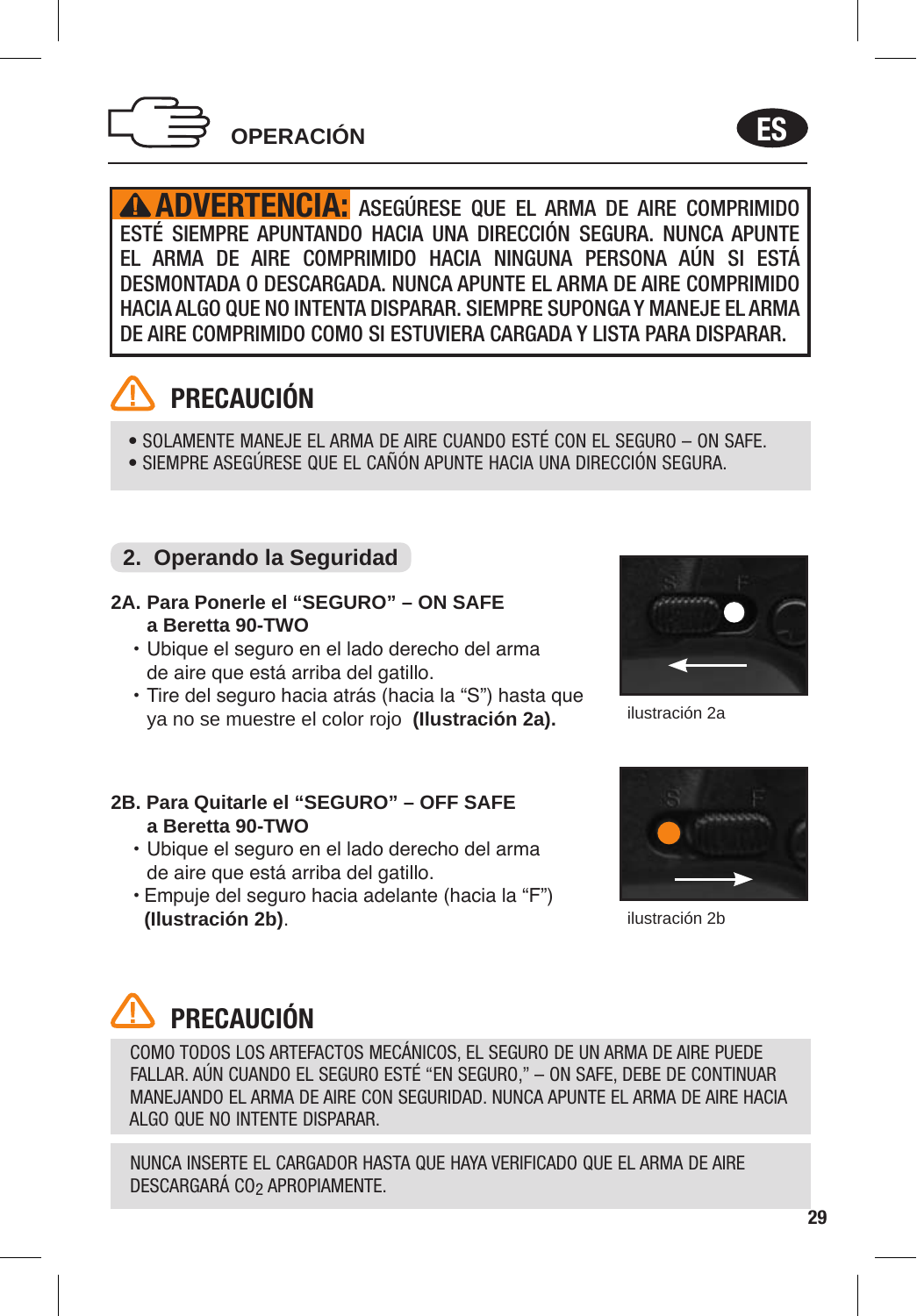

## **3. Instalando e Quitando la Cápsula de CO2**

**La pistola de aire Beretta 90-TWO funciona por una cápsula CO2 de 12 gramos. Recomendamos el uso de las cápsulas Umarex CO2 para un sello apropiado.**

#### **3A. Instalando una Cápsula Nueva CO2**

- Ponga la pistola de aire "EN SEGURO" (ON SAFE). (ver **Paso 2)**
- Quite el cargador. (**ilustración 3**)
- Asegúrese que un proyectil no esté cargado. (ver **Paso 4**)
- Si contiene CO2 (ver **Paso 3B**).
- Antes de instalar una cápsula CO<sub>2</sub> de 12g, ponga una gota de Lubricante de Cámara RWS arriba de la puntita de la cápsula CO<sub>2</sub> de 12g.
- Meta la cápsula CO2 de 12g, con el pequeño cuello de la cápsula apuntando hacia arriba del cargador, y gire el botón perforador de acuerdo a las agujas del reloj hasta que perfore la cápsula CO2. (**ilustración 4**)
- Asegúrese que la cápsula ha sido perforada. Con el cargador de la pistola de aire descargado, apunte hacia una DIRECCIÓN SEGURA, meta el cargador, quite el SEGURO de OFF SAFE (ver **Paso 2B**) y jale el gatillo para disparar. Si no dispara, ajuste un poco más el botón perforador y repita este paso.



ilustración 3

ES



ilustración 4

**NOTA:** Puede ocurrir una leve filtración de CO<sub>2</sub> hasta que el tornillo perforador esté apretado.

**NOTA:** Nunca trate de forzar ninguna cápsula CO<sub>2</sub> en y fuera de lugar. No quarde su arma de aire con la cápsula  $\overline{CO}_2$  en ella. Si sabe que no estará usando su arma de aire por un período extenso de tiempo, vacíe la cápsula CO<sub>2</sub> y quítela del arma de aire. (Ver **Paso 3B**).

**ADVERTENCIA:** USE SOLAMENTE CÁPSULAS CO<sub>2</sub> DE 12g. CUALQUIER INTENTO DE USAR OTROS TIPOS DE CÁPSULAS DE GAS PUEDE SER EXTREMADAMENTE PELIGROSO Y PUEDE RESULTAR EN SERIAS LESIONES O MUERTE. LOS GASES QUE NO SON CO2 PUEDEN RESULTAR EN UNA EXPLOSIÓN O RUPTURA DEL ARMA DE AIRE.

## PRECAUCIÓN

USE SOLAMENTE BBS DE ACERO DE CALIBRE .177 (4,5 MM). NO INTENTE REUSAR BBS QUE HAN SIDO DISPARADOS O QUE ESTÁN DEFORMADOS. NO USE PERDIGONES, DARDOS, BALERO DE BOLAS, U OTROS OBJETOS EXTRAÑOS PORQUE ELLOS LE PUEDEN CAUSAR LESIONES A USTED O A ALGUIEN MÁS O PUEDEN DAÑAR Y/O ATASCAR EL ARMA DE AIRE.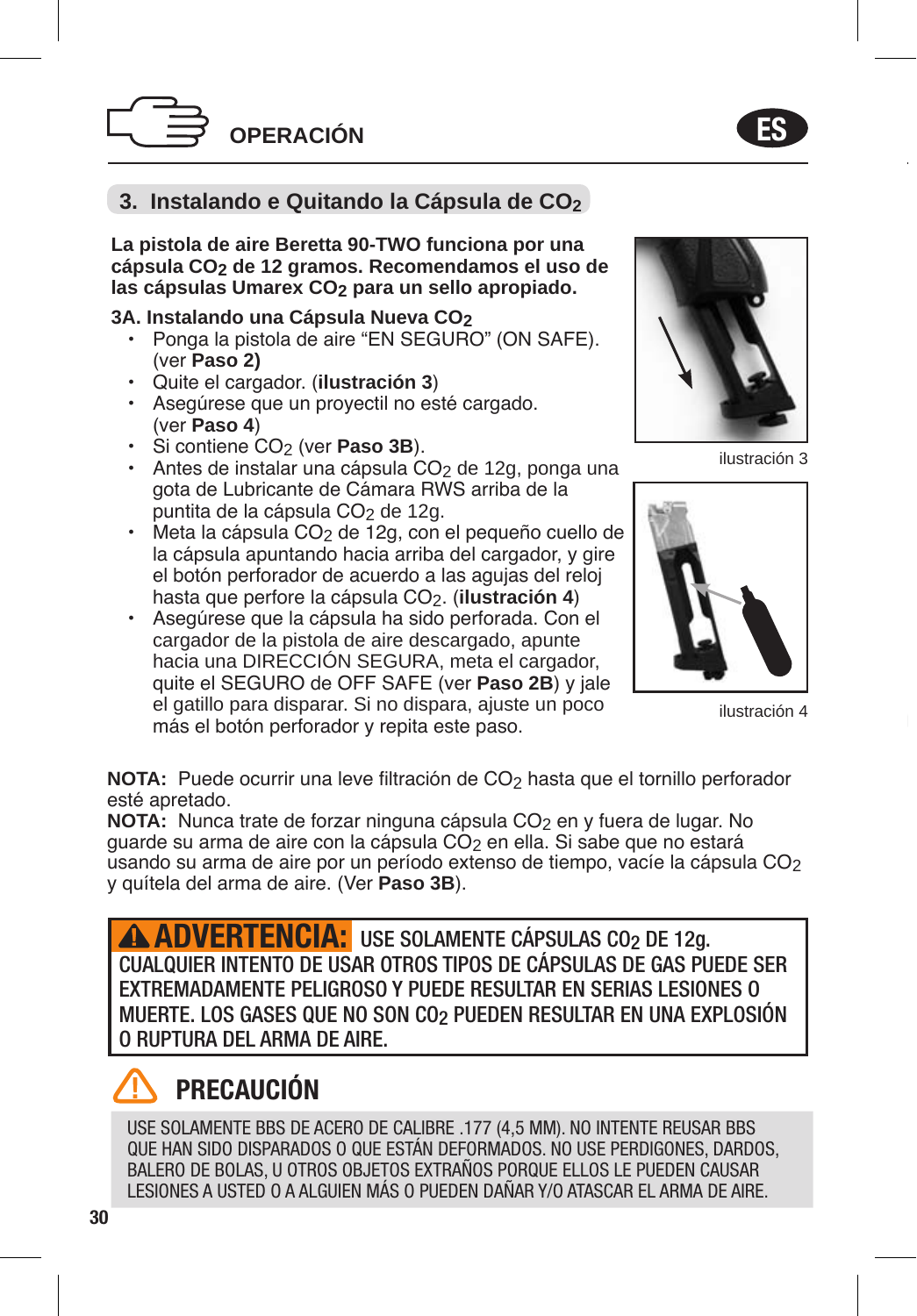

ADVERTENCIA: MANTENGA LAS MANOS Y CARA LEJOS DEL ESCAPE DEL GAS CO2. PUEDE CAUSAR CONGELAMIENTO SI SE PERMITE QUE TENGA CONTACTO CON LA PIEL. SIEMPRE ASEGÚRESE QUE LA CÁPSULA CO2 ESTÉ VACÍA ANTES DE INTENTAR QUITARLA DEL ARMA DE AIRE, QUÍTELA GIRANDO COMPLETAMENTE EL TORNILLO DE PERFORACIÓN DE LA CÁPSULA DE GAS EN SENTIDO CONTRARIO DE LAS AGUJAS DEL RELOJ HASTA QUE YA NO OIGA MÁS EL ESCAPE DE GAS CO2.

#### **3B. Quitando una Cápsula de CO2**

- Ponga la pistola de aire "EN SEGURO" ON SAFE (ver **Paso 2A**).
- Quite el cargador.
- Quite los proyectiles del cargador (ver **Paso 4C**).
- Meta el cargador descargado.
- Apunte el arma de aire hacia una DIRECCIÓN SEGURA.
- Ponga la pistola de aire "SIN SEGURO" OFF SAFE (ver **Paso 2**).
- Dispare la pistola de aire hasta que no dispare, indicando que la cápsula de CO2 está vacía.
- Ponga la pistola de aire "EN SEGURO" ON SAFE.
- Quite el cargador.
- Lentamente gire el botón perforador en sentido contrario a las agujas del reloj (hacia abajo) hasta que se detenga de girar; permitiendo que escape cualquier gas CO<sub>2</sub>.
- Quite la cápsula CO<sub>2</sub> vacía y tírela.

## **4. Cargando y Descargando los BBs**

#### **4A. Cargando BBs**

- Ponga la pistola de aire "EN SEGURO" ON SAFE (ver **Paso 2A**)
- Siempre apunte la pistola de aire hacia una DIRECCIÓN SEGURA.
- Sujete la pistola de aire verticalmente.
- Quite el cargador presionando el botón de emisión del cargador (**ilustración 5a**) y jalando el cargador del botón de la montura del agarrador.
- Jale hacia abajo el seguidor de BB y ciérrelo. (**ilustración 5b**).
- Cargue hasta 21 (.177 calibre) BBs de acero a través del puerto de carga del cargador (**ilustración 5b**). Recomendamos los BBs Premium de Umarex.
- Gentilmente suelte el seguidor.
- Meta el cargador cargado de regreso en el fondo de la montura del agarrador hasta que se cierre en su lugar.
- Su arma de aire ya está cargada y lista para ser disparada después de leer completamente este manual, incluyendo la sección 9 de seguridad.



ES

ilustración 5a



ilustración 5b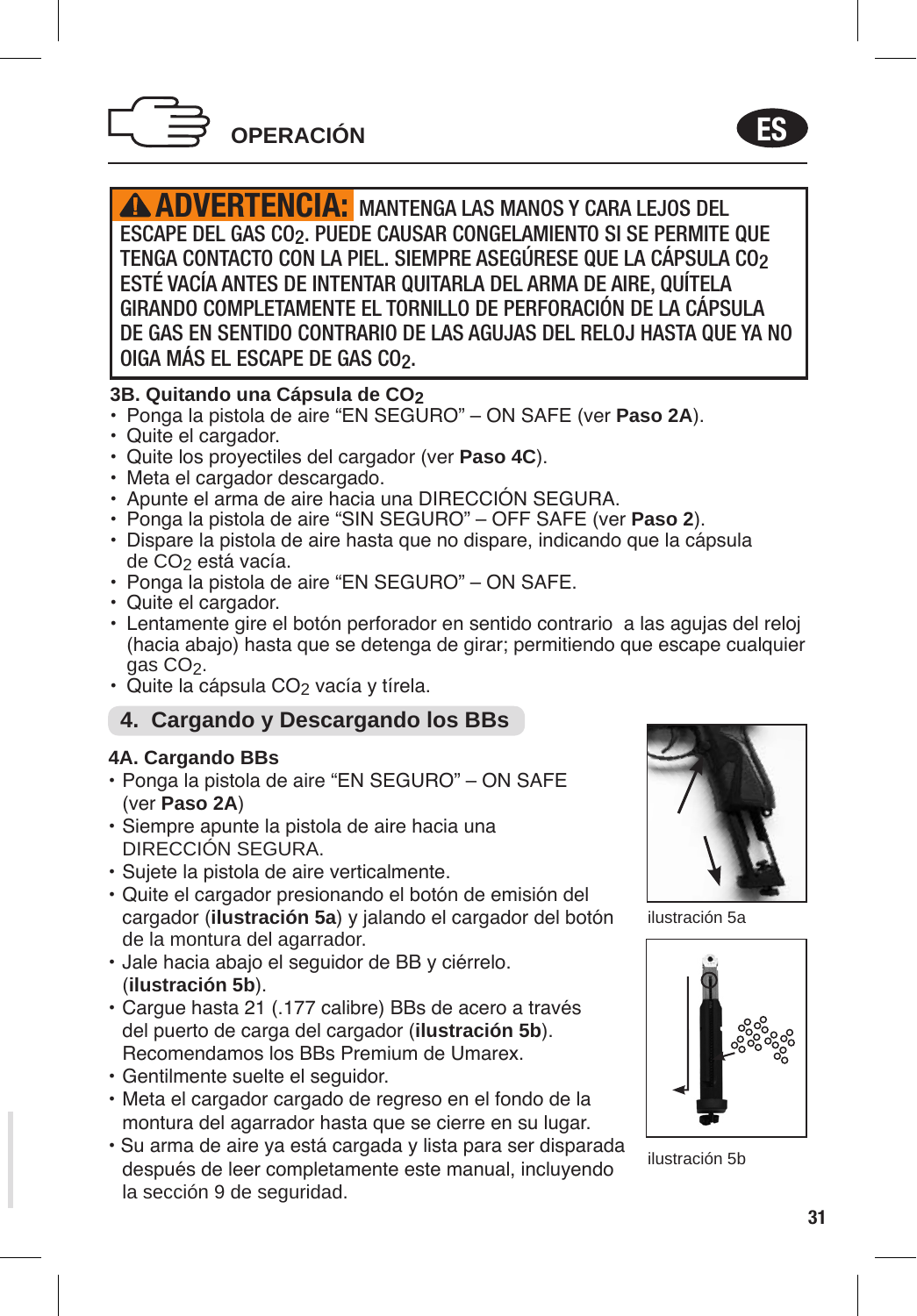

ES

**ADVERTENCIA:** NUNCA ASUMA QUE PORQUE EL ARMA DE AIRE NO DISPARA MÁS UN PROYECTIL Y/O EL CARGADOR SE HA QUITADO DE LA MONTURA DEL AGARRADOR QUE EL PROYECTIL NO ESTÁ METIDO EN EL CAÑÓN. SIEMPRE TRATE AL ARMA DE AIRE COMO SI ESTUVIERA CARGADA Y CON EL MISMO RESPETO QUE TRATARÍA A UN ARMA DE FUEGO.

## **PRECAUCIÓN**

¡SOLAMENTE DISPARE BBS DE ACERO!

## **4B. Descargando los BBs**

- Siempre apunte la pistola de aire en una DIRECCIÓN SEGURA.
- Asegúrese que la pistola de aire esté "EN SEGURO" ON SAFE (ver **Paso 2**).
- Quite el cargador presionando el botón de emisión del cargador (**ilustración 5a**) y jalando el cargador del botón de la montura del agarrador.
- Quite los proyectiles del cargador. (ver **Paso 4C**).
- Apunte la pistola de aire en una DIRECCIÓN SEGURA.
- Meta el cargador descargado.
- Ponga la pistola de aire "SIN SEGURO" OFF SAFE (ver **Paso 2**).
- Jale el gatillo para disparar hasta que la pistola de aire ya no dispare más.
- Ponga la pistola de aire "EN SEGURO" ON SAFE.
- Quite el cargador.

**NOTA:** La pistola debe de estar cargado con CO<sub>2</sub> cuando se sigan estos pasos, pero recuerde, no quarde su pistola con una cápsula de CO<sub>2</sub> dentro de él (ver **Paso 3A**).

**NOTA:** Use únicamente municiones de acero nuevas calibre .177 (4.5mm). Nota: Se invalidará la Garantía si usa otro tipo de munición que no sea la especificada para esta arma.

*IMPORTANTE*: El disparar el arma de aire con muy poca presión de gas restante puede causar que un BB se atore en el cañón.

#### **4C. Descargando los Proyectiles del Cargador**

- Siempre apunte la pistola de aire en una DIRECCIÓN SEGURA.
- Asegúrese que la pistola de aire esté "EN SEGURO" ON SAFE (ver **Paso 2**).
- Quite el cargador presionando el botón de emisión del cargador (**ilustración 5a**) y jalando el cargador del botón de la montura del agarrador.
- Localize el botón de descarga de BB's del cargador.

• Agarre el cargador para que la parte de arriba (la abertura) esté apuntando siempre lejos de su cara. Siempre use lentes para disparar para proteger sus ojos y póngalos sobre un basurero u otro contenedor.

• Presione hacia abajo el botón de descarga de BB's hasta que todos los proyectiles BB's salieron del cargador. No apunte el cargador hacia el rostro.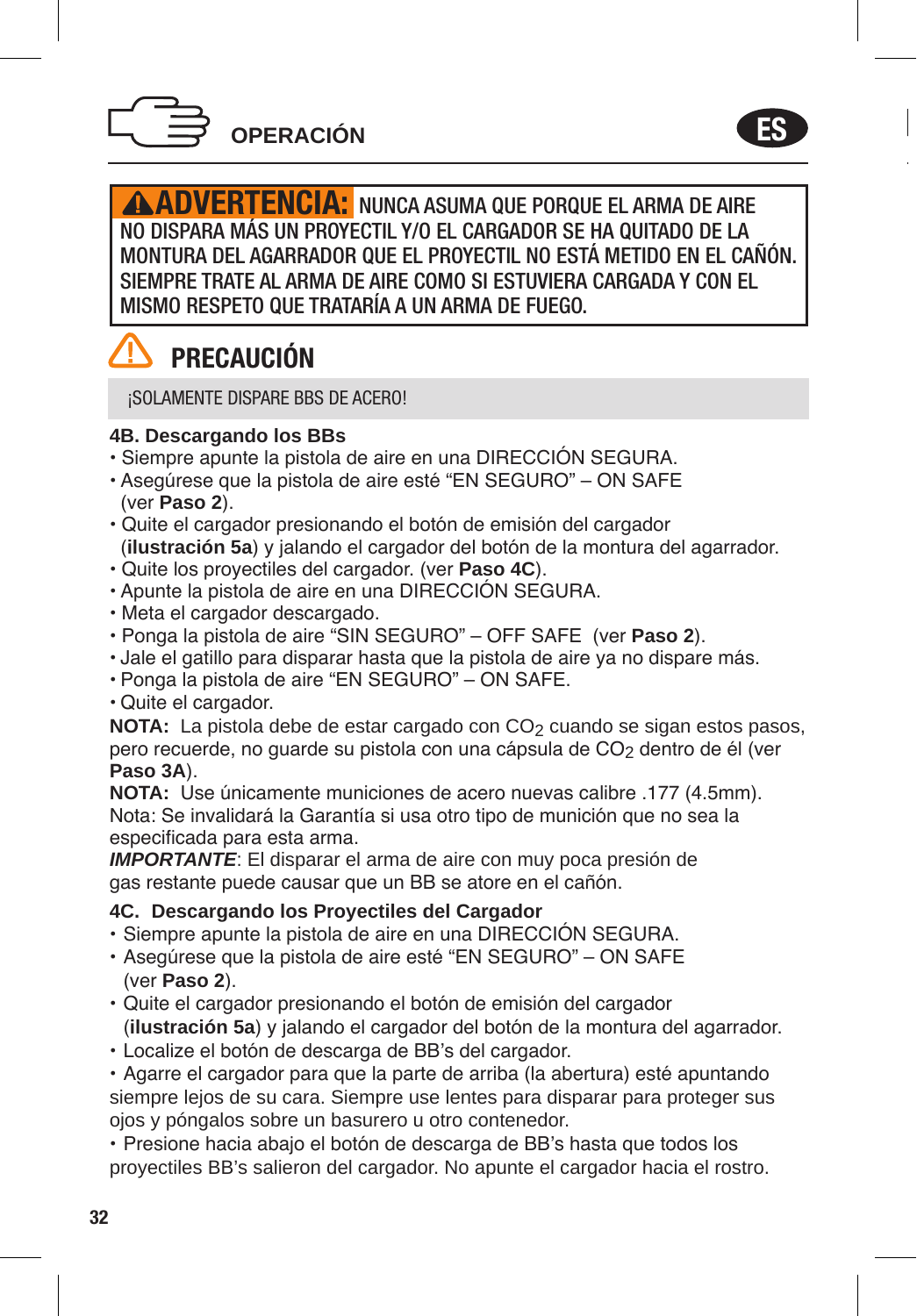



**NOTA:** Muchos factores afectan la función y velocidad del arma de aire, incluyendo la marca del proyectile, lubricación, condición del cañón y la temperatura.

## **5. Apuntando y Disparando con Seguridad**

- Usted y otros con usted deben siempre usar lentes para disparar para proteger sus ojos.
- Siempre apunte su pistola de aire en una DIRECCIÓN SEGURA. Cuando esté seguro de su blanco y soporte, y el área alrededor del blanco esté despejada entonces usted está listo para disparar.
- No dispare a las superficies duras o a las superficies de agua. Los proyectiles pueden rebotar y pegarle a alguien o a algo que usted no intentaba pegar.
- No dispare a superficies frágiles tales como vidrios o espejos.
- Siempre escoja su blanco cuidadosamente. Solamente se deben de usar blancos que no se puedan penetrar o que no causen rebotes.
- Su soporte debe de revisarse de desgastes antes y después de cada uso. Remplace su soporte si la superficie está gastada o dañada, o si un rebote ocurre.
- La pistola de aire está apuntando correctamente cuando el punto blanco en la hoja del punto de mira está en posición exactamente en el agujero de la mira de atrás. La parte de arriba de la hoja del punto de mira debe de estar al mismo nivel con la parte de arriba del agujero en la mira de atrás. El blanco debe de parecer como que descansa en la parte de arriba del punto de mira (ver **ilustración 6**).



## PRECAUCIÓN

SU SOPORTE DEBE DE SER INSPECCIONADO POR DESGASTE ANTES Y DESPUÉS DE CADA USO. DESCONTINÚE SU USO SI LA SUPERFICIE DEL SOPORTE MUESTRA SEÑALES DE FALLA. SIEMPRE PONGA EL SOPORTE EN UN LUGAR QUE SERÁ SEGURO SI EL SOPORTE FALLA. DESCONTINÚE EL USO DEL SOPORTE SI EL PROYECTIL REBOTA.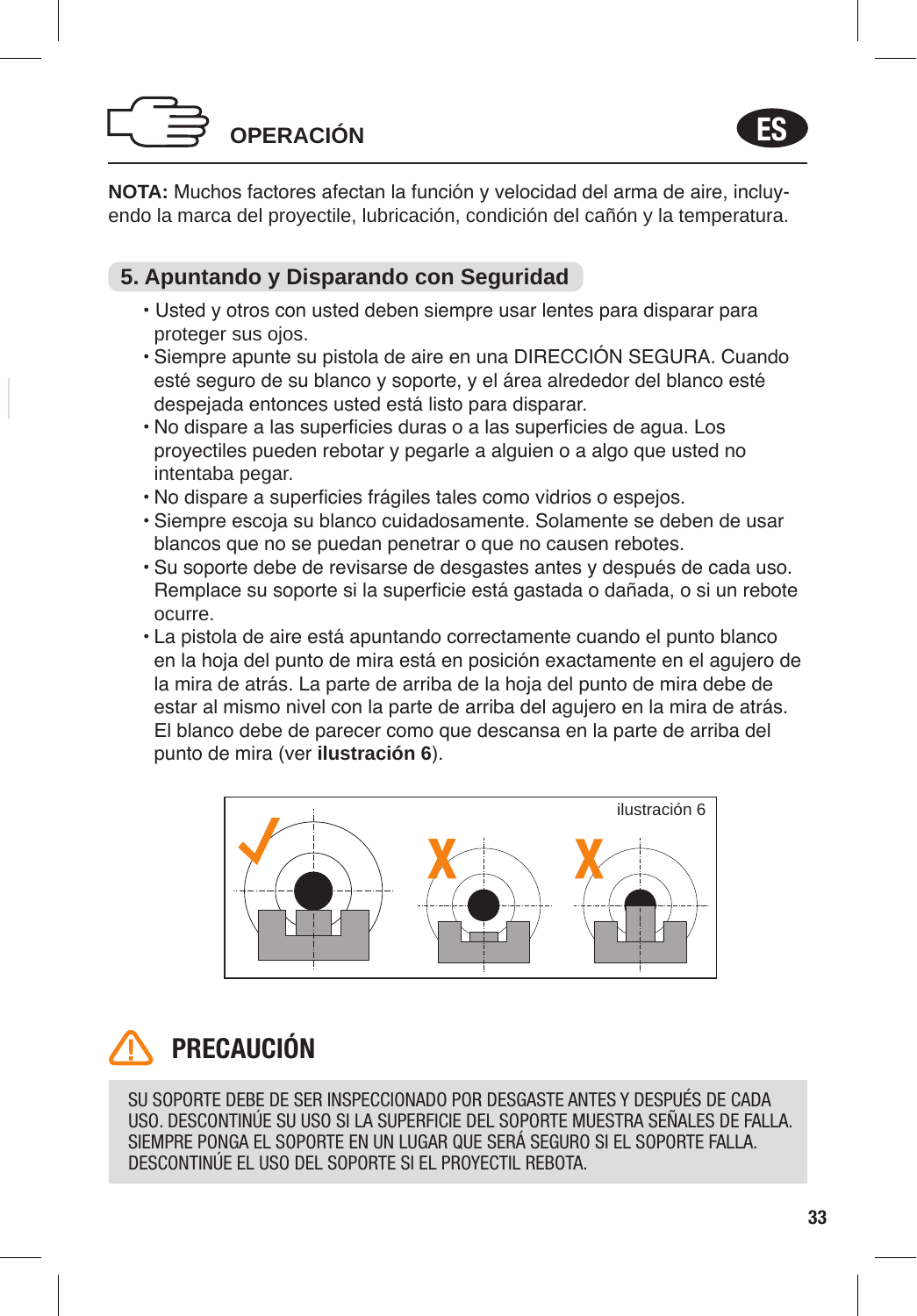



## **6. Uso y Manejo de las Cápsulas de CO2**

Es posible que ciertas condiciones puedan afectar una cápsula CO2, lo cual puede impactar su función apropiada. Estas condiciones incluyen el uso, mantenimiento y almacenamiento a temperaturas que son más altas o bajas que las temperaturas al aire libre (60º-80º F/16º-27º C). Otra condición puede ser cuando el arma se dispara rápidamente.

1. Las temperaturas altas pueden aumentar la presión en la cápsula de CO2 y también dentro del arma, causando presión de manejo más alta que lo estándar. Este exceso de presión puede causar malfuncionamiento del arma o daño permanente. Las temperaturas máximas de almacenamiento o de operación nunca deben de exceder 122°F (50°C). Esta temperatura puede ser lograda si deja el arma directamente bajo la luz del sol en un día soleado. Aunque, para asegurar la apropiada operación del arma, no la exponga a temperaturas altas o a luz del sol directa por períodos largos de tiempo. De otra manera, la cápsula de CO<sub>2</sub> se podría recalentar y explotar, lo cual dañaría el arma de aire y causar lesiones o muerte a las personas alrededor de ella.

2. El disparo rápido y consecutivo puede producir una disminución de la temperatura del arma, como también de la cápsula de CO2. Esto puede resultar en velocidades bajas del proyectil y puede aún bajar la presión del gas lo suficiente como para que la pistola no llegue a disparar. Esta condición puede ser especialmente aparente cuando se dispara en un clima frío y puede ser evitado permitiendo más tiempo entre los disparos. Ésto permite que el gas aumente en temperatura y presión y produzca las velocidades normales.

3. Durante disparo rápido, la velocidad de la boca de cada disparo disminuirá. Ésto puede afectar la precisión del disparo y obtendrá menos disparos por cada cápsula CO<sub>2</sub>.

4. El cuidado se debe de ejercer para asegurar que el arma no se dispara con una cápsula de CO<sub>2</sub> que está baja en presión. Aquí hay algunos indicadores de presión insuficiente:

A) El sonido del disparo no es tan fuerte como cuando la cápsula está llena.

B) El proyectil pega el blanco, pero en una posición más baja que la que pegaría con una cápsula CO2 llena (eso es que la velocidad del disparo ha caído).

## PRECAUCIÓN

NUNCA INTENTE REUSAR UNA CÁPSULA DE CO2 PARA CUALQUIER PROPÓSITO.

SIEMPRE REVISE PARA ASEGURAR QUE EL ARMA DE AIRE ESTÁ DESCARGADA CHANDO LA AGARRE DE DONDE ESTABA GUARDADA O DE OTRA PERSONA.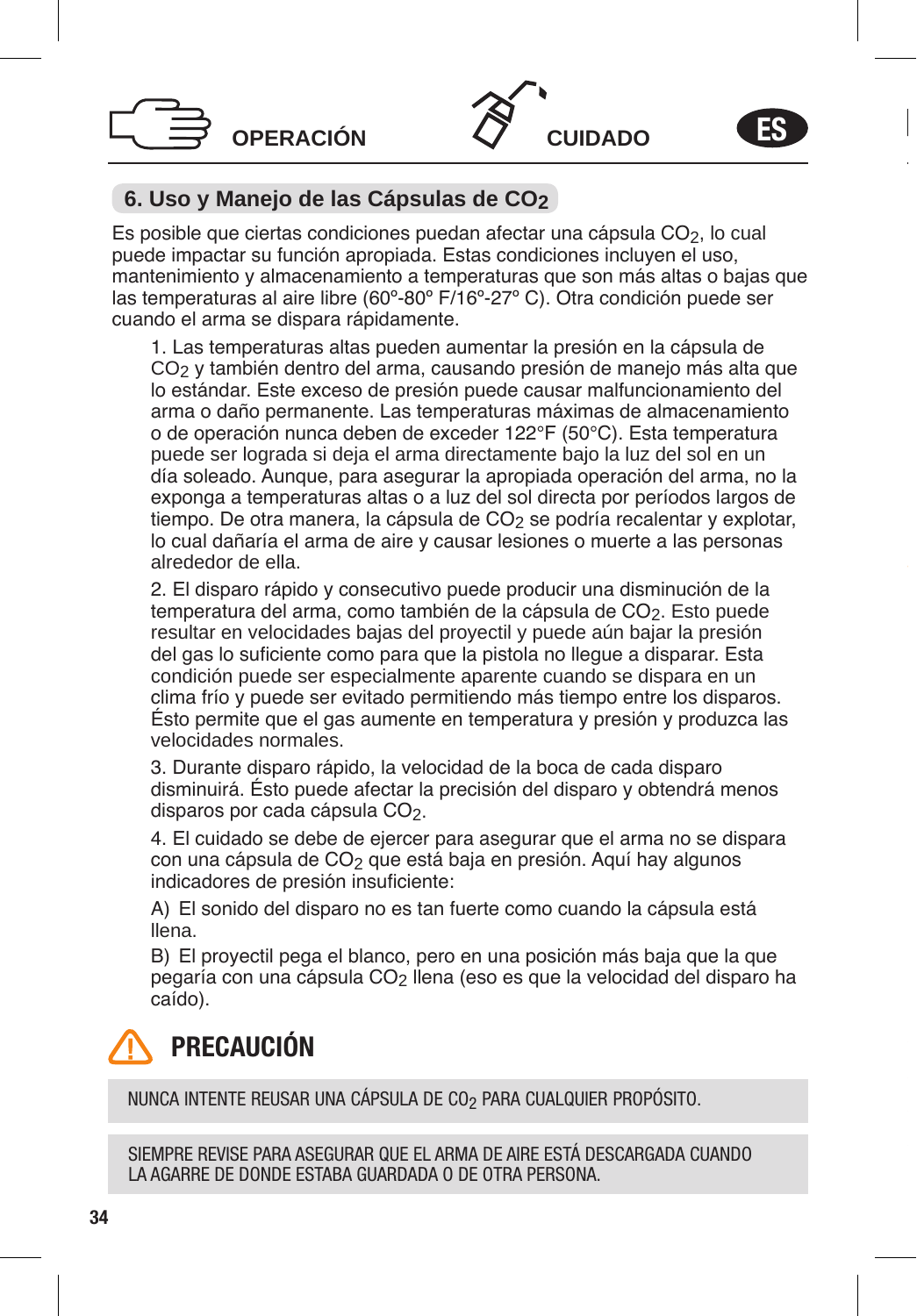



ADEVERTENCIA: LAS CÁPSULAS CO2 PUEDEN EXPLOTAR A TEMPERATURAS ARRIBA DE 122° F. NO LAS MUTILE O INCINERE. NO LAS EXPONGA AL CALOR O GUARDE LAS CÁPSULAS CO2 A TEMPERATURAS ARRIBA DE 122° F.

## **7. Manteniendo Su Arma de Aire**

Con cuidado e inspecciones de rutina su arma de aire puede proveer muchas sesiones de disparo para que disfrute. El abuso, negligencia y exposición continua a los elementos impedirá el funcionamiento de cualquier arma de aire. Para asegurar la función apropiada continua, aplique de 1 a 2 gotas de aceite RWS Resorte de Cilindro (Spring Cylinder) hasta que todas las partes tales como el seguidor BB, el botón perforador de la cápsula de gas y la bisagra del gatillo (1,000 tiros).

## PRECAUCIÓN

ANTES DE CUALQUIER CUIDADO O MANTENIMIENTO, SIEMPRE ASEGÚRESE QUE SU ARMA DE AIRE COMPRIMIDO ESTÉ "EN SEGURO" (ON SAFE) Y DESCARGADO. MANTÉNGALO APUNTANDO HACIA UNA DIRECCIÓN SEGURA. ES MUY IMPORTANTE MANTENER APROPIADAMENTE SU ARMA DE AIRE COMPRIMIDO.

LOS ACEITES QUE CONTIENEN ÁCIDO O RESINA PUEDEN DAÑAR EL SELLO DE LA RECÁMARA, EL SELLO DE COMPRESIÓN, Y POSIBLEMENTE EL ACABADO DE ARMA DE AIRE COMPRIMIDO.

ADVERTENCIA: UN ARMA DE AIRE COMPRIMIDO QUE NO SE MANEJE APROPIADAMENTE PUEDE SER PELIGROSA. DEBE DE MANTENERSE SEGURA DEL USO DE ALGUIEN HASTA QUE SE REPARE O DESTRUYA. NO TRATE DE DESARMAR EL ARMA DE AIRE COMPRIMIDO. ES DIFÍCIL DE REENSAMBLAR Y EL DESAMBLAJE Y REENSAMBLAJE INAPROPIADO PUEDE CAUSAR LESIONES O LA MUERTE.

| 8. Solución de<br><b>Problemas</b>      | Función de disparo<br>inadecuado | El arma de aire<br>no funciona | Baia<br>velocidad |
|-----------------------------------------|----------------------------------|--------------------------------|-------------------|
| Cápsula CO <sub>2</sub> está vacía      |                                  |                                |                   |
| Cápsula CO <sub>2</sub> está defectuosa |                                  |                                |                   |
| Temperaturas extremas                   |                                  |                                |                   |
| Proyectiles incorrectos                 |                                  |                                |                   |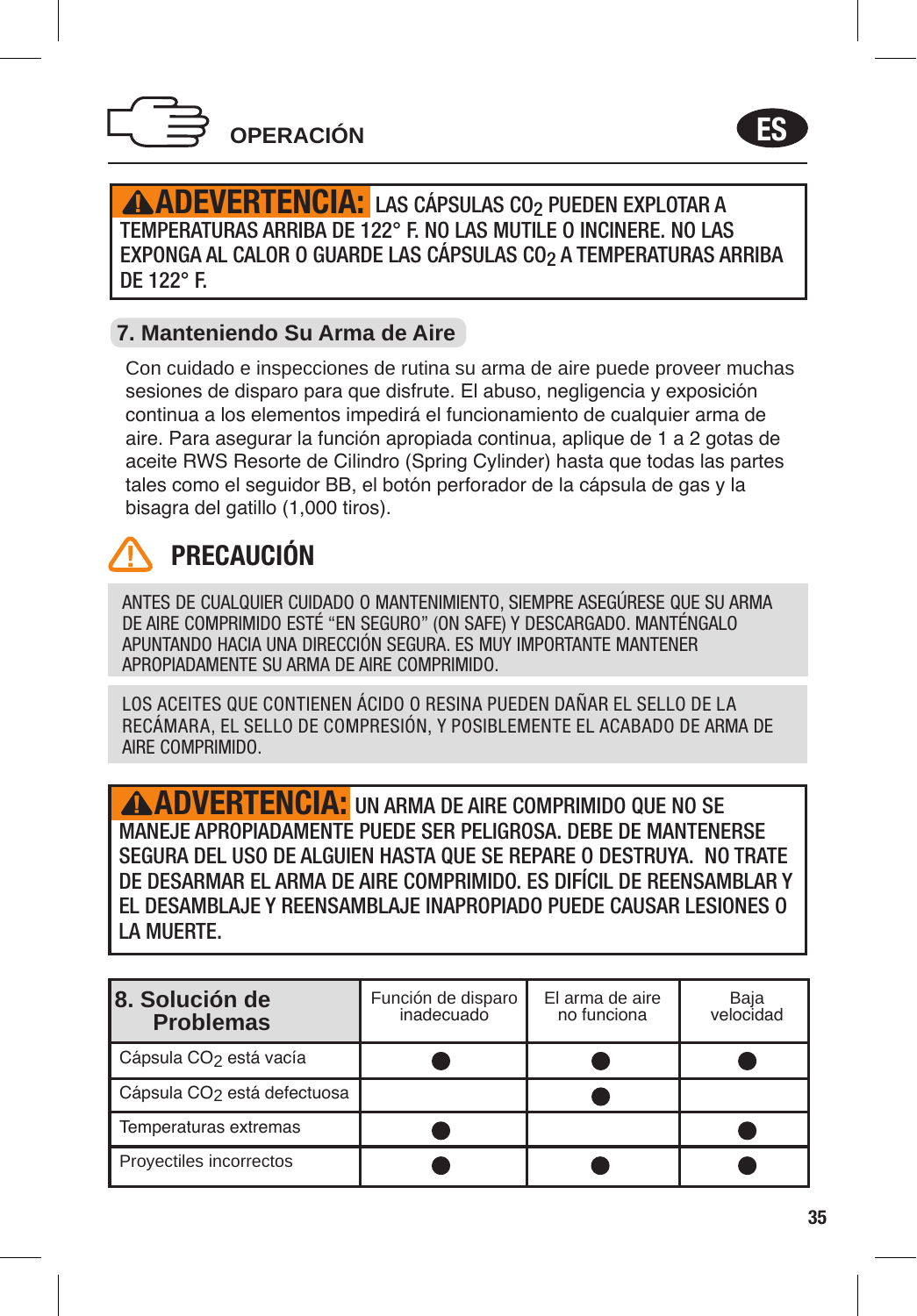**INSTRUCCIONES DE SEGURIDAD**



• Siempre apunte hacia una DIRECCIÓN SEGURA. Siempre mantenga la boca del arma de aire apuntando hacia una DIRECCIÓN SEGURA.

ES

- Siempre mantenga su dedo fuera del gatillo y fuera del guardamonte hasta que esté listo para disparar.
- Nunca apunte el arma de aire a cualquier cosa que no intente disparar.
- Siempre trate al arma de aire como si está cargada y con el mismo respeto que una arma de fuego.
- Nunca mire al cañón de un arma de aire.
- Siempre mantenga el arma de aire "EN SEGURO" ON SAFE hasta que esté listo para disparar.
- Siempre esté listo para ver si el arma de aire está "EN SEGURO" ON SAFE y descargada cuando la agarre de otra persona o del lugar en donde estaba guardada.
- Use solamente el tamaño apropiado y tipo de proyectile como está marcado en el arma de aire.
- Nunca reuse la munición.
- No dispare a las superficies duras o a la superficie de agua. El BB puede rebotar y golpear a alguien o a algo que no intentaba golpear.
- No dispare a objetos frágiles como las ventanas.
- Ponga el soporte en un lugar que será seguro si falla el soporte.
- Su soporte debe de revisarse por desgaste antes y después de cada uso. Todos los soportes están sujetos a desgastes y con el tiempo fallarán. Remplace su soporte si la superficie se desgasta o daña o si ocurre un rebote.
- No intente desarmar o modificar su arma de aire. Las reparaciones no autorizadas o las modificaciones de la función de su arma de aire en cualquier manera pueden ser inseguras y anularán su garantía.
- Antes de guardar su arma de aire, asegúrese que está descargada, que no tiene la cápsula CO<sub>2</sub> y que tiene el "SEGURO" – ON SAFE.
- Siempre guarde su arma de aire en un lugar seguro lejos de usuarios no autorizados y separadas de las municiones.

#### **10. Reparación/Servicio/Garantía**

No regrese producto defectuoso o dañado al vendedor. Si su arma de aire necesita reparación, llame a Umarex USA al (479) 646-4210 y pregunte por el Departamento de Servicio o visite www.umarexusa.com. ¡NO INTENTE DESARMARLA! Su arma de aire requiere herramientas y partes especiales para repararla. Cualquier desarme o modificación no hecha por Umarex USA invalidará la garantía.

**ADVERTENCIA:** NO EMPUÑE O MUESTRE ESTE PRODUCTO EN PÚBLICO – PUEDE CONFUNDIR A LAS PERSONAS Y PUEDE SER UN CRIMEN. LA POLICÍA U OTROS PUEDEN PENSAR QUE ES UN ARMA DE FUEGO. NO CAMBIE LA COLORACIÓN Y MARCAS PARA HACERLA VER MÁS COMO UN ARMA DE FUEGO. ÉSO ES PELIGROSO Y PUEDE SER UN CRIMEN.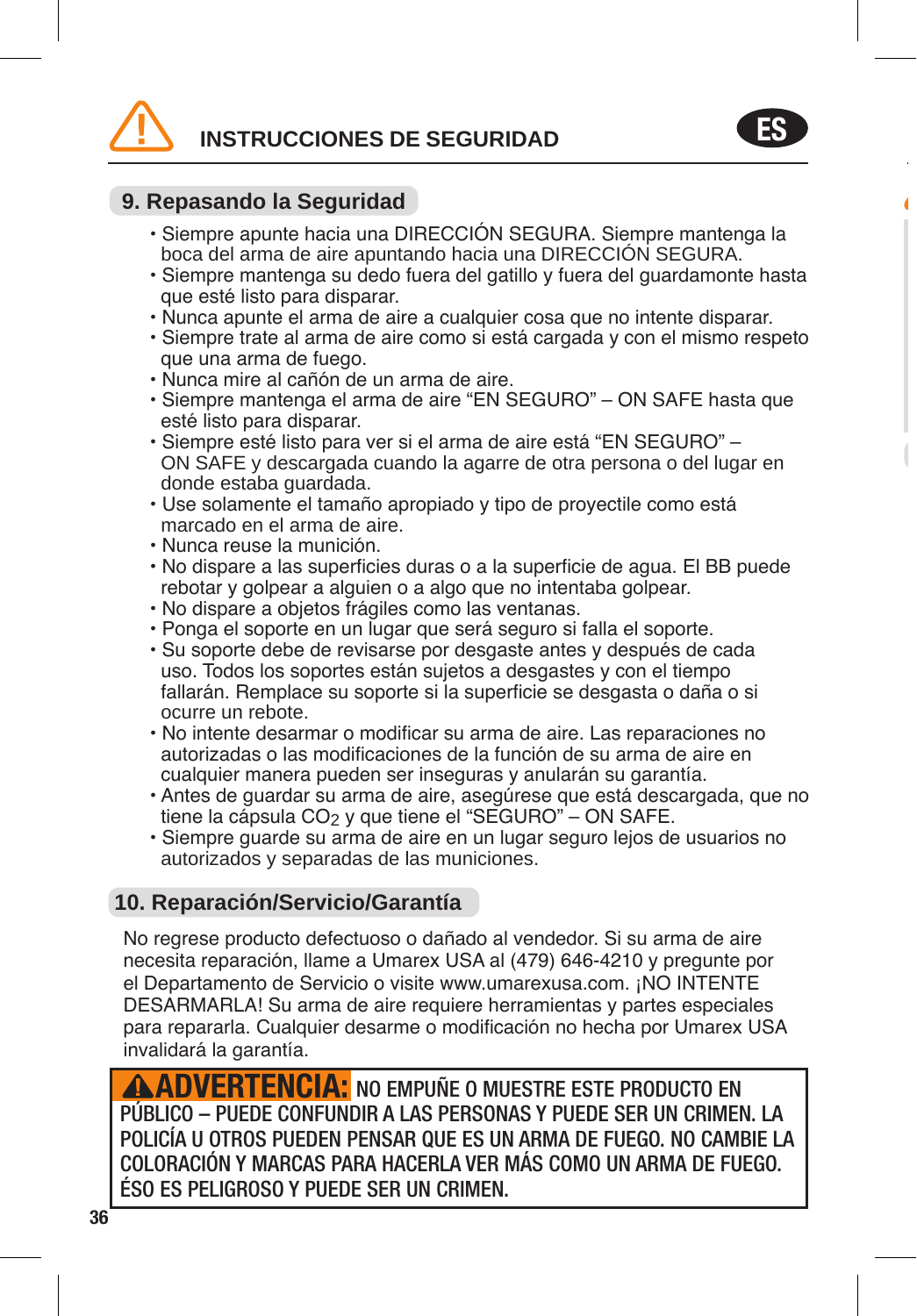



## **PRECAUCIÓN**

 $\ddot{\phantom{a}}$ 

 $\mathcal{A}$ 

LOS COMPONENTES DE SU ARMA DE AIRE COMPRIMIDO FUERON FABRICADOS Y CONFECCIONADOS PARA PROPORCIONAR ÓPTIMAS FUNCIONES. CUALQUIER MODIFICACIÓN O ALTERACIÓN PUEDE CAUSAR UN MALFUNCIONAMIENTO, INVALIDARÁ SU GARANTÍA Y PUEDE HACER QUE SEA INSEGURO SU USO. CUALQUIER CAMBIO EN SU FUNCIÓN (TALES COMO UNA FUERZA DE JALE BAJA DELGATILLO O UN RECORTAMIENTO DE RECORRIDO DEL GATILLO), INDICA POSIBLES MODIFICACIONES, ALTERACIONES Y/O USO. TALES ARMAS DE AIRE COMPRIMIDO DEBEN DE SER INSPECCIONADAS, REEMPLAZADAS O APROPIADAMENTE REPARADAS POR SOLAMENTE EL PERSONAL CALIFICADO DE UMAREX PARA ASEGURAR QUE SU FUNCIÓN NO HA SIDO AFECTADA.

## **GARANTÍA LIMITADA DE 90 DÍAS**

Este producto está garantizado al consumidor minorista por 90 días de la fecha de compra por defectos de material y confección y no es transferible.

## **LO QUE TIENE COBERTURA**

Partes reemplazables y mano de obra.

## **LO QUE NO TIENE COBERTURA**

Los cargos de envío a Umarex USA por producto defectuoso y daños causados por abuso o incumplimiento en realizar el mantenimiento normal y también cualquier otro cargo. Daños resultantes o cargos incidentales, incluyendo daños a la propiedad. Algunos estados no permiten la exclusión o limitación de los daños incidentales o resultantes, por lo tanto, las limitaciones o exclusiones no se pueden aplicar a usted.

#### **RECLAMOS DE GARANTÍAS**

Los Reclamos de Garantías y Reparaciones son solamente para los clientes de Estados Unidos y Canadá. Llame a Umarex USA (479) 646-4210 y pregunte por el Departamento de Servicio. Si se determina que es necesaria una devolución, se le dará un Número de Devolución Autorizado. Escriba este número en negritas en la caja y devuelva el producto prepagado a Umarex USA (a los clientes canadienses se les proporcionará una dirección de una Instalación Canadiense de Reparaciones autorizada). Se debe incluir en el paquete su nombre, dirección, número de teléfono y una nota explicando el defecto encontrado. Debe de acompañar a la devolución una copia del recibo original de compra. Clientes de EEUU, incluyan un cheque por pagar a Umarex USA por la cantidad que les proporcionó el departamento de servicios de Umarex USA para cubrir los gastos de envío y manejo.

#### **GARANTÍAS IMPLICADAS**

Cualquier garantía implicada incluyendo las garantías implicadas de comerciabilidad y adaptabilidad por cualquier propósito, están limitadas en duración de 90 días después de la fecha de compra. ALGUNOS ESTADOS NO PERMITEN LIMITACIONES EN CUANTO A LA DURACIÓN DE UNA GARANTÍA IMPLICADA, POR LO TANTO, LAS LIMITACIONES ANTERIORES NO SE PUEDEN APLICAR A USTED. A LA MEDIDA QUE CUALQUIER ESTIPULACIÓN DE ESTA GARANTÍA ESTÉ PROHIBIDA POR LEY FEDERAL, ESTATAL O MUNICIPAL LA CUAL NO SE PUEDE INVALIDAR, NO SERÁ APLICABLE. ESTA GARANTÍA LE DA DERECHOS ESPECÍFICOS Y USTED PUEDE TAMBIÉN TENER OTROS DERECHOS QUE VARÍAN DE ESTADO A ESTADO Y DE PAÍS A PAÍS.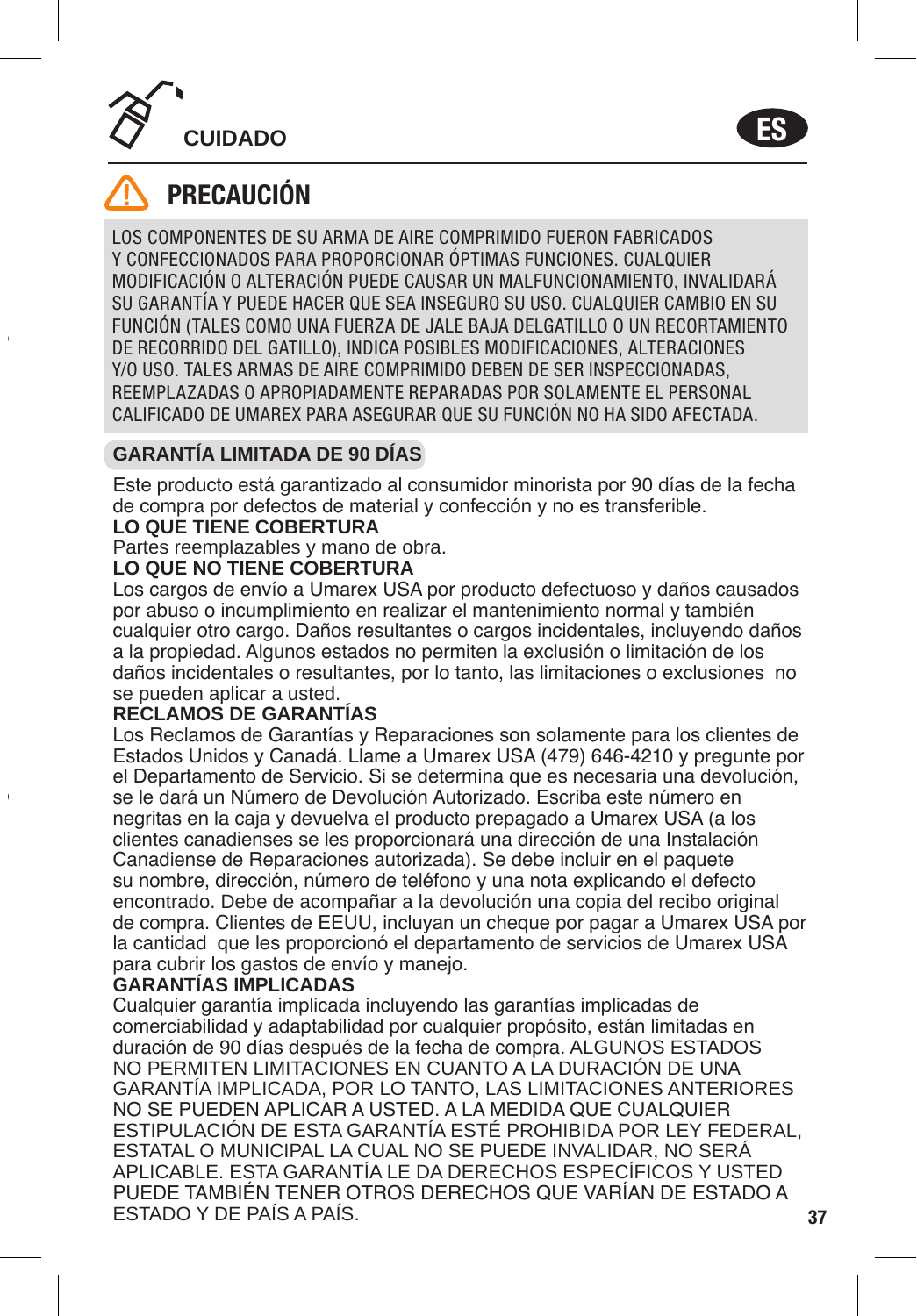



 $\mathbf{I}$ 

 $\blacksquare$ 

 $\mathbb{E}$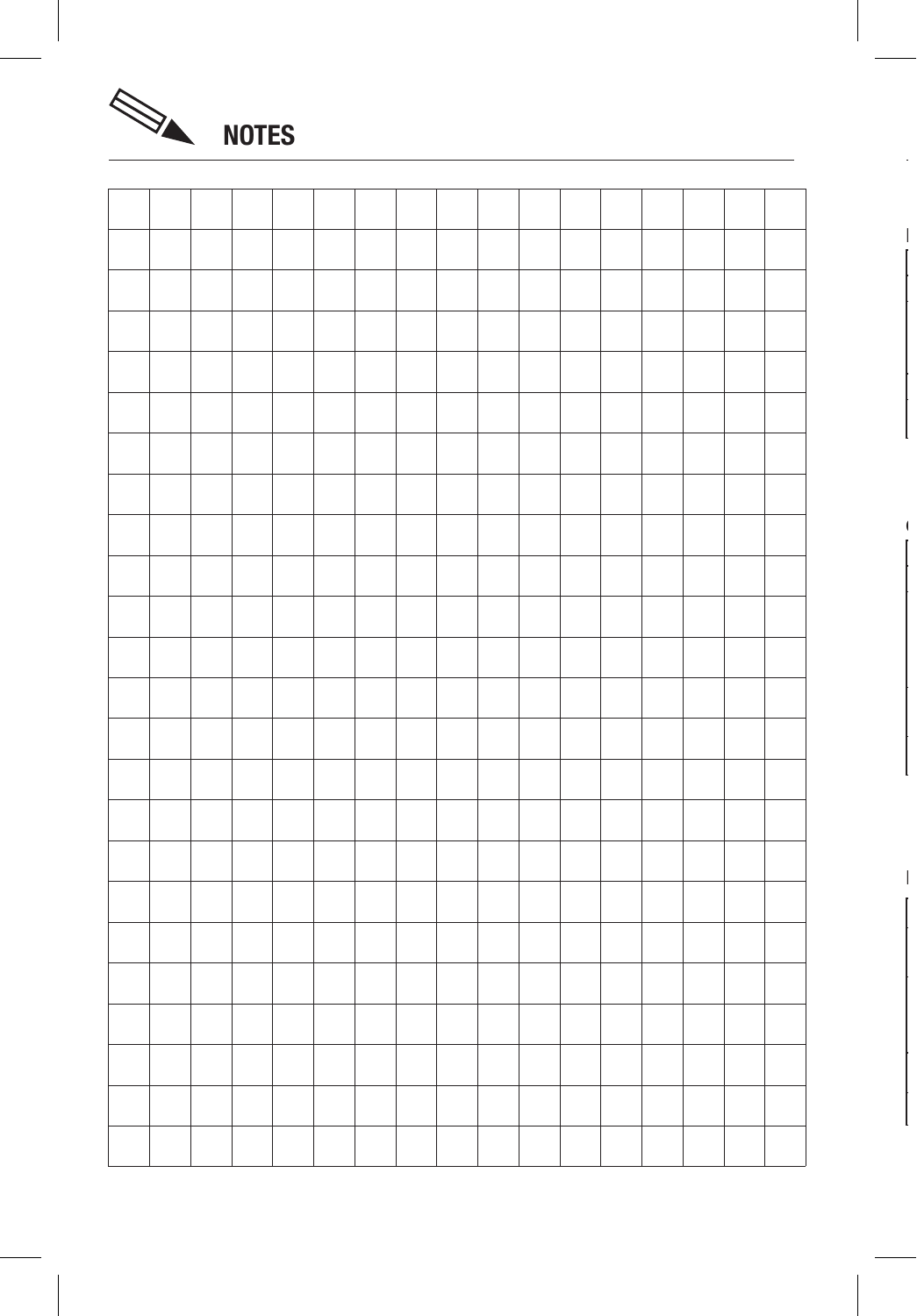| Action                               | Double/Single   | <b>Sights</b>        | Fixed          |
|--------------------------------------|-----------------|----------------------|----------------|
| Power Source                         | CO <sub>2</sub> | Overall Length       | 8.5" (21.6 cm) |
| Caliber /                            | .177 Cal.       | <b>Barrel Length</b> | 5" (12.7 cm)   |
| Ammunition<br>$(4.5$ mm)<br>Steel BB | Barrel          | Smooth Bore          |                |
|                                      | Safety          | Manual               |                |
| Capacity                             | 21 BBs          | Velocity             | 375 fps        |
| 1.1 lb. (0.50 kg)<br>Weight          | Danger Distance | 300 Yards            |                |

## **Beretta 90-TWO Specifications**

## **Caractéristiques du Beretta 90-TWO**

| Action                                                                              | Double/Simple   | <b>Mires</b>         | Fixe             |
|-------------------------------------------------------------------------------------|-----------------|----------------------|------------------|
| Systéme                                                                             | CO <sub>2</sub> | Longueur             | $8,5"$ (21,6 cm) |
| 0,177 Cal.<br>Calibre /<br>Projectiles<br>$(4, 5$ mm)                               |                 | Longueur du<br>canon | 5" (12,7 cm)     |
| projectiles<br>d'acier<br>Chargeur du<br>21 coups<br>Capacité<br>Poids<br>$0.50$ kg |                 | Canon                | Canon lisse      |
|                                                                                     |                 | Sûreté               | Manuel           |
|                                                                                     | Vélocité        | 375 PPS              |                  |
|                                                                                     | <b>Distance</b> | 300 verges           |                  |
|                                                                                     |                 | Dangereuse           |                  |

## **Especificaciones de Beretta 90-TWO**

| Acción                | Doble/Sencilla              | <b>Miras</b>          | Fijas             |
|-----------------------|-----------------------------|-----------------------|-------------------|
| Fuente de Poder       | Gas Carbónico               |                       | $8.5''$ (21.6 cm) |
|                       | (CO <sub>2</sub> )          | Longitud del<br>cañón | 5" (12.7 cm)      |
| Calibre /<br>Munición | .177 Cal.<br>$(4.5$ mm)     | Cañon                 | Anima lisa        |
|                       | Acero                       |                       |                   |
|                       |                             | Seguridad             | Manual            |
| Capacidad             | 21 BBs                      | Velocidad             | 375 fps           |
|                       |                             | Distancia de          | 300 Yardas        |
| Peso                  | 1.1 lb. $(0.50 \text{ kg})$ | Peligro               |                   |